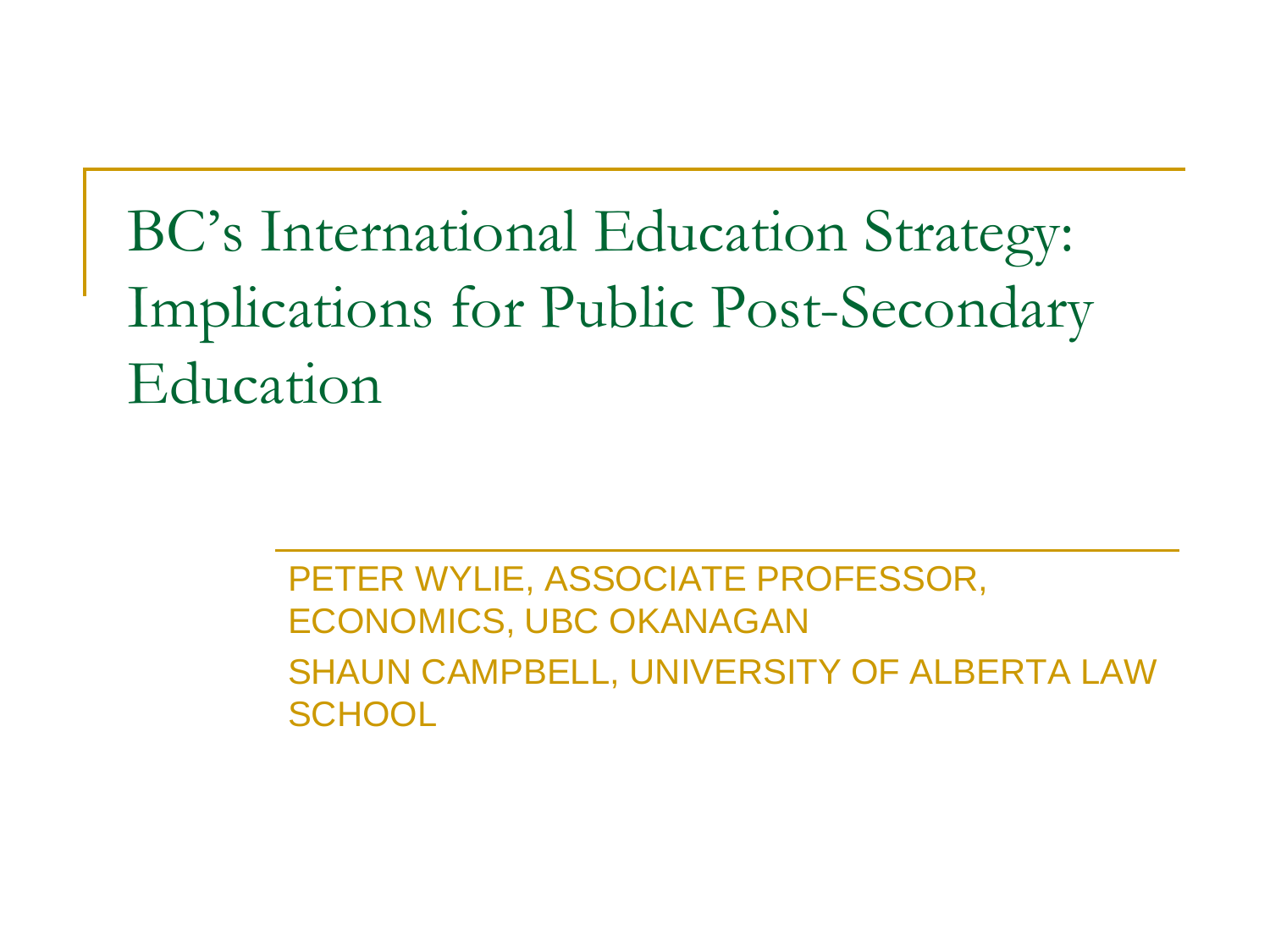- 2012: "Not a single BC student is displaced by international students at UBC. The premise that UBC's recruitment of international students is at the expense of our mandate to serve BC is false." Stephen Toope, former UBC President
- 2012: "International tuition fees are set at a costrecovery level – no more, no less." Wesley Pue, former Provost and Vice-Principal, UBC Okanagan
- 2014: On raising international student fees at UBC by almost 50%: "If the market is willing to pay that much, why wouldn't we charge it?" Ian Cull, Vice-Principal Students, UBC Okanagan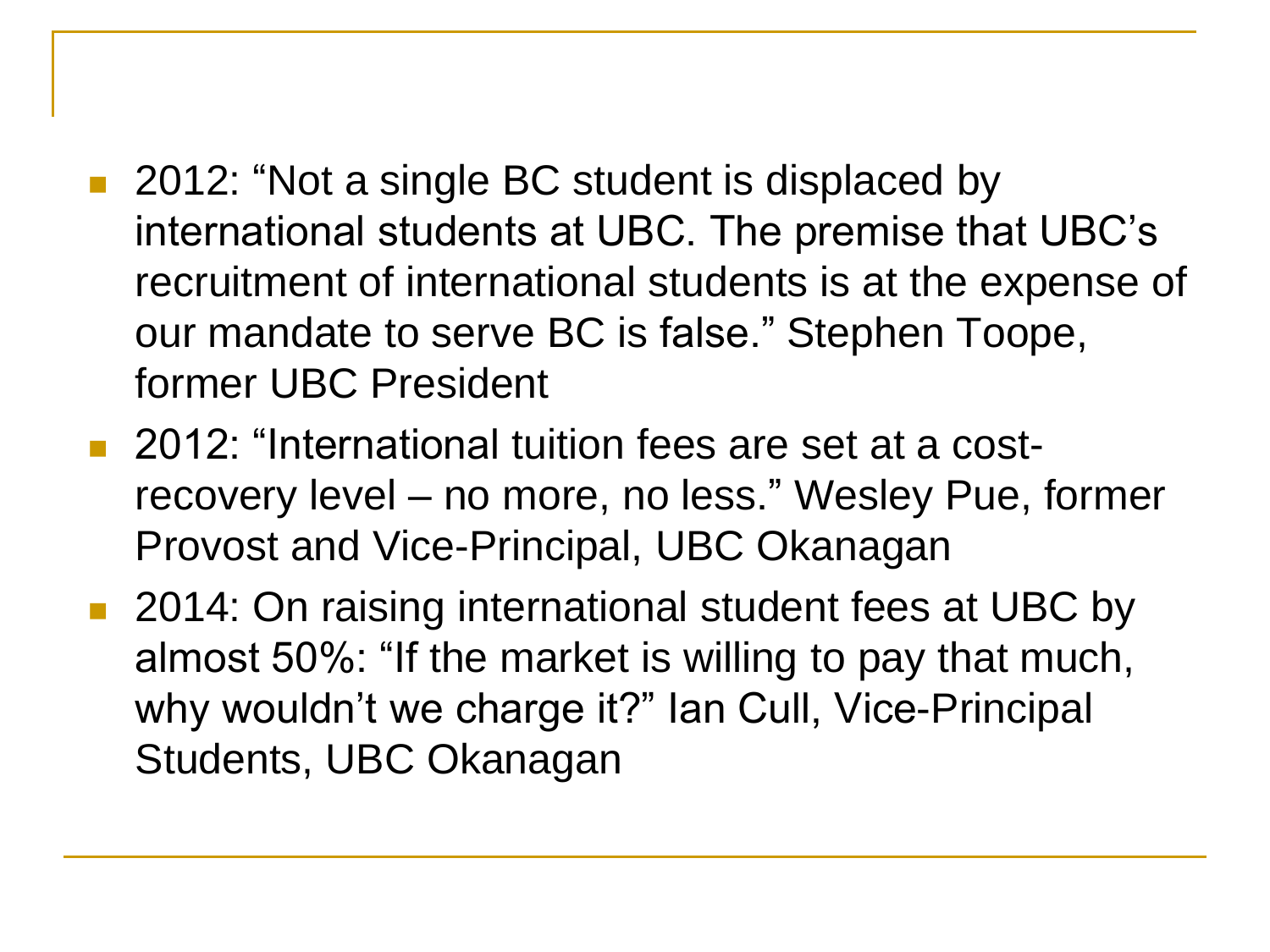## Outline of talk

- Introduction
- Global Market for International Students
- Canada's International Education Strategy
- BC's International Education Strategy
- Paul Collier's *Exodus* Model
- UBC's International Student Initiative
- UBC's Vantage College
- UBC's Okanagan Campus
- **Conclusions**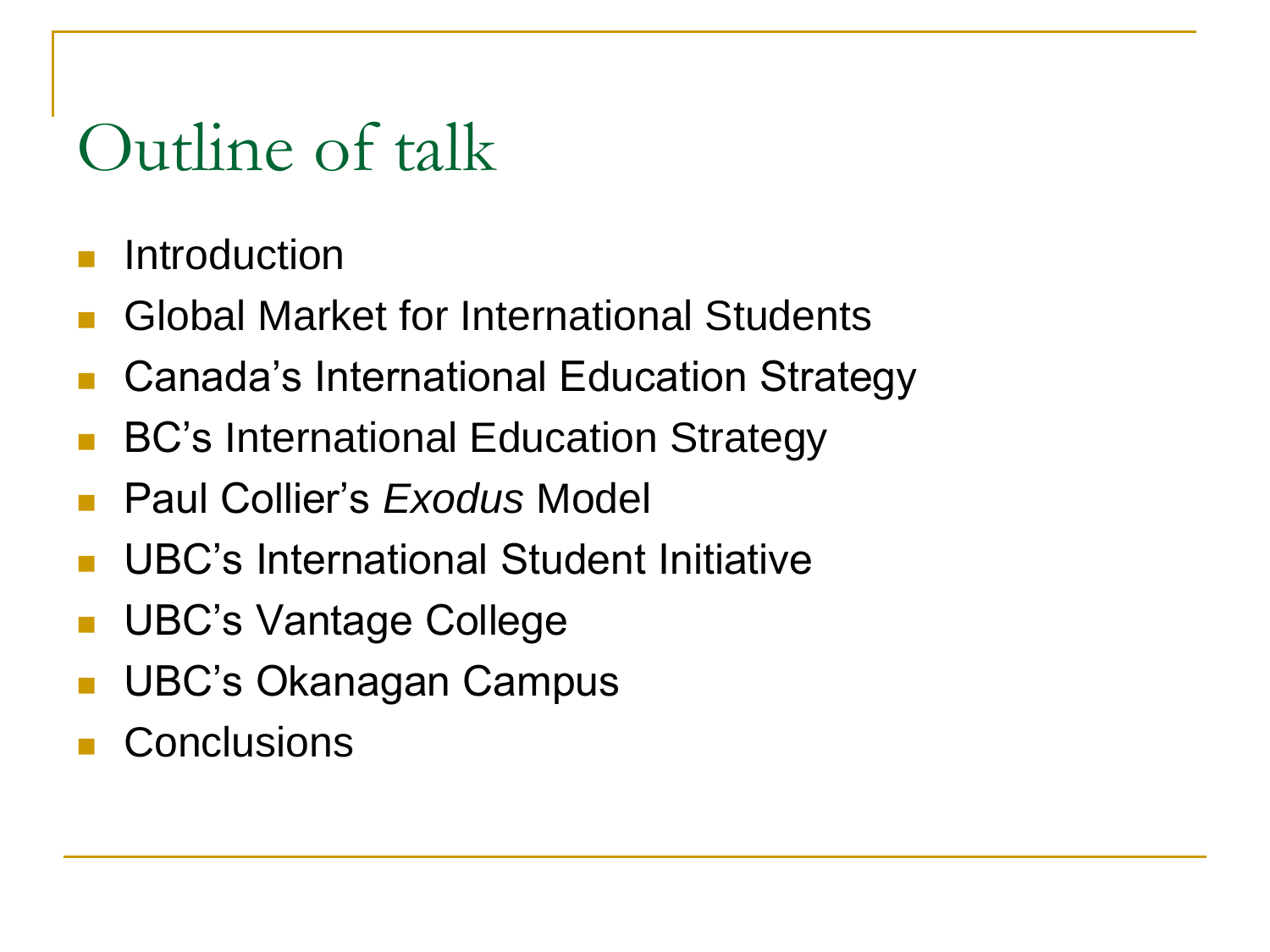## **Introduction**

- **How many international students in our public** universities and colleges in BC are optimal? It is obviously more than 0%, but less than 100%.
- Is 25% an appropriate target for BC, meaning 50% in some programs (e.g. economics) and 0% in others (e.g. education, nursing, medicine), maybe 35% in some institutions (e.g. UBC) and 1% in others (e.g. Northern Colleges) and larger concentrations in some regions (e.g. 80% in the Lower Mainland) than others (e.g. 2% in the North)?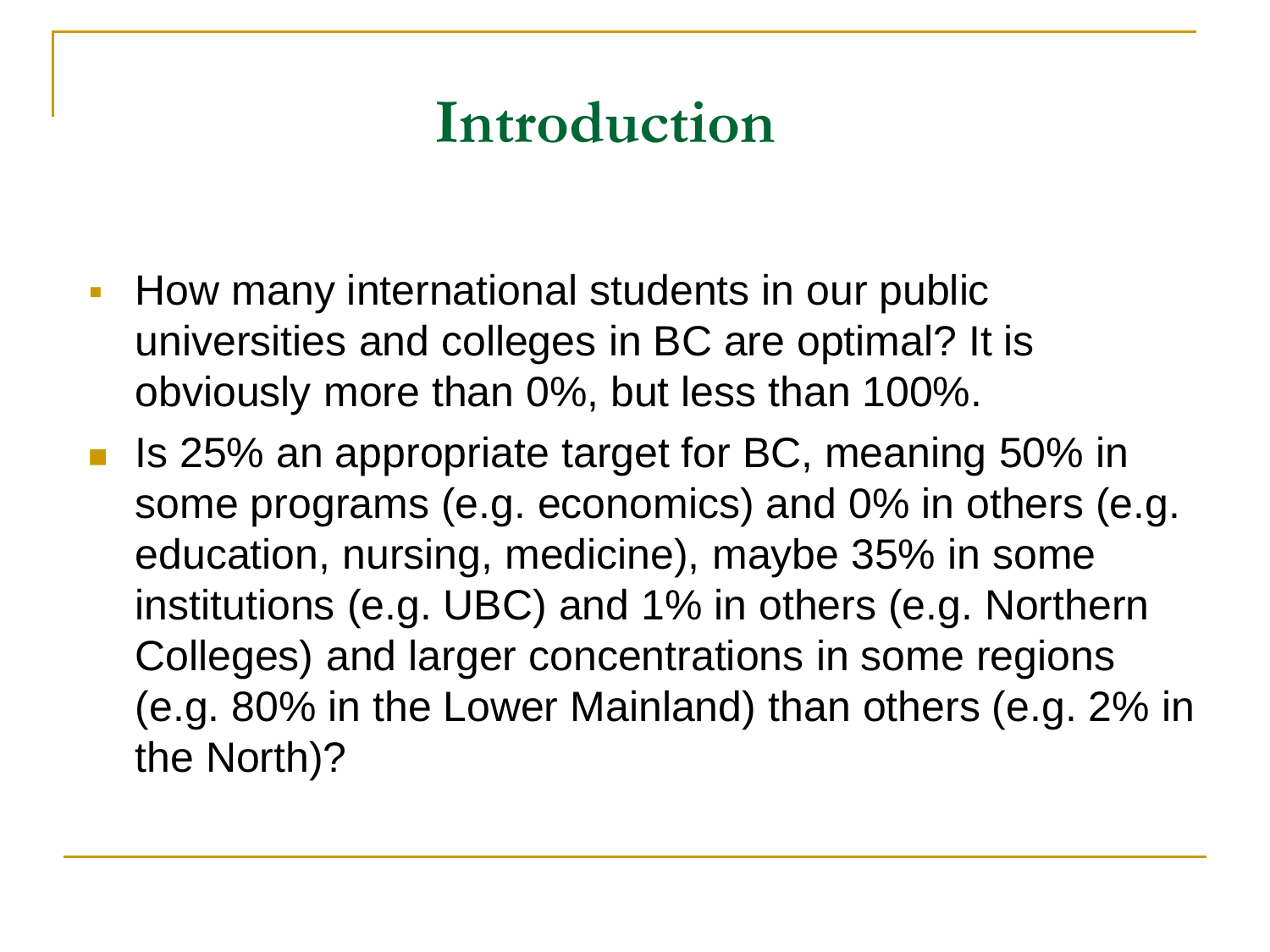- In Australia, international students make up about 25% of total enrolment, and in some subjects, such as commerce, about 50%; post-secondary education is a major national export.
- **Post-secondary institutions in Canada and BC are** becoming critical components of immigration policy, due to Canada/BC's "integrated offer" – inviting international students to study, to work while studying and after graduation, and to potentially immigrate to Canada/BC as Permanent Residents and Canadian Citizens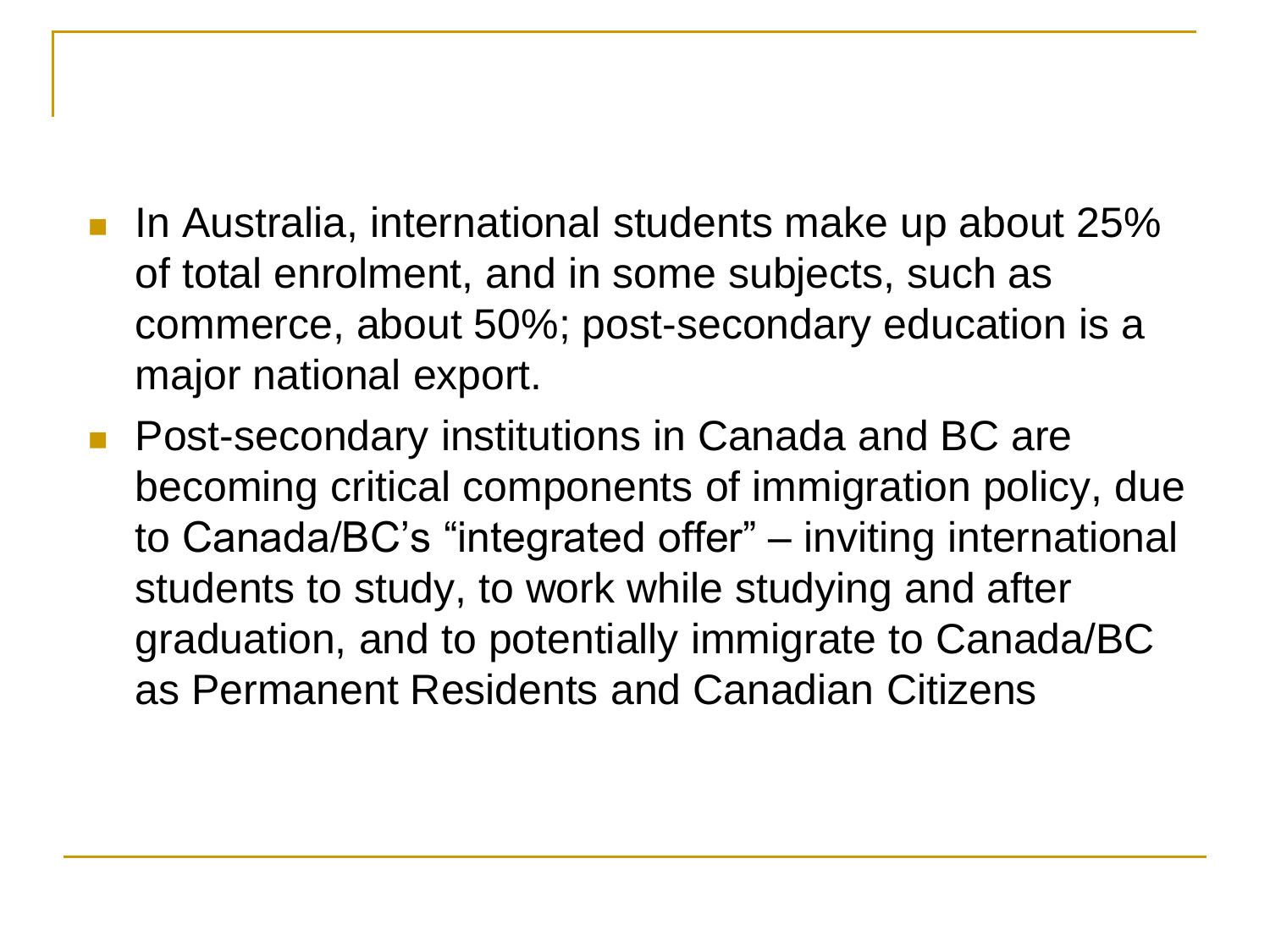### **Global Market for International Students**

- OECD estimates the flow of international students has approximately doubled from 1.8m in 2000 to 3.5m in 2012, and this total is expected to double again to around 6, 7 or 8m by 2025. China has been the number one source of these students in recent years and is expected to continue to be so.
- Market share: Canada 5%, Australia 10%, UK 10%, US 20%. To maintain market share Canada needs to double its number of international students to 2025
- **Share of international students in total post-secondary** enrolment: Canada 10%, Australia 25% UK 20%, US 5%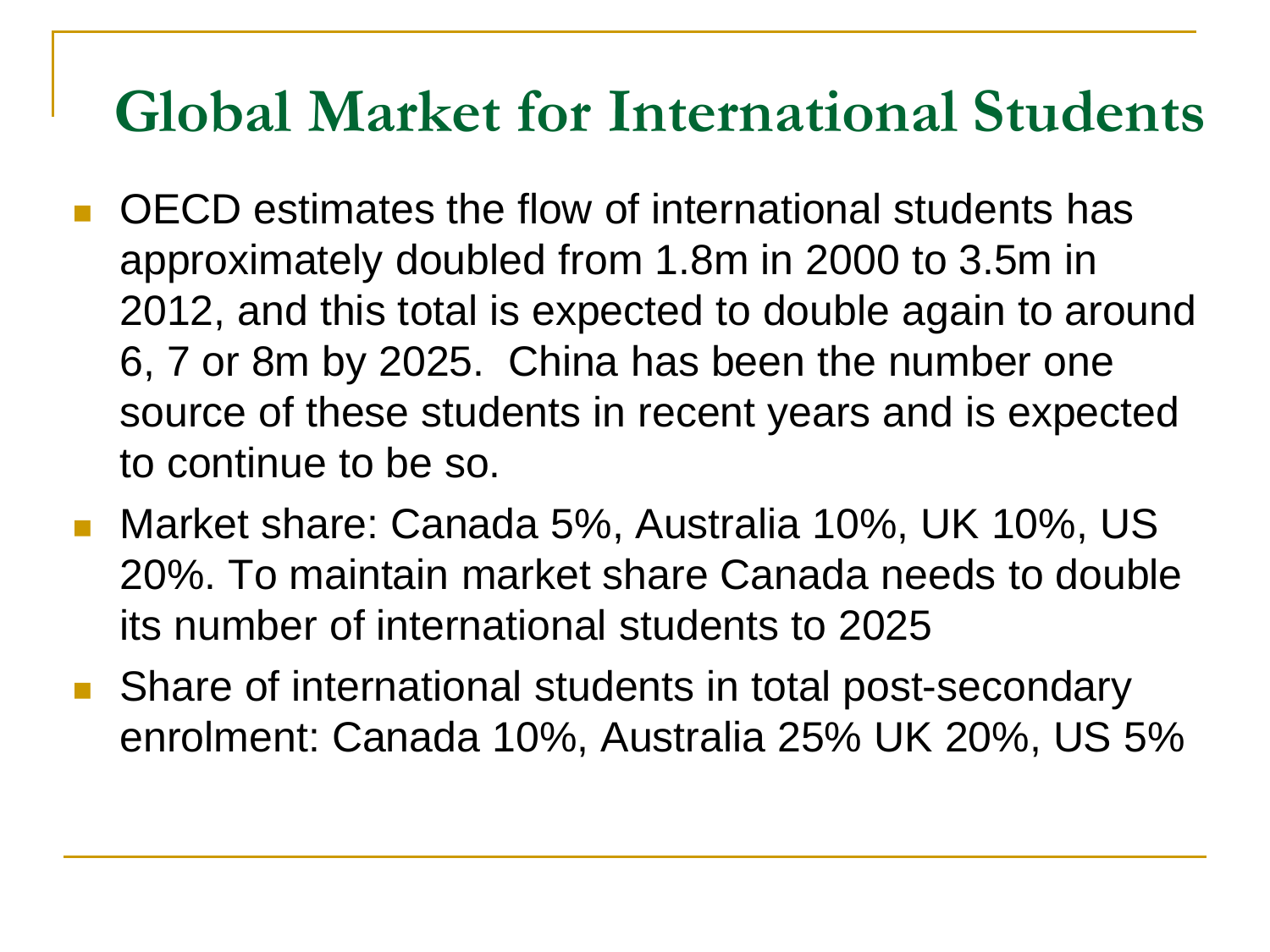### **Canada's International Education Strategy**

- Despite the Provincial jurisdiction of education, Canada announced its first ever national strategy for international education in January 2014
- **Plan to double international students studying in Canada** from 239,000 in 2011 to reach 450,000 by 2022, to increase international students as a proportion of all students to 17% by 2020, 23% in BC.
- Canada's "value proposition" is not lower fees but offering student options to work while and after studying, with eventually the chance to become Canadian citizens (Canada's so-called "integrated offer").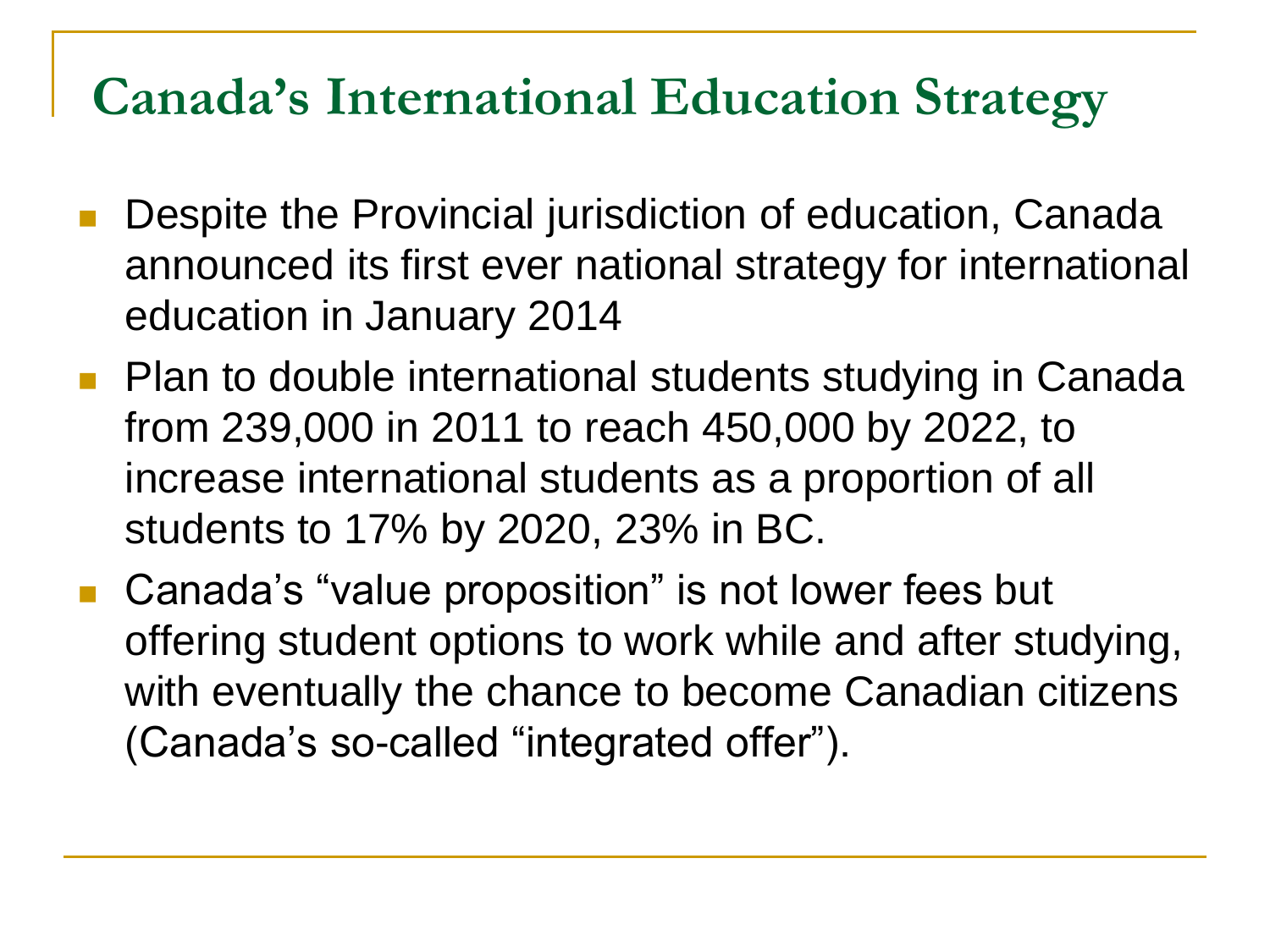- International students can take employment on-campus while studying, and also work part-time off-campus without having to apply for a separate work permit.
- Post-Graduate Work Permit Program: on completion of a post-secondary credential of at least 8 months in Canada, international students may accept employment in Canada for up to 3 years
- **This then opens up the Canadian Experience Class** (CEC) path to Permanent Residency and Canadian citizenship, as with one year of work experience in Canada, one can apply for PR status, with the possibility of applying for Canadian citizenship three years later
- The purpose of the "integrated offer" is to meet Canada's forecast shortage of skilled knowledge workers over the next decades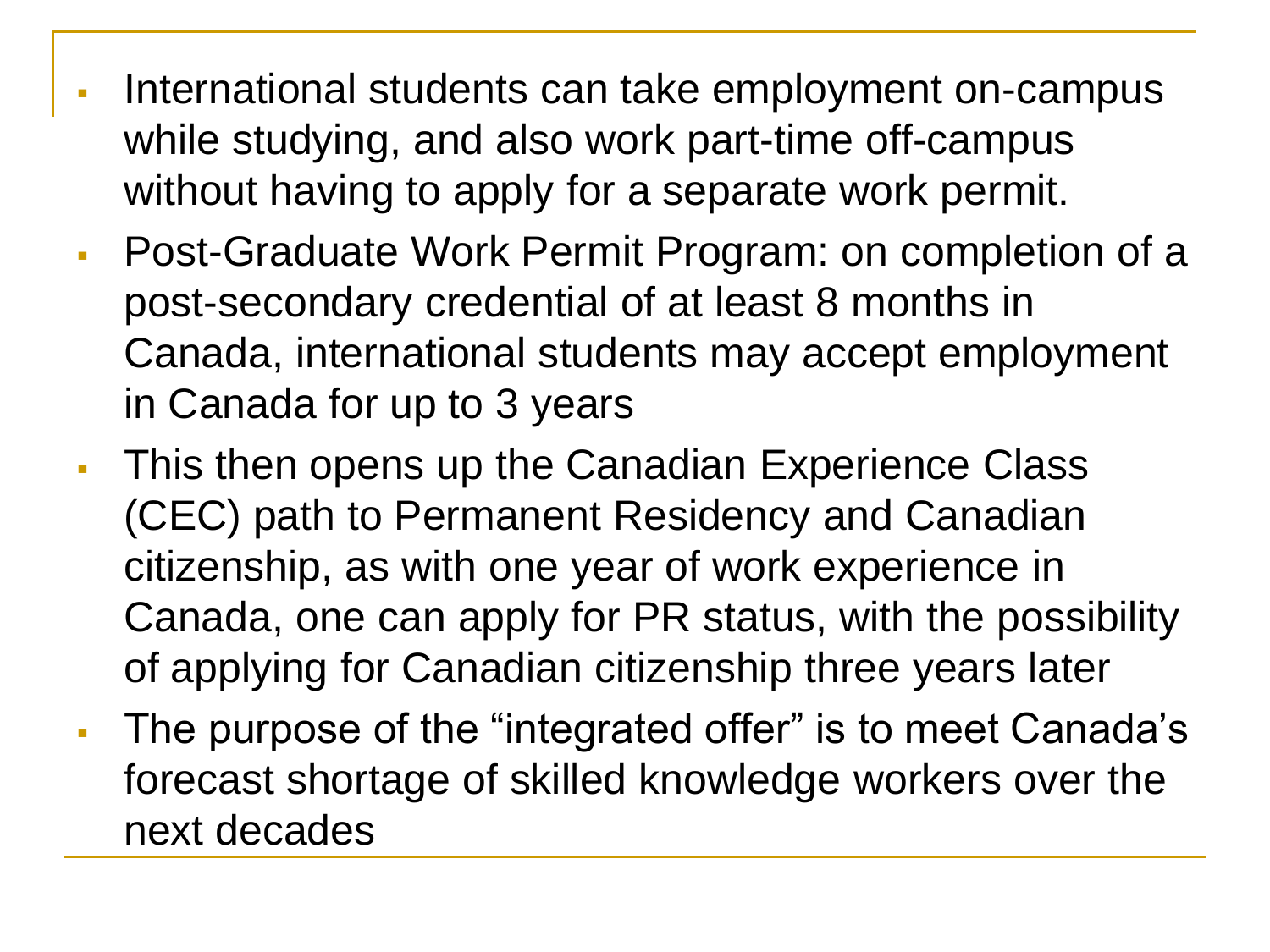### **BC's International Education Strategy**

- **Nuth around 13% of the Canadian population, BC has** around 31% of international students in Canada
- BCCAT study of 2014: 34,000 undergraduate international students in BC public universities and colleges, 8,000 at UBC, 6,000 at SFU, and 17,000 overall in the research-intensive universities.
- Represented 15% of enrolment at UBC, 18% at SFU, 14% at the research-intensive universities, 8% at the teaching-intensive universities, 4% at the public colleges, and 3% at the public institutes (e.g. BCIT).
- 34,000 represents a doubling since 2002-03 of 16,700. Increase from 5,885 to 17,393 in the research-intensive universities.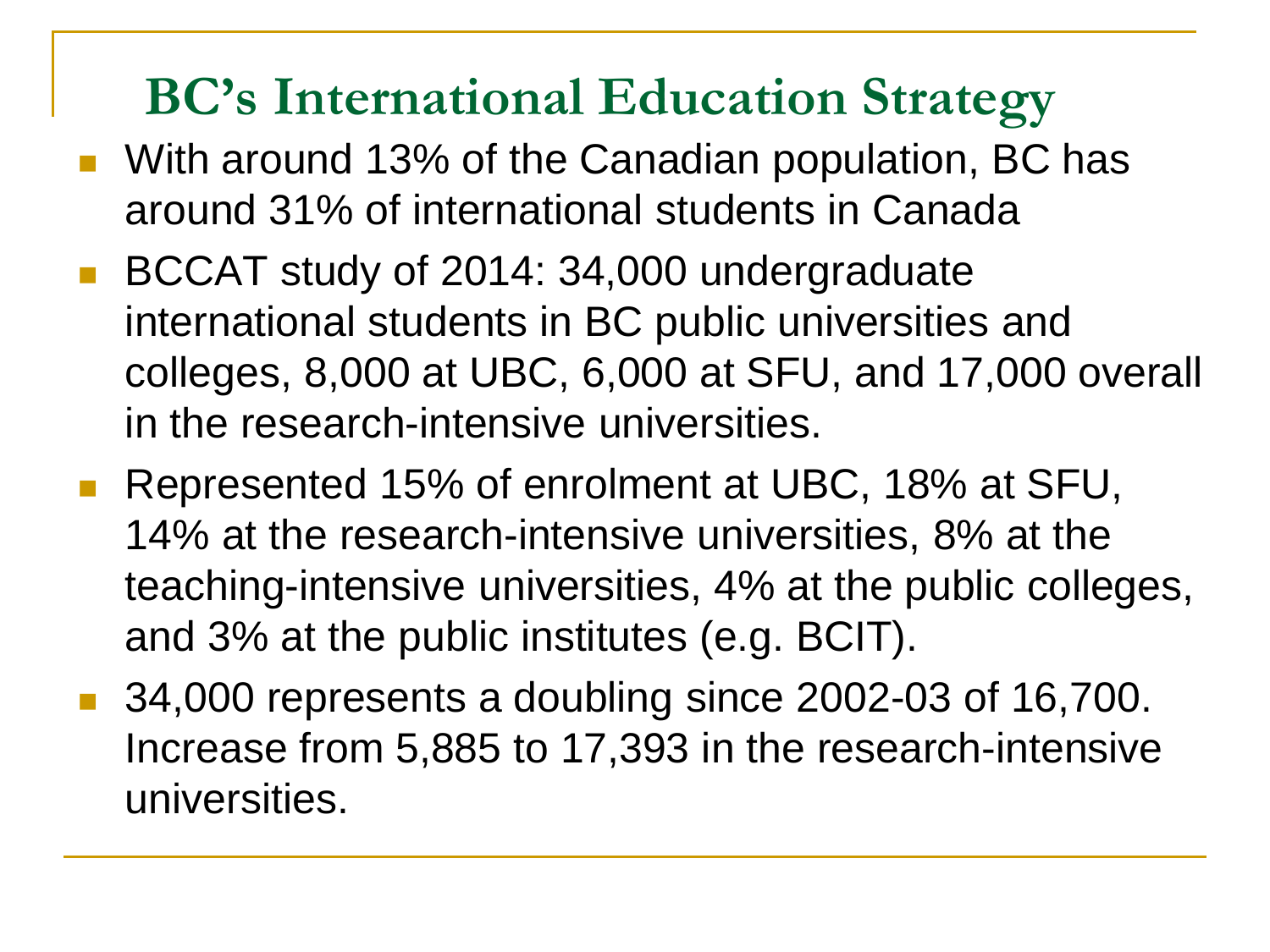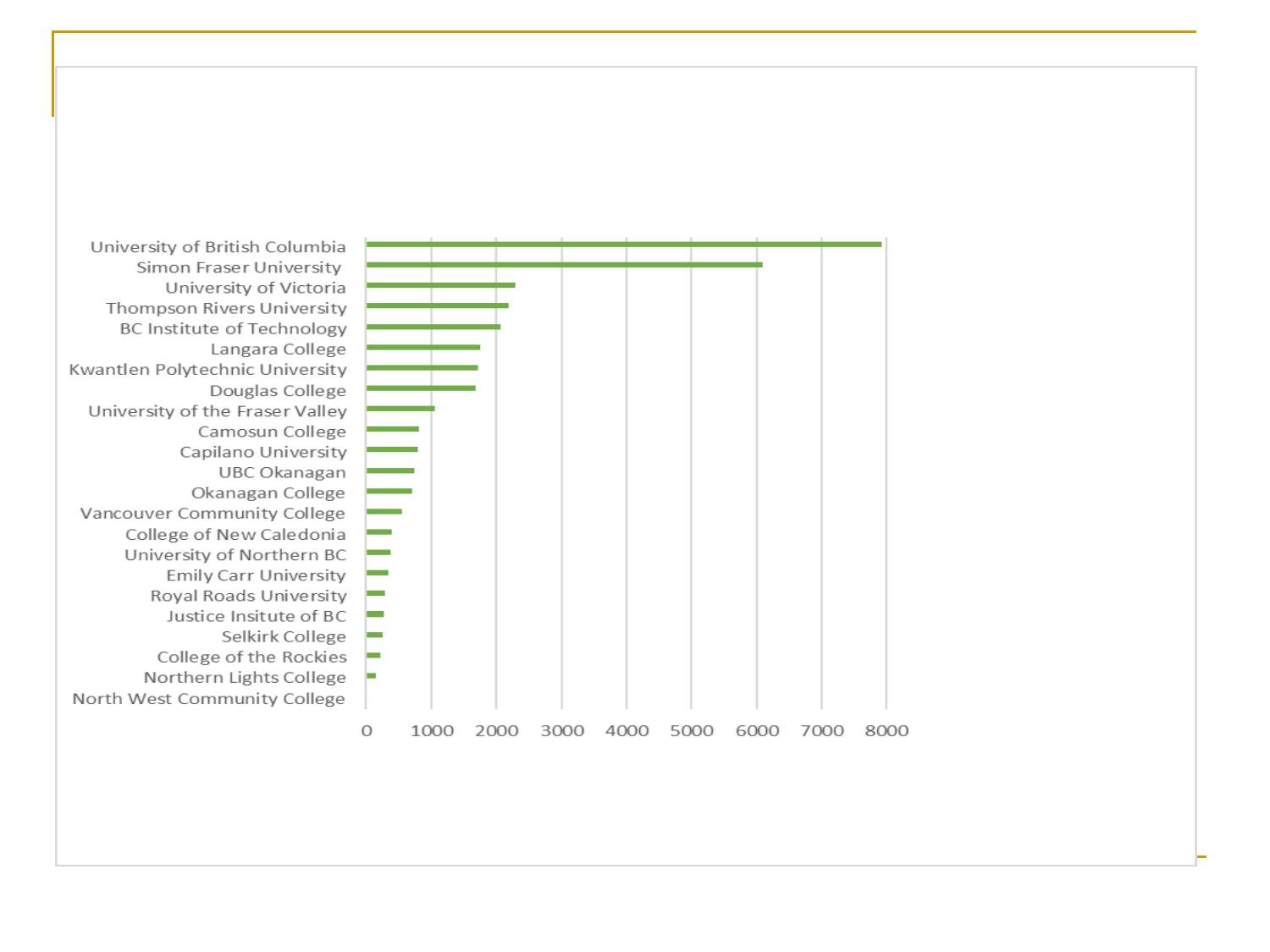- BC International Education Strategy targets a 50% increase in international students from 94,000 in 2012-13 (12,000 K-12, 28,000 public PSE, 11,000 private PSE, 43,000 private language schools) to 140,000 in 2016-17.
- The strategy is synergistic with *Canada Starts Here: The BC Jobs Plan* in that BC is increasing the opportunities for international students at qualified institutions to work during and after studies in BC and move to PR and Citizenship status
- A recent report presented to the BC Council for International Education (BCCIE) based on study permit data shows an increase in international students in BC from 90,000 in 2010 to 130,000 in 2015, with much of the increase occurring in public post-secondary institutions.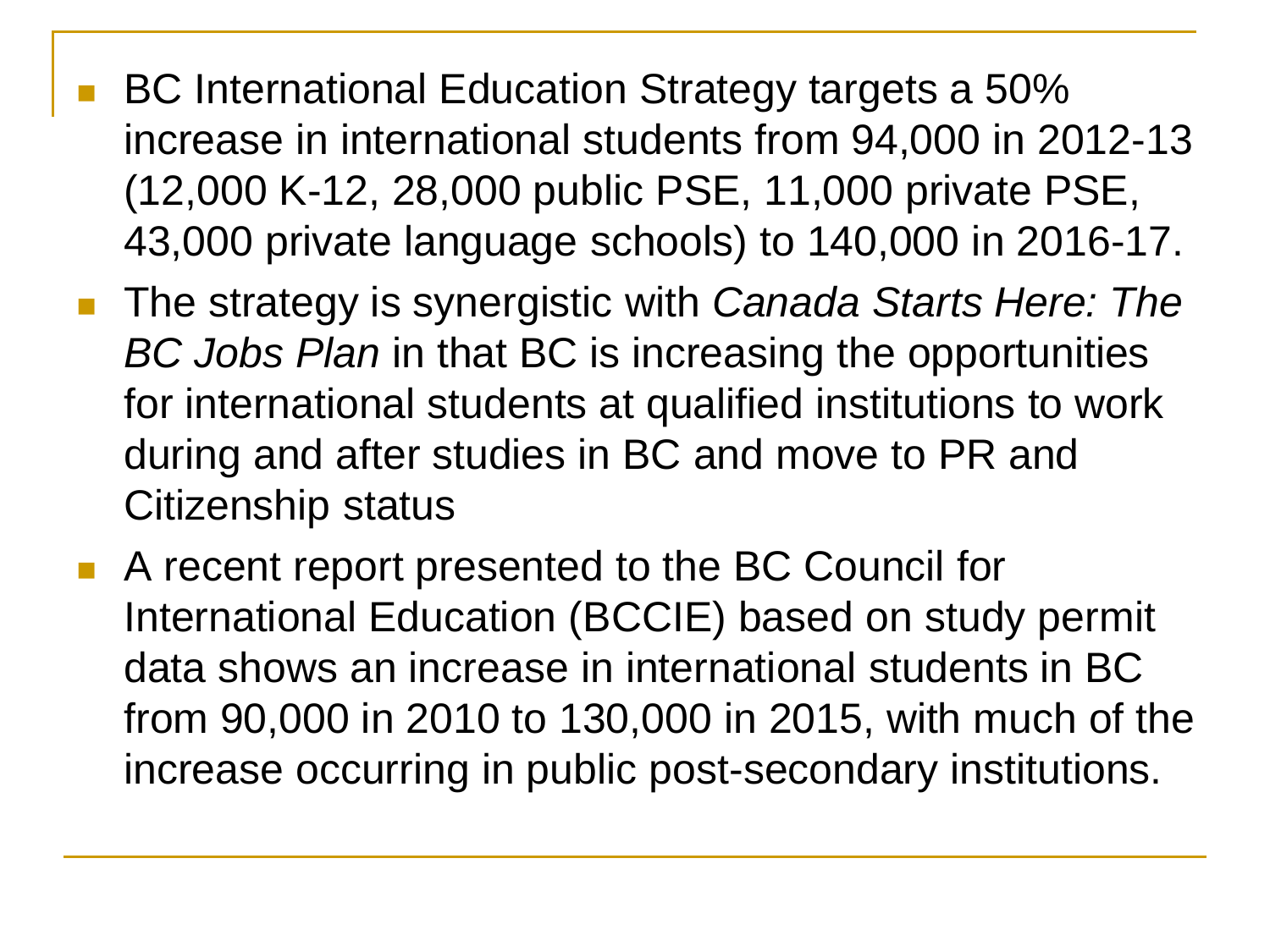|                          | 2010   | 2015    |
|--------------------------|--------|---------|
|                          |        |         |
| Total                    | 90,037 | 130,053 |
|                          |        |         |
| Public Post-Secondary    | 28,490 | 45,130  |
| Private Post-Secondary   | 49,834 | 67,955  |
| $K-12$                   | 11,713 | 16,958  |
|                          |        |         |
| Lower Mainland/Southwest | 73,466 | 100,093 |
| Vancouver Island/Coast   | 8,525  | 16,228  |
| Southern Interior        | 5,364  | 8,398   |
| Northern BC              | 958    | 1,589   |
|                          |        |         |
| China                    | 23,660 | 51,130  |
| South Korea              | 20,160 | 12,695  |
| India                    | 3,210  | 12,105  |
| Japan                    | 5,670  | 6,555   |
| <b>United States</b>     | 4,595  | 4,780   |
| <b>Brazil</b>            | 1,930  | 4,530   |
| Saudi Arabia             | 5,375  | 4,305   |
| Mexico                   | 2,525  | 3,340   |
| Taiwan                   | 3,340  | 2,445   |
| Hong Kong                | 1,580  | 1,960   |
| Top 10 sources           | 72,045 | 103,053 |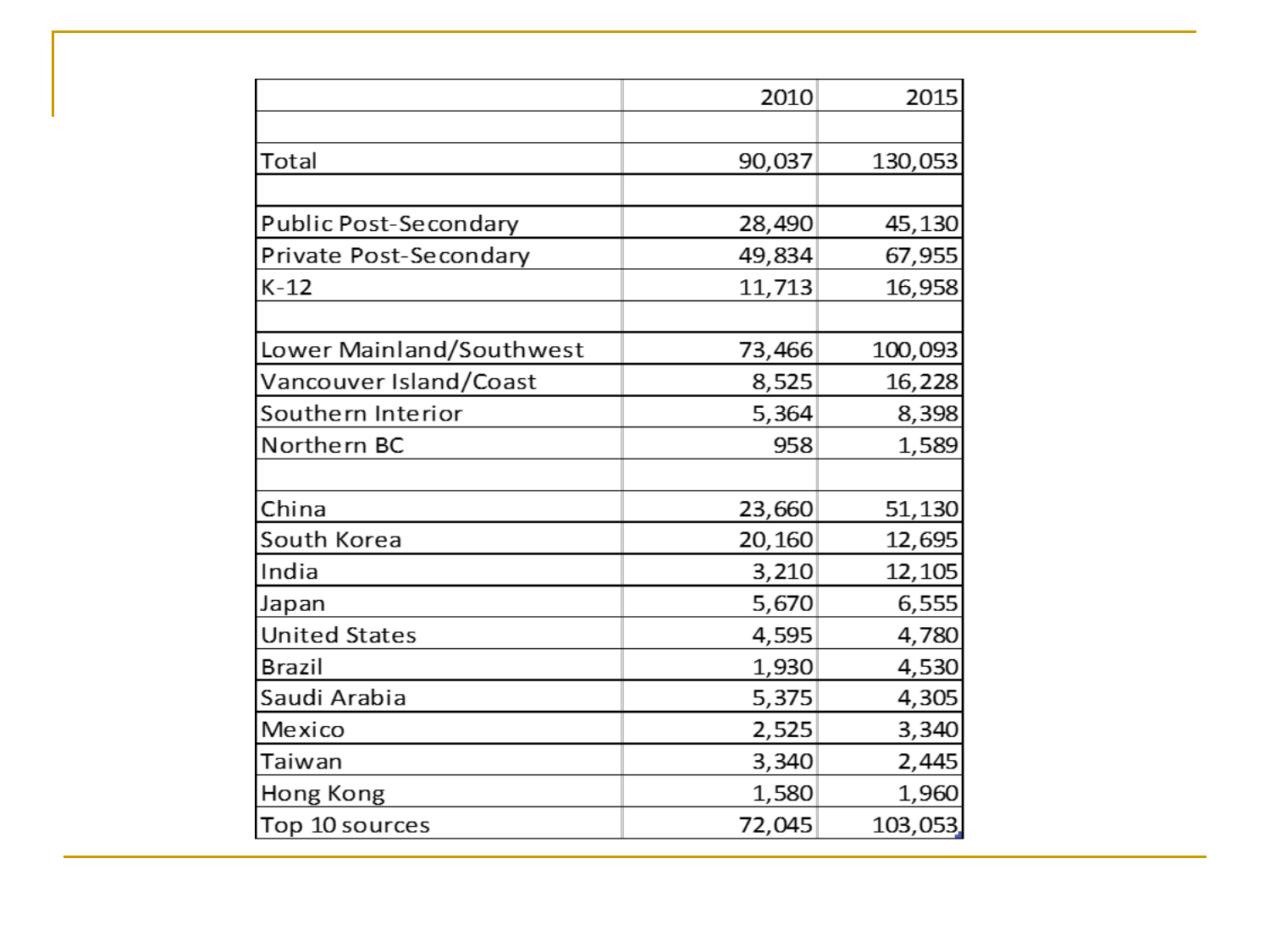- BCCAT surveyed 37,000 international students in public universities and colleges in BC (including one private college, Columbia College) in 2014, received 9,200 responses.
- 80% of these students were at institutions in the lower mainland/southwest, 75% in arts, sciences or business/management programs, and 39% from China.
- **Two-thirds of students responded that they intended to** stay in Canada post-graduation, 60% of these in BC.
- **However, students also responded that they find it** difficult to integrate with Canadian students, and although most wanted an ability to work for pay while studying, more than 75% found it difficult to secure such paid work.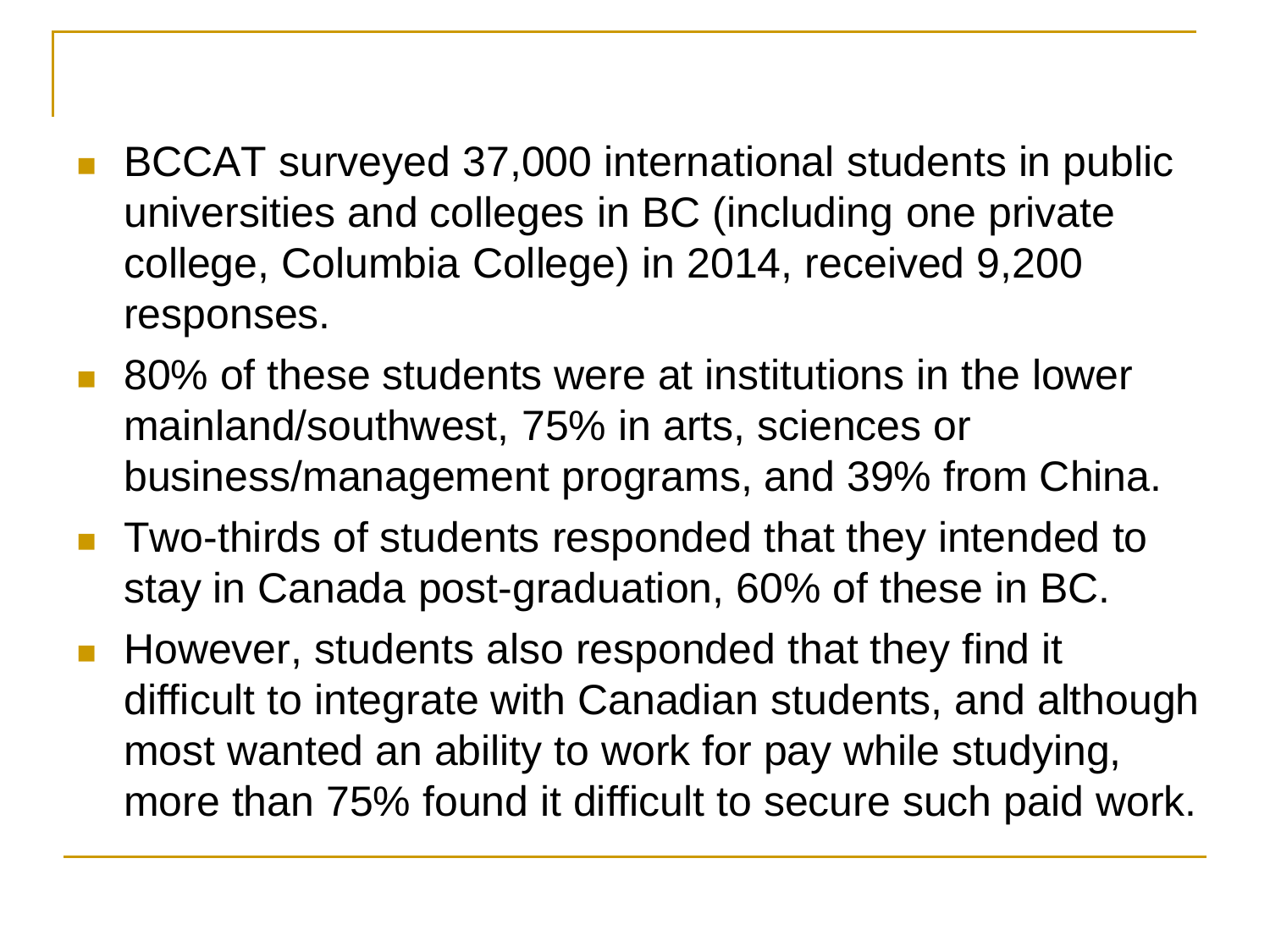## **Paul Collier's Exodus Model**

- We analyze the issue of international students in BC's public post-secondary institutions using a model of migration proposed by Oxford economist Paul Collier in his 2014 book on international migration, *Exodus*.
- In applying Collier's model to our context, we consider the welfare of the international students themselves, the welfare of the societies they came from and might return to, the social and cultural interactions between international students, domestic students and the domestic population, and the social, economic and cultural effects both within domestic students and domestic populations, and within the various groups of international students.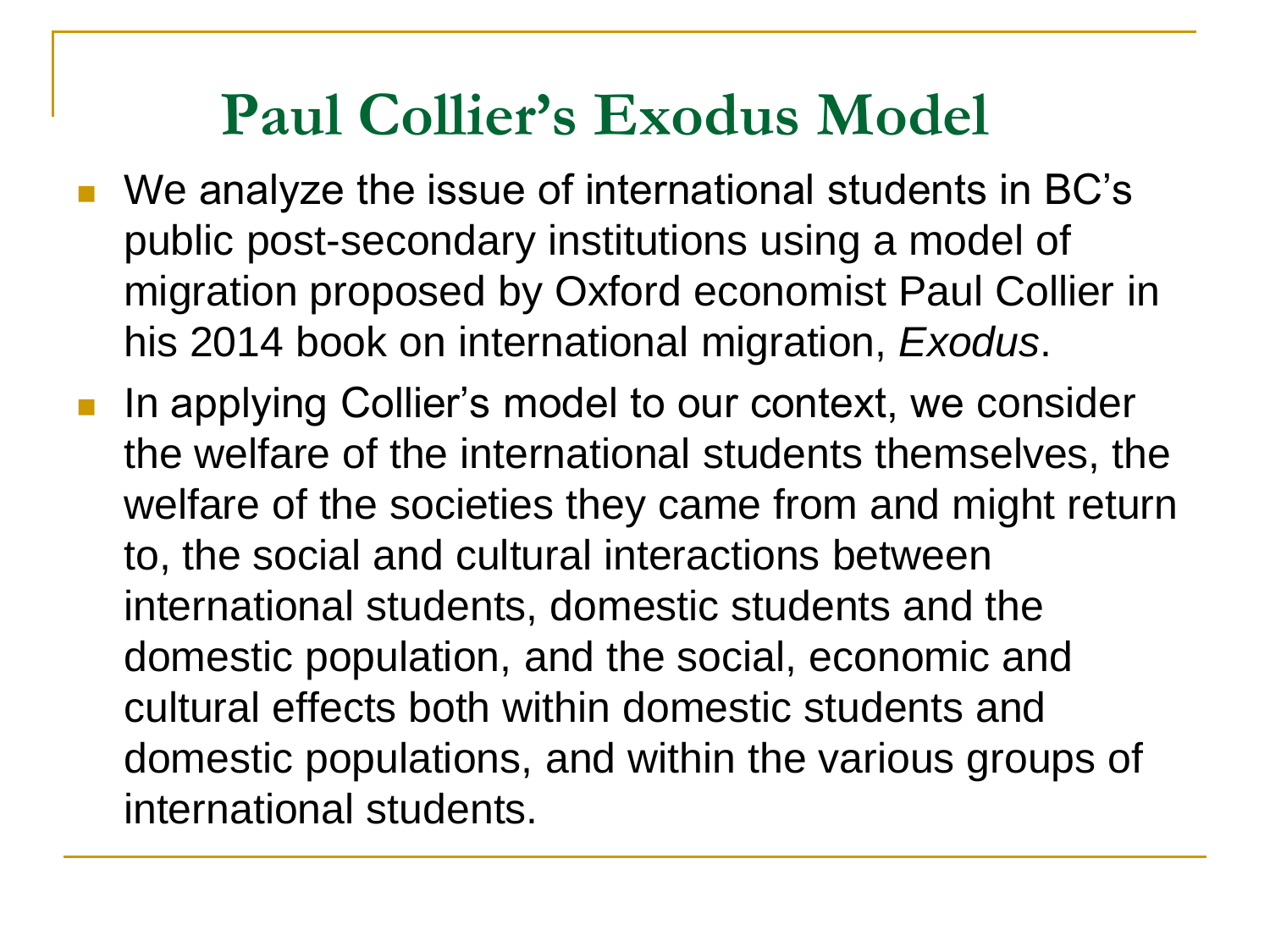#### **Figure 1**

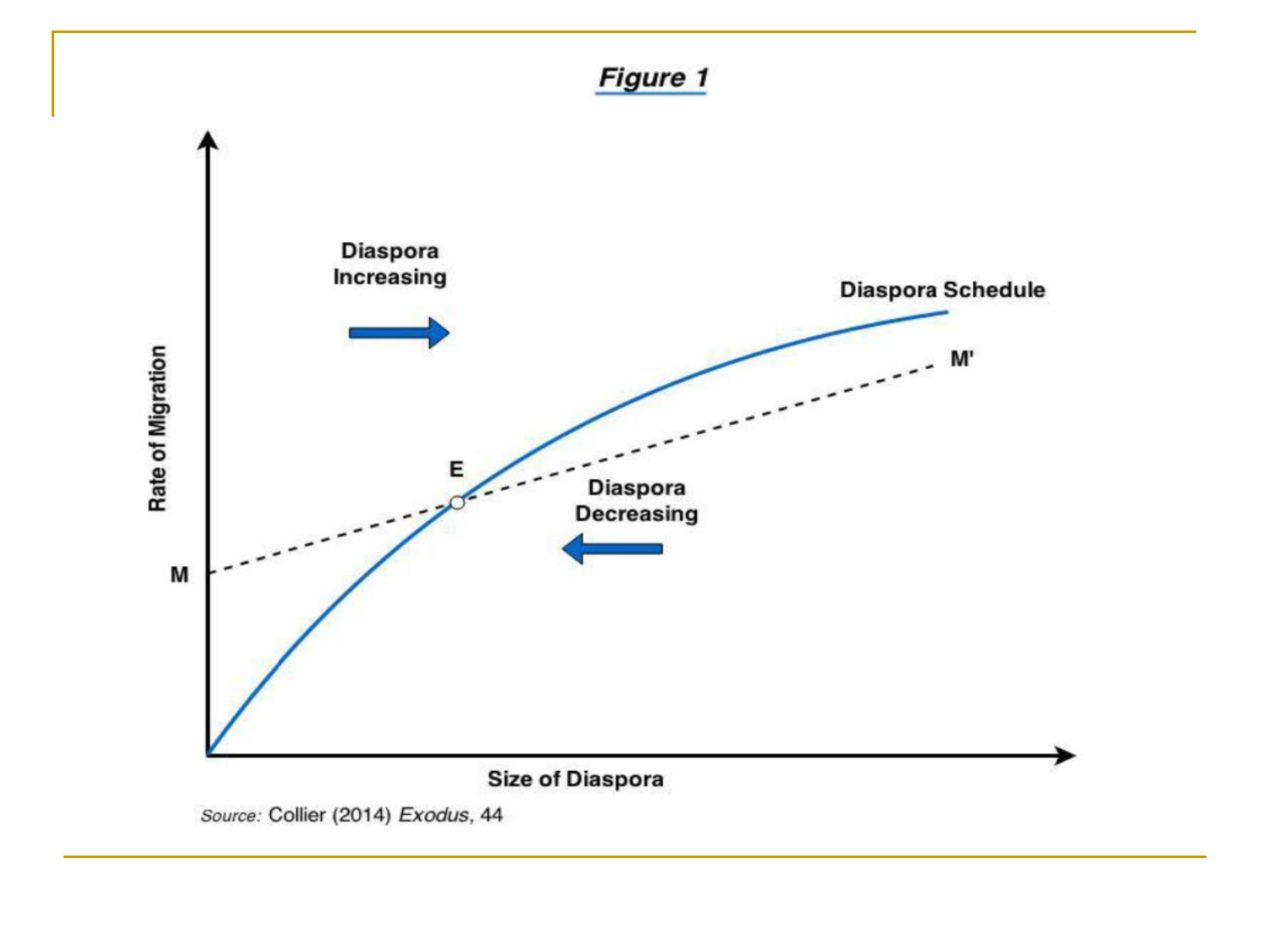- The trick for BC is to find an equilibrium.
- It may increase the rate of migration to move from one equilibrium say at E (say international students at 10% of total students) to a new higher equilibrium (intersection of a higher migration schedule with the diaspora schedule above E, say international students at a new steady state of 25% of total students).
- But not raise it so much that there is no new equilibrium any migration rate so high that it fails to intersect with the diaspora schedule at any new equilibrium and the diaspora keeps growing without limit.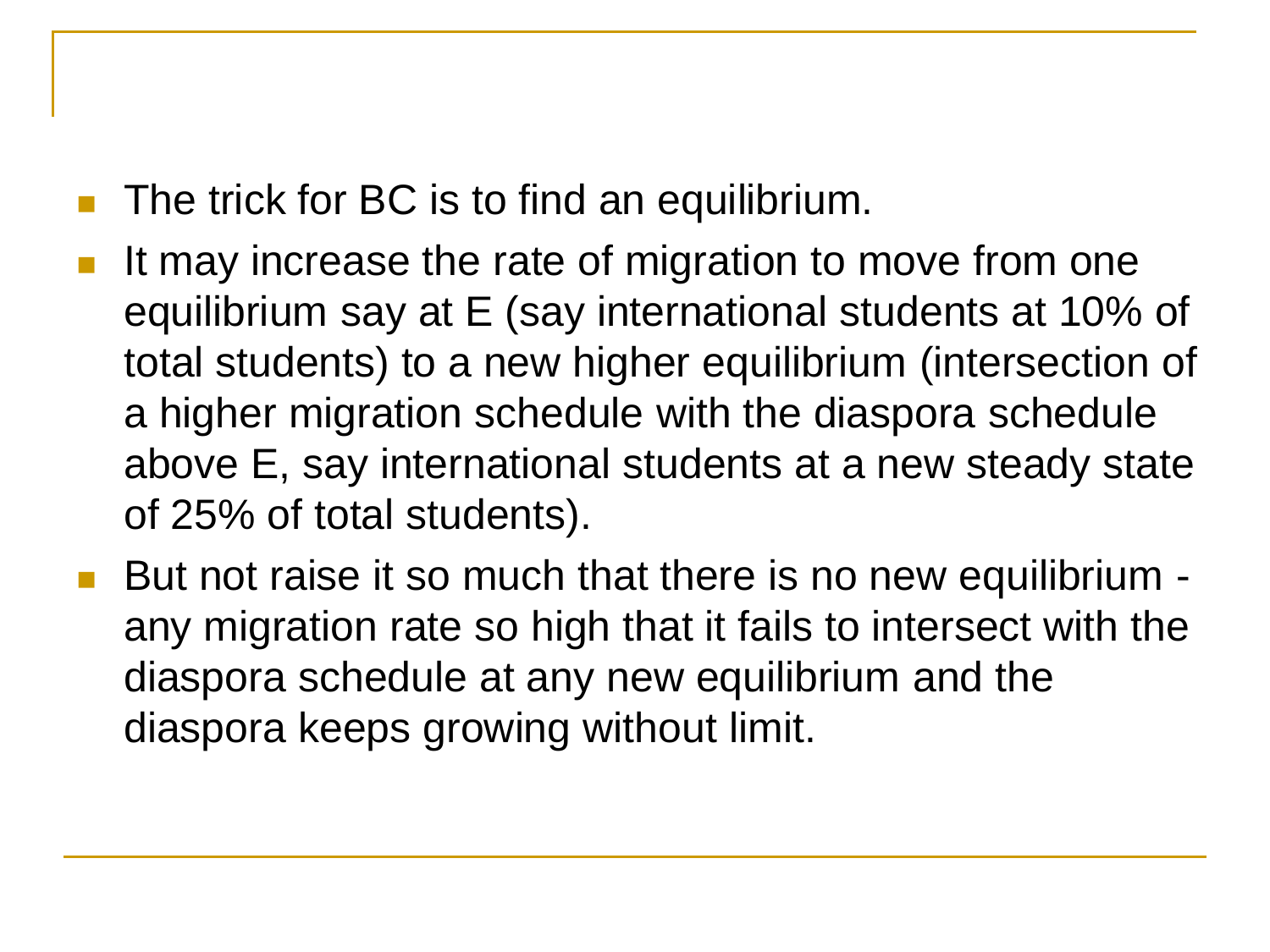- Some questions suggested: it is true that cultural diversity is good on campus and off, but there are diminishing returns to this, so how much is ideal?
- **There are costs to increasing diversity, such as the** erosion of mutual regard and social capital amongst the population.
- Does institutions' attention to attracting more international students reduce their attention to the skills and training of BC students, and encourage emigration of these BC students to other jurisdictions outside of BC?
- **International students are also clustered both spatially in** BC and by subject (e.g. economics and business) which leads to differential effects across cities, regions and subjects of study.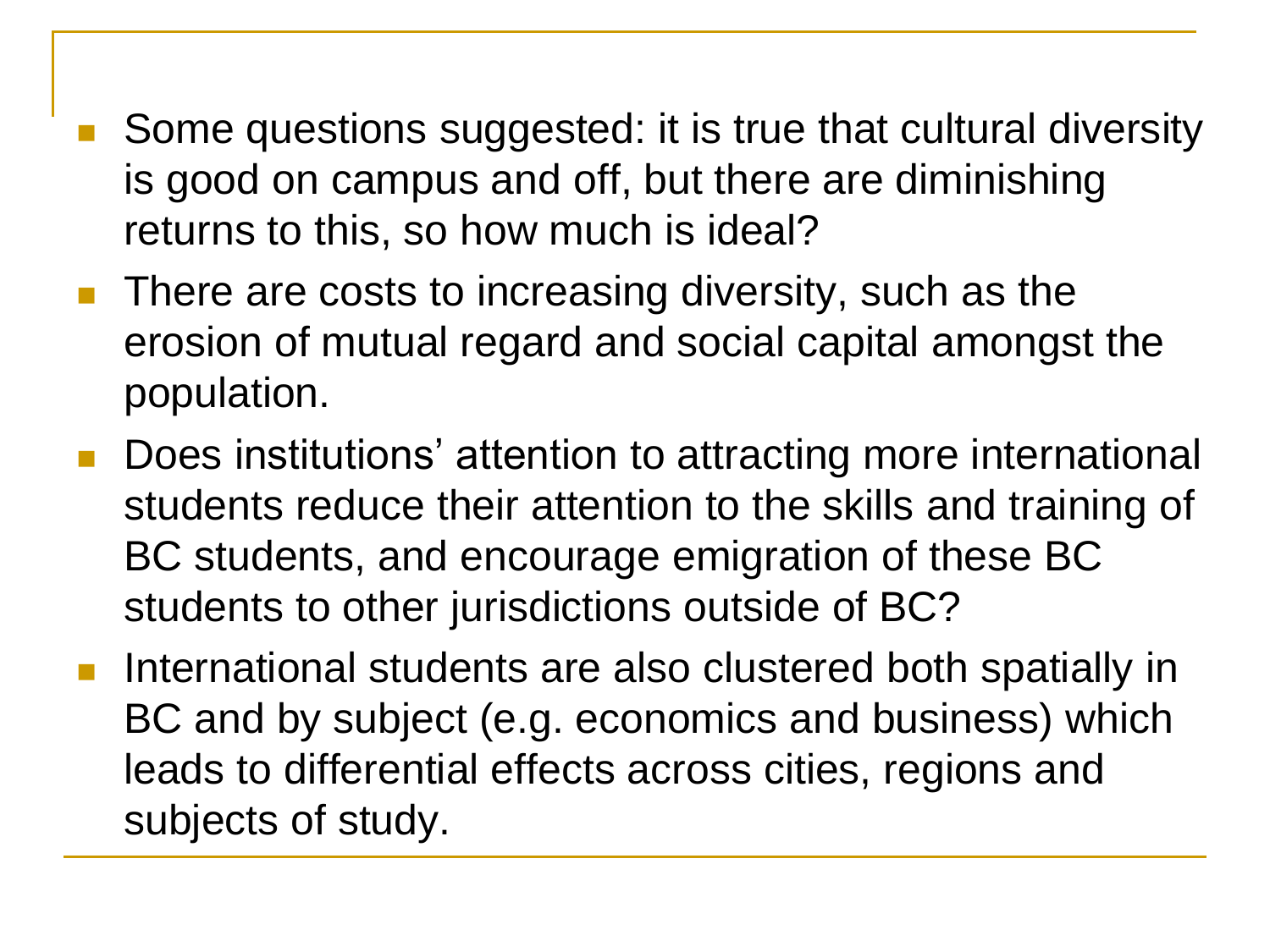- Moderate numbers of international students in BC's public post-secondary institutions is obviously a good thing, but what percentage is optimal?
- Might a big increase in the number of international students in BC's public institutions, from say 10% on average to 25% on average (remembering that an average might mask large variations e.g. 35% at UBC and 5% at UNBC, 50% in UBC economics and 0% in UBC anthropology) be detrimental at the margin?
- **International students have doubled in the last 10 years,** how will a further doubling affect the relevant parties in BC?
- Do we need more geographical dispersion of these students, and more dispersion across subject areas?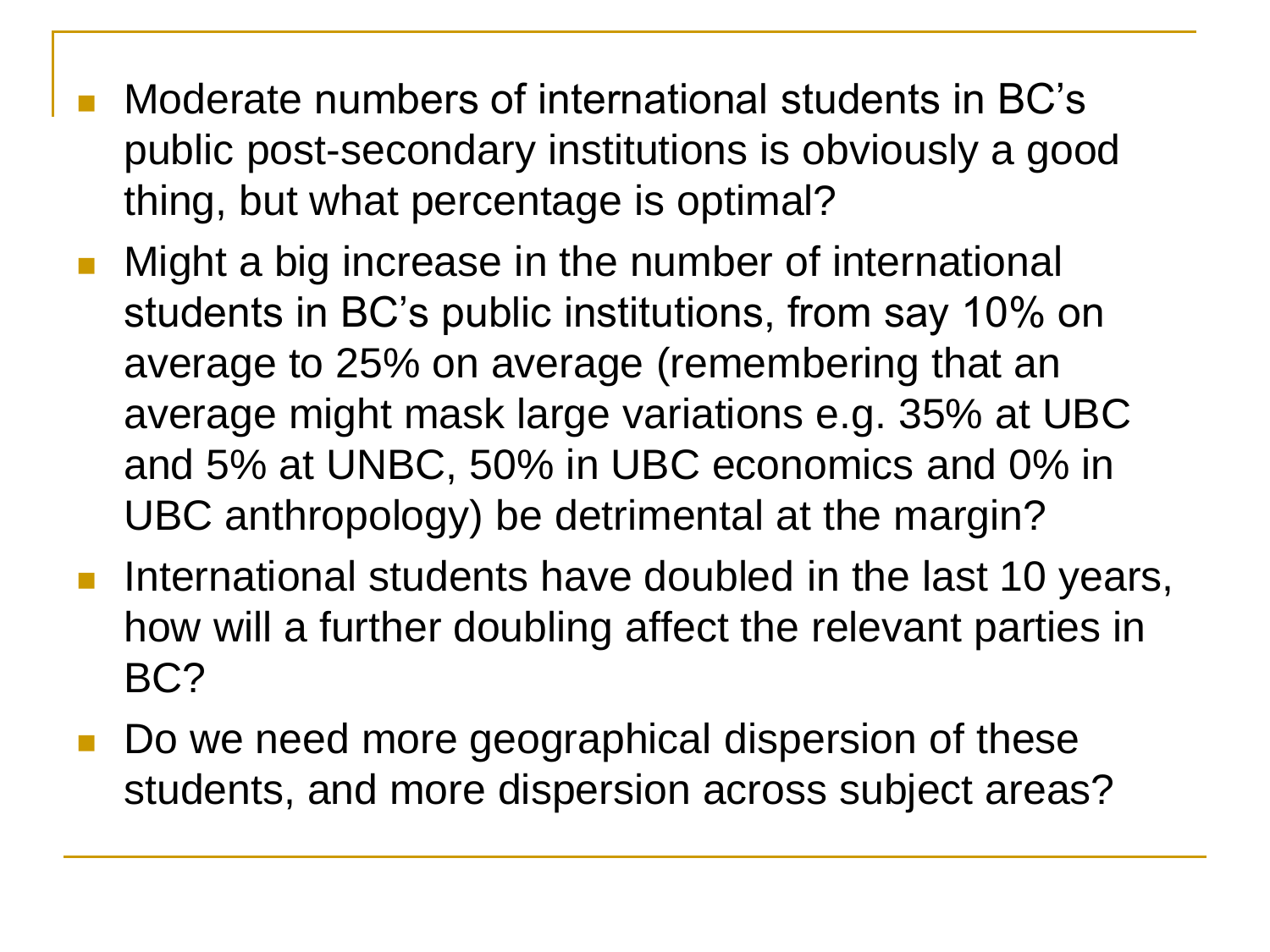- As Collier states, fraternity is at least equally as important as liberty and equality, both amongst students and the general population.
- Multiculturalism at universities has benefits but also clear costs. Universities and colleges need to do more than just regard international students as a revenue stream, and be negligent of important political, social and cultural, and psychological considerations, both on campus and off.
- Also, how temporary a phenomenon is the vast increase in the demand for international education over the last 20 and upcoming 10 years? Will we be expanding our institutions to take in more and more international students only to have to contract them later on?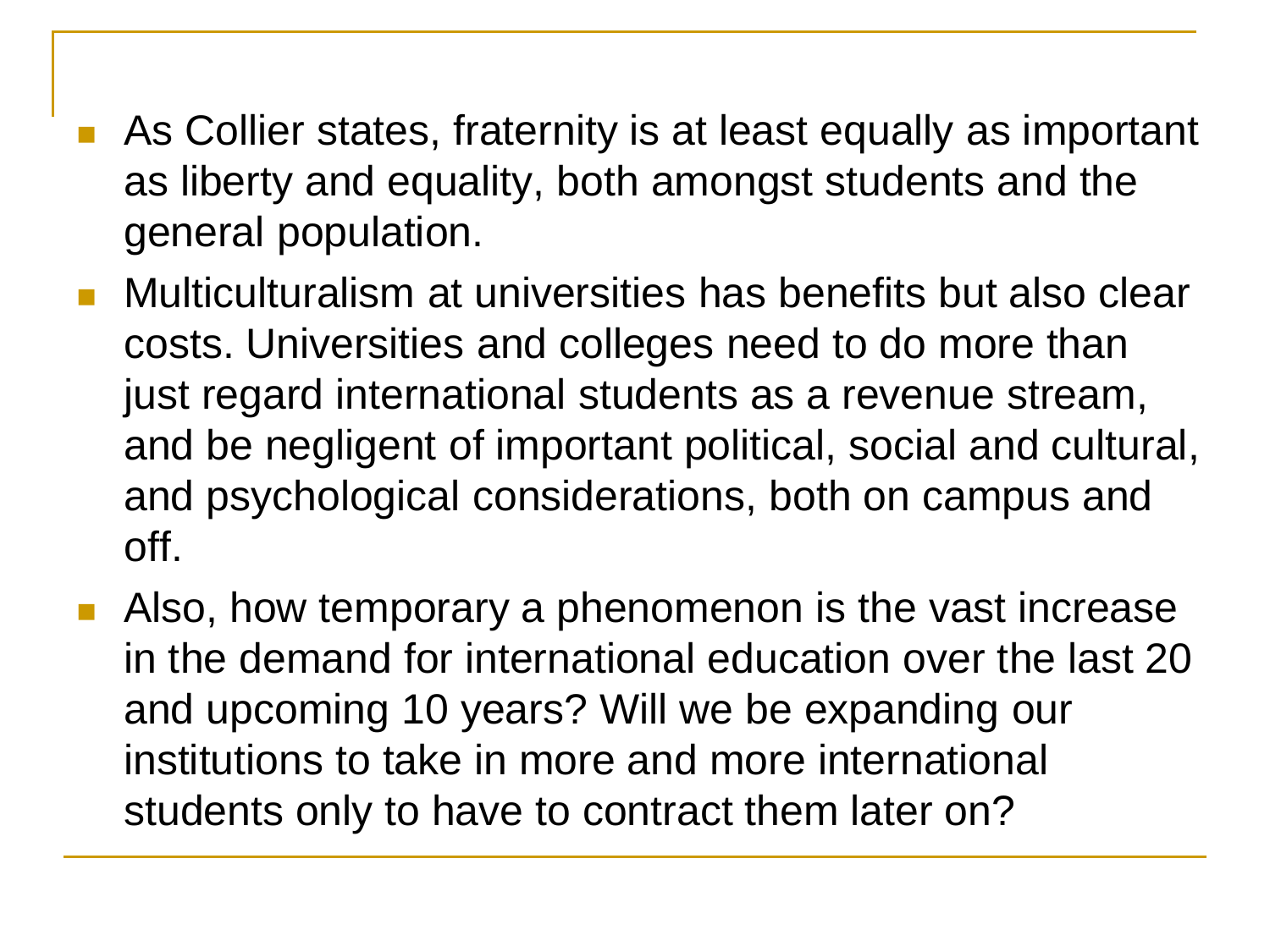- August 2013: "International students do not displace Canadian students at UBC. To the contrary, more students on campus means UBC can hire additional faculty and offer broader choices of courses and research for all of our students."
- **February 2013: "UBC leaders are clear on this point:** international students do not displace domestic students… international students pay the full cost of their education to add more spaces…"
- **Diag-Combuso Company that Company in Sum Theory Company Company Company Company Company Company Company Company Company Company Company Company Company Company Company Company Company Company Company Company Company Compa** add more spaces for domestic students; domestic student spaces are set by the Government.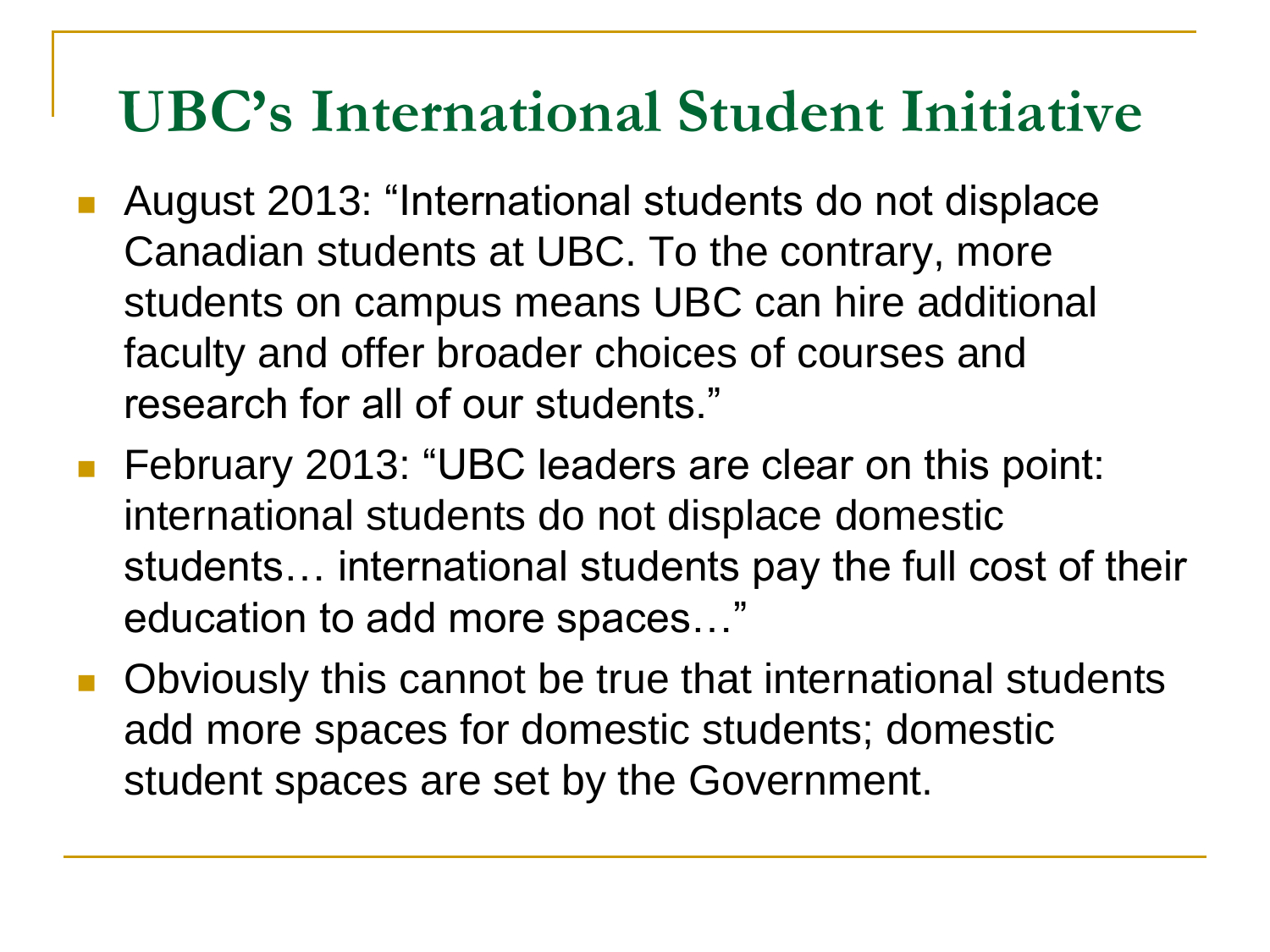- It is obviously true that no matter how many international students UBC takes in, its domestic student targets and domestic student enrolment in the aggregate are entirely unaffected, neither reduced or increased
- **If one claims that international student seats do not take** away domestic student seats in the aggregate, it is entirely inconsistent to claim that it adds them in the aggregate
- **However there is displacement of domestic students from** courses/programs that are popular with international students (e.g. economics?) into other courses/programs not as popular with international students, within the aggregates.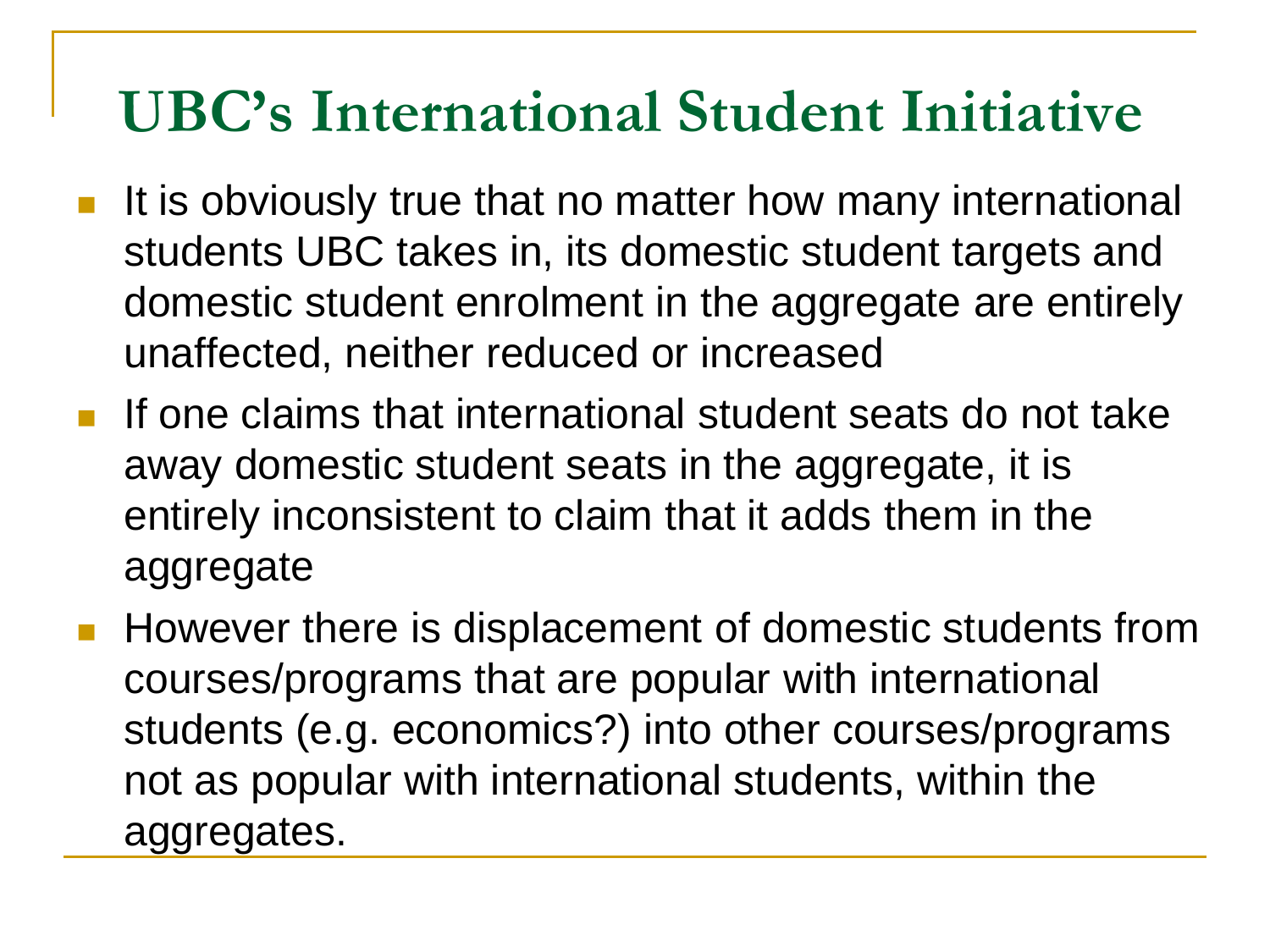- **UBC** was initially concerned about the impact of first introducing differential fees for international students in the mid-1990s. A Senate policy in 1996 stated:
- **1. The number of international students in an** undergraduate program can be no more than 15% of the number of domestic students in the program in the previous year;
- 2. International student admission Grade Point Averages (GPAs) for admission must *meet or exceed* those of domestic students.
- 3. Programs must annually report the number of international students they have admitted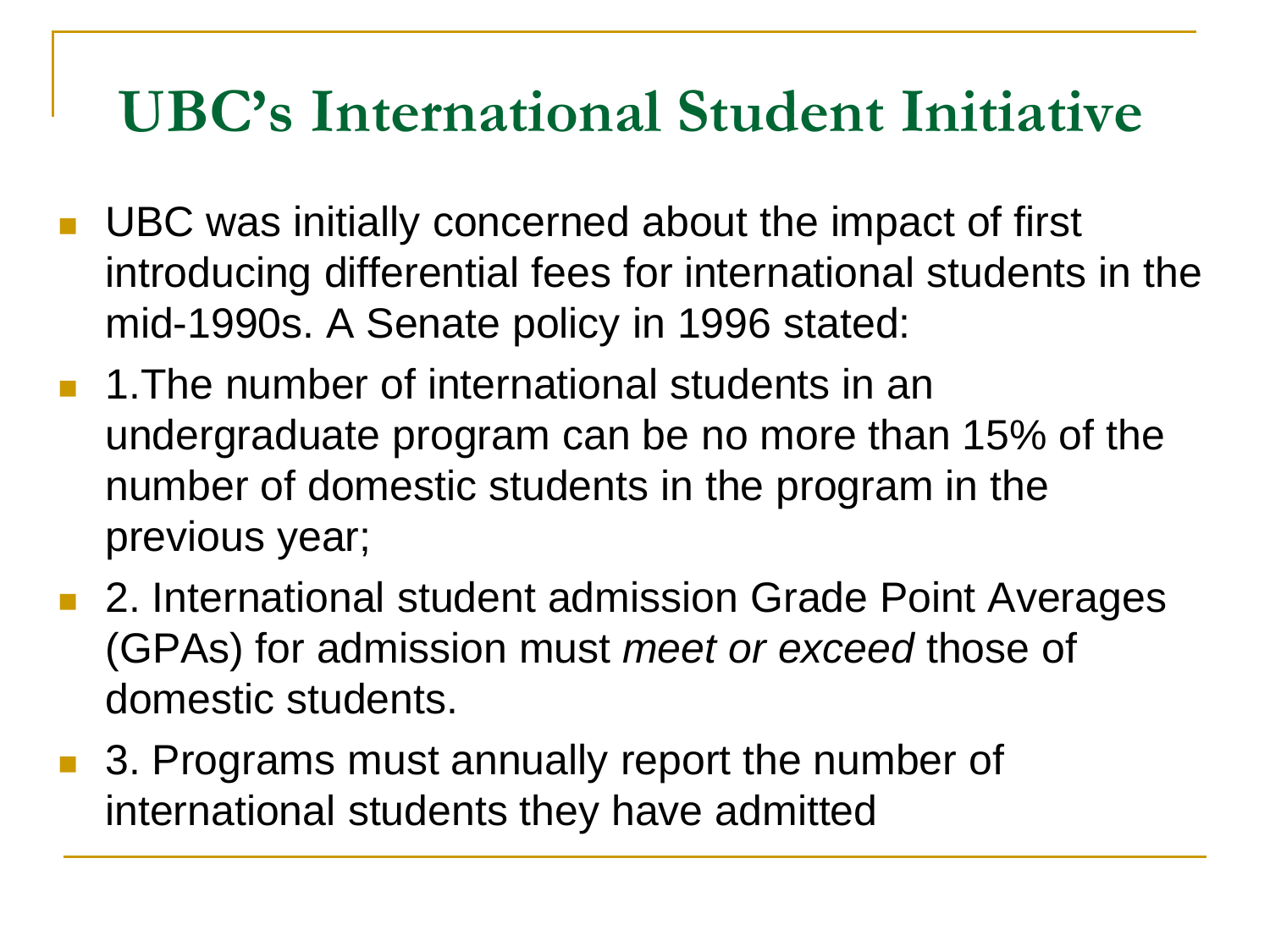- International students as a percent of total enrolment first exceeded 15% overall at UBC in 2012-13 and has since grown to 24% overall in 2016-17, with almost 40% in some programs e.g. BCom in Sauder School of Business.
- Latest projections are for 29% overall by 2022, 38% in BCom and 35% in BASc (Engineering)
- **Hence April 2014 the University administration decided** that the 1996 Senate policy was "out-of-step with the University's internationalization and diversity goals" and Senate replaced the 1996 policy with the following: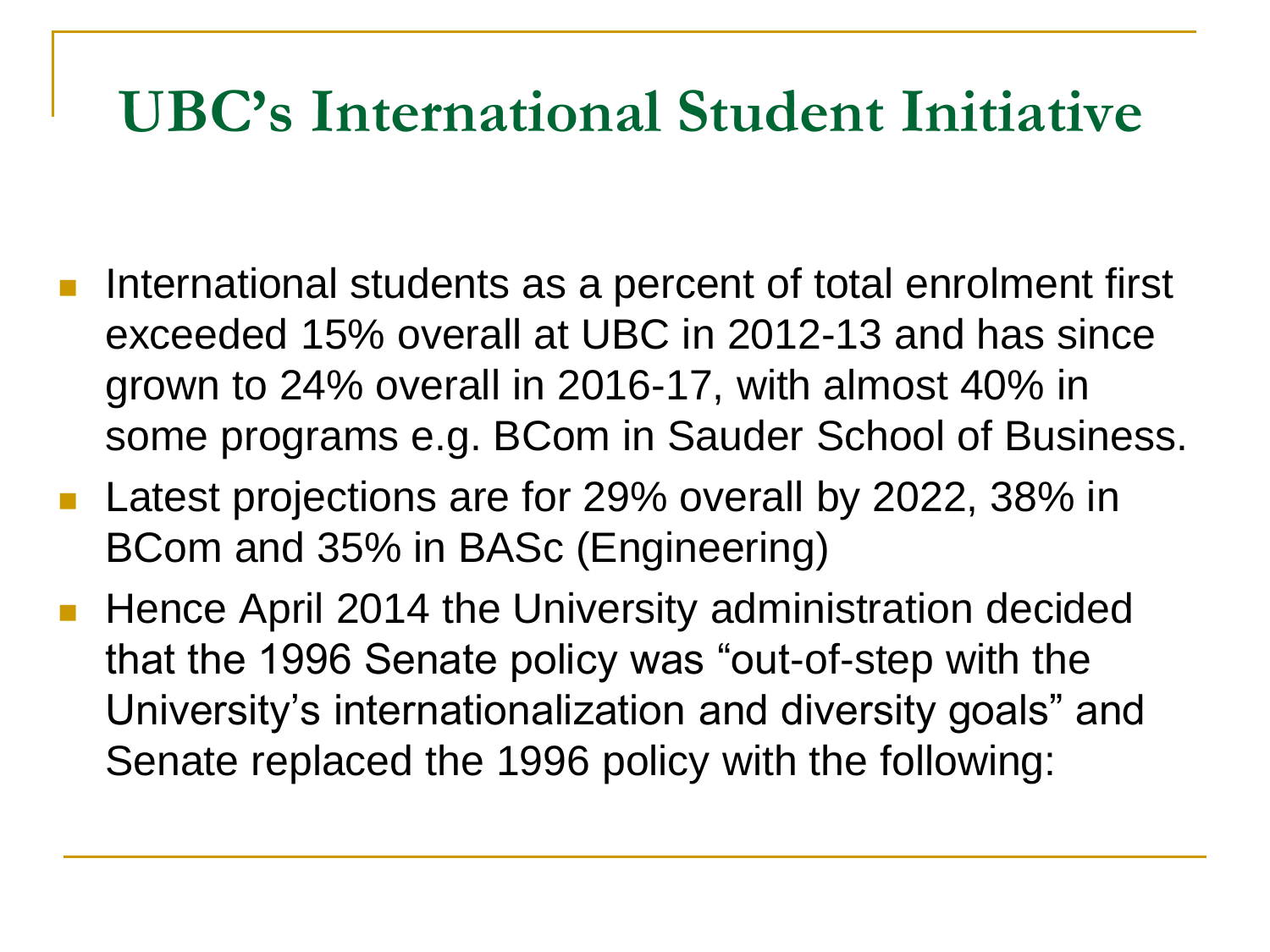- 1. UBC will set enrolment targets separately for domestic and international students in each program by taking into consideration capacity and resources;
- 2. Student demand for admission relative to these targets shall determine competitive admissions standards separately for domestic and international students, and UBC will adjust admissions averages for domestic and international students to meet its targets;
- 3. By corollary, UBC will meet its Provincial enrolment mandate for domestic students.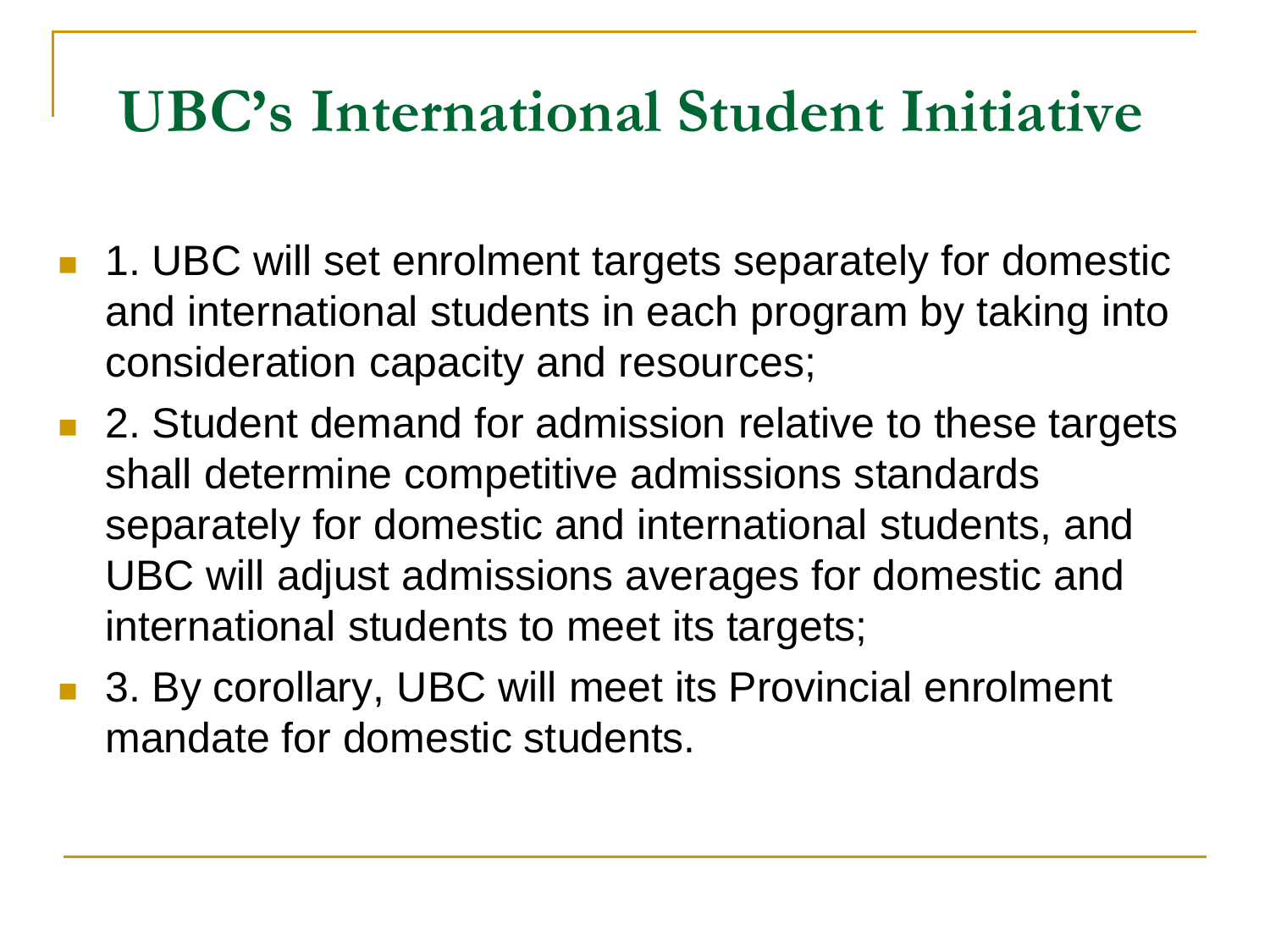- UBC claims "non-displacement of domestic students" as the key principle of the new policy
- **However what is more key is that the new policy allows** different admissions standards for domestic and international students.
- In this way UBC is able to maximize revenue and not turn away international students just because they don't meet the very high GPAs needed of domestic students
- So international students are able to get into UBC with lower grades than those needed of domestic students in many (perhaps all) programs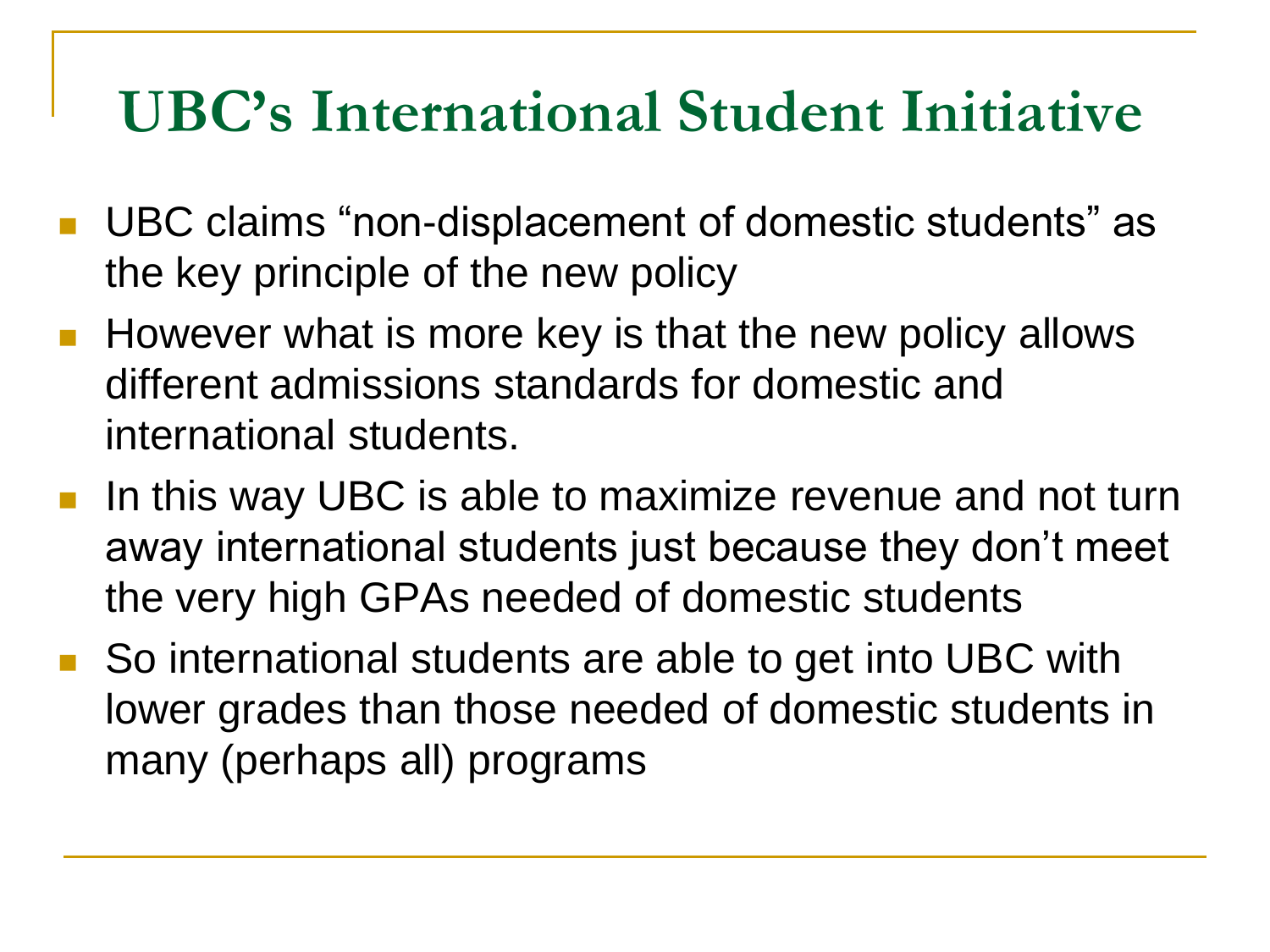- The "*meet or exceed* the GPAs of domestic students"' wording is replaced by "international students should be admitted to undergraduate programs *using criteria and procedures which ensure, at a minimum, international student quality comparable to that of domestic students*"
- **International students are deemed at a minimum** comparable if they are as "successful" at UBC as domestic students i.e. they are able to pass and graduate.
- So as long as UBC thinks an international student will be "successful" in a program then they can be admitted, regardless of what the competitive GPA average required of domestic students in that program is.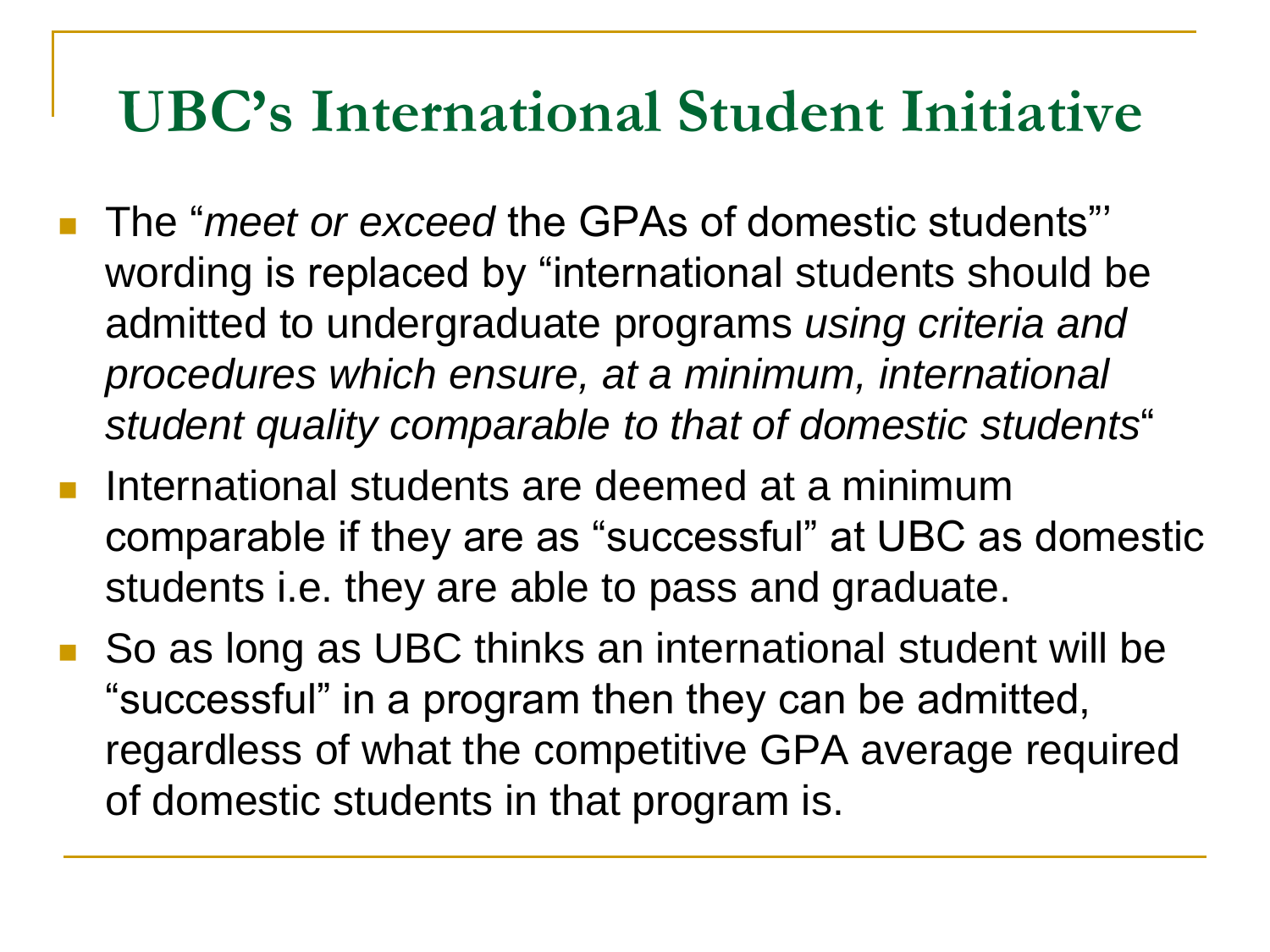- International students as of 2017-18 pay seven times the domestic rate for tuition, \$34,913 for one year (30-credits), by far the highest tuition rates for international students in the province, another 7% increase coming in 2018-19
- UBC as a profit-seeking price-discriminating monopolist/ oligopolist can hence maximize its profit by admitting more international students who are worth 7 times the level of a domestic student to UBC once the domestic student mandate is met.
- UBC's tuition fee revenue from international students for 2017-18 is forecast to be \$277m overall, much higher than the \$227m it forecasts it will receive in domestic student tuition fees.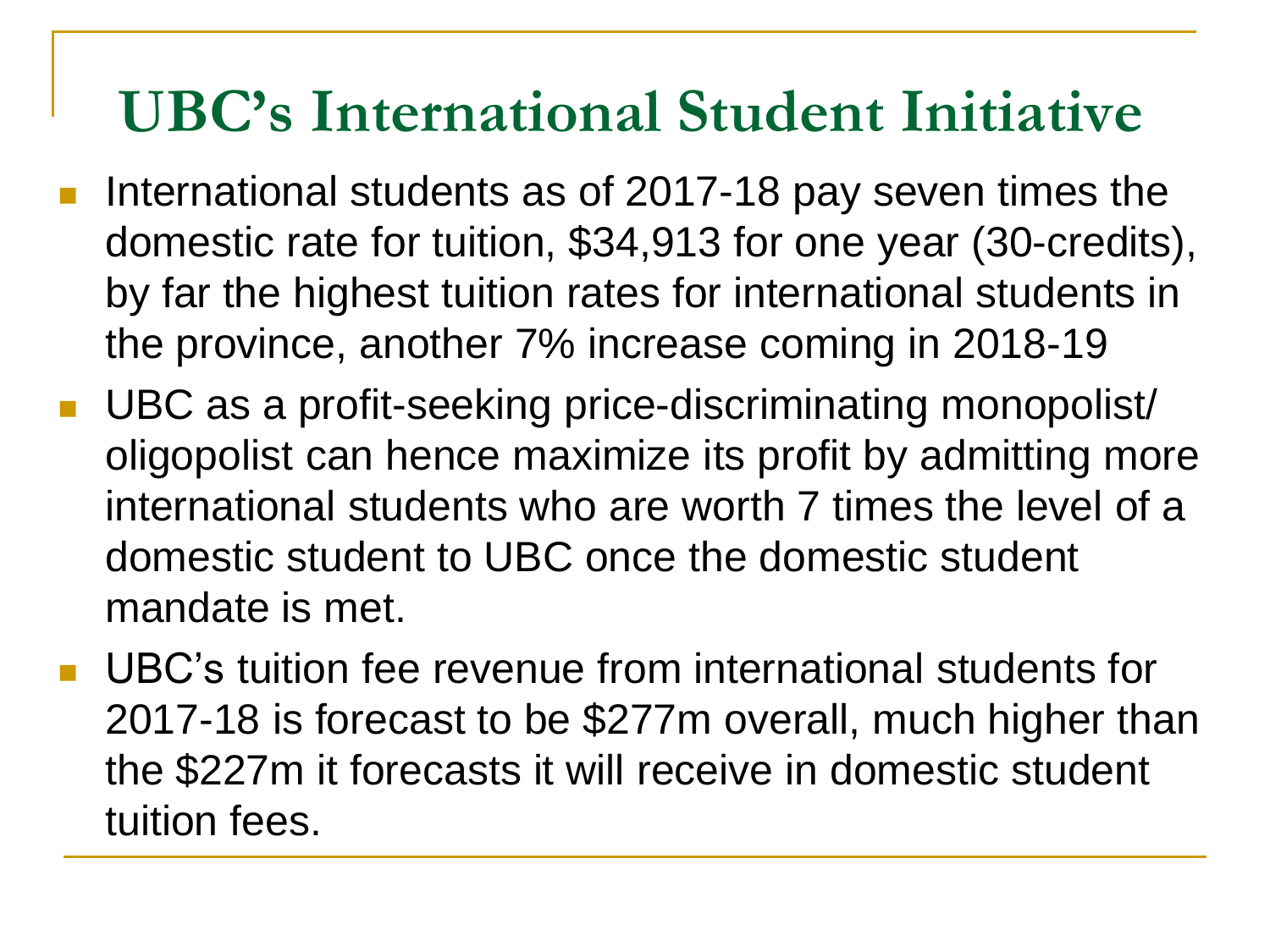- With UBC selling access to the highest bidder, some questions we might ask, suggested by analysis based on Paul Collier's above, are;
- Is it fair that a BC student with an 85%% average might be denied admission into the Province's flagship university, but if they were international student with the same 85% average, but paying the seven times the domestic tuition rate, they might get in?
- **do BC students and citizens have some rights over and** above international students to their society's social and public goods, the fruits of successful nationhood and province hood such as UBC, and should we do more to protect these interests of BC students and citizens?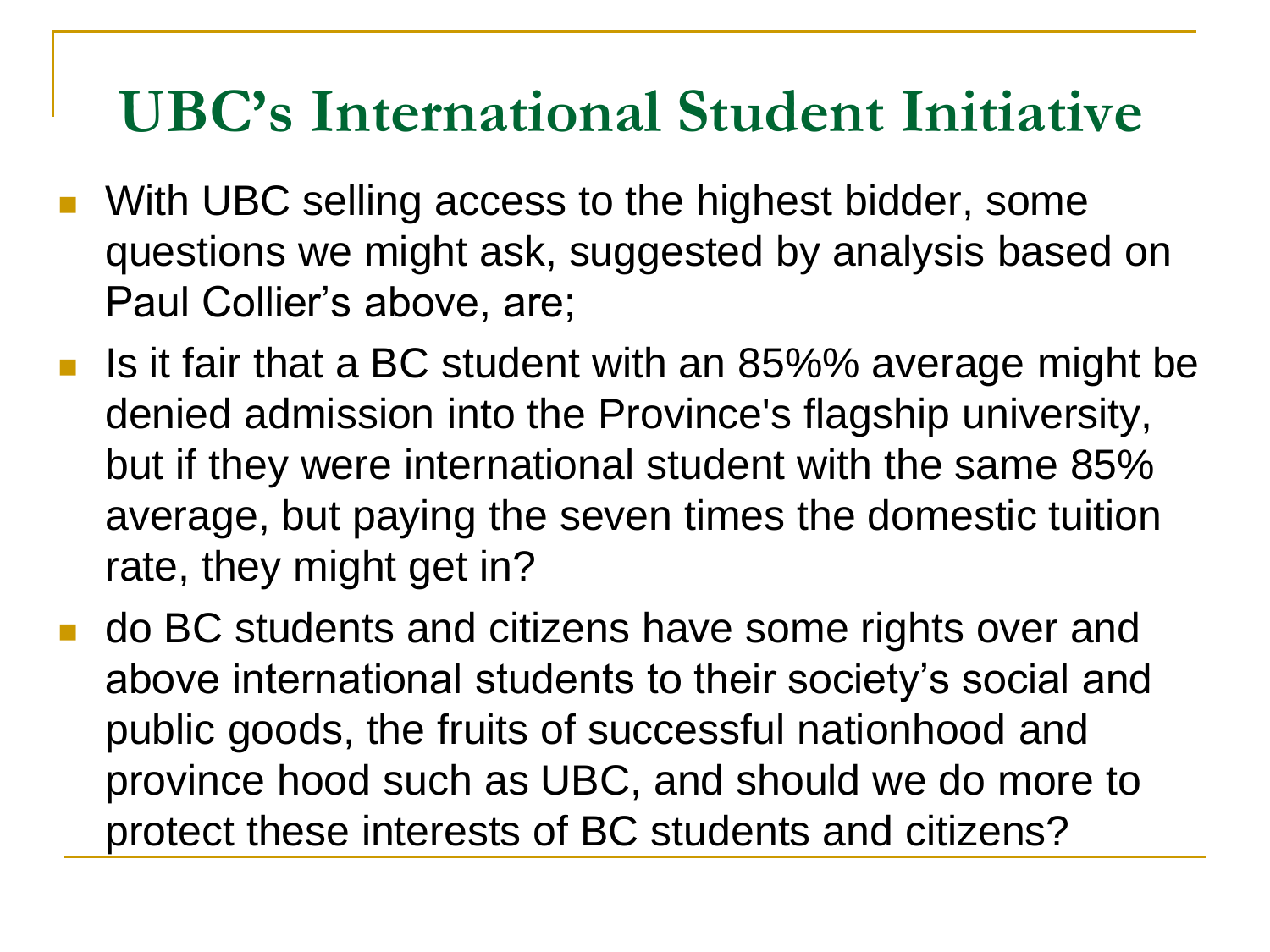- UBC claims that the high fees that international students pay allow them to hire more faculty and put on a greater selection and number of courses for all students, including domestic students, so that presumably class sizes go down and class diversity goes up, to the benefit of domestic students.
- So have average undergraduate class sizes at UBC gone down, and have there been more faculty hired as international students as a percent to total enrolment in direct entry undergraduate programs has gone from an average of 13% in 2010-11 to an forecast average of 26% in 2017-18? According to data released by the Research Universities' Council of BC the answer is no.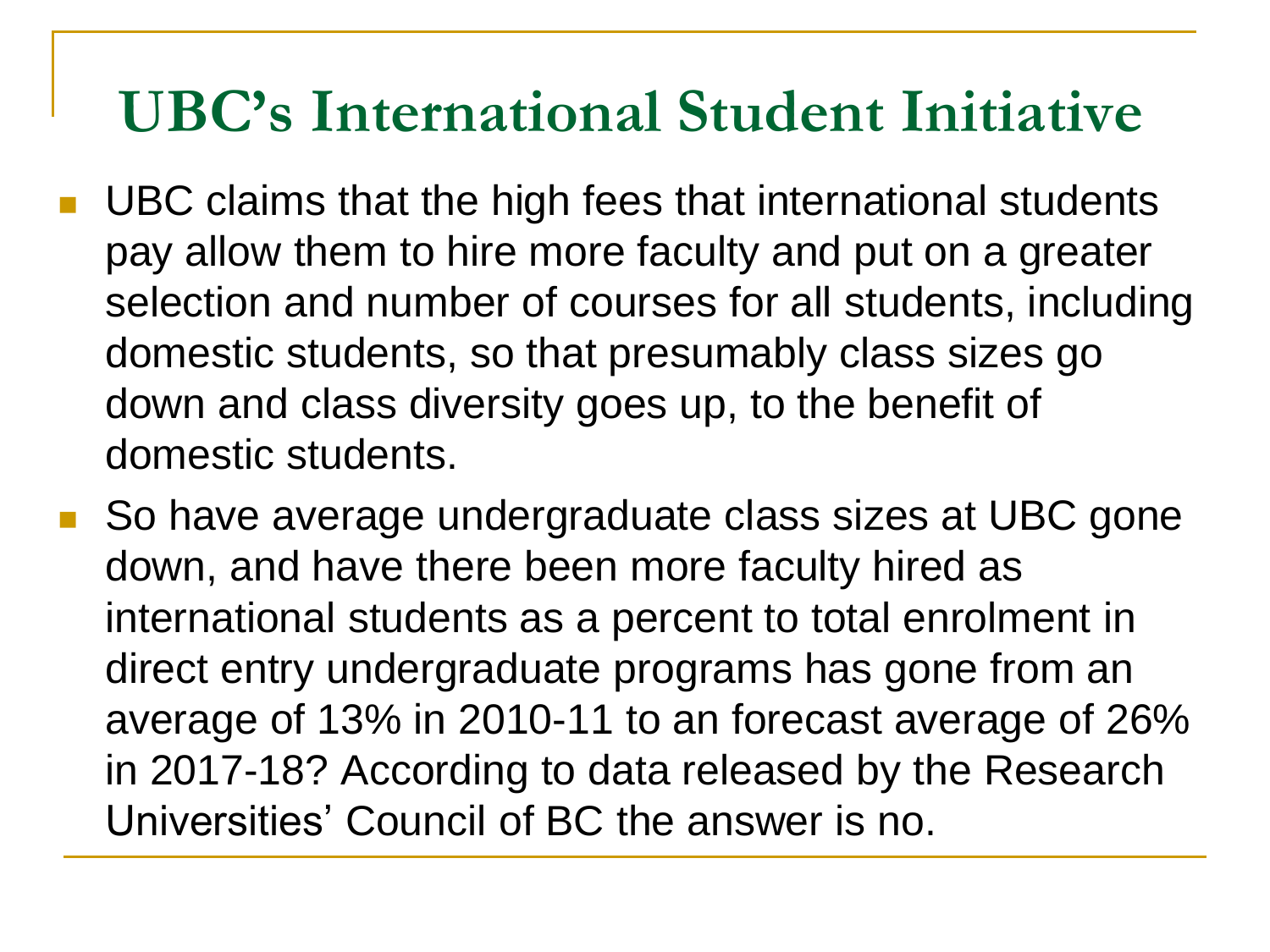### Source BCHeadset.ca

|                                | 2010  | 2013  | 2016   |
|--------------------------------|-------|-------|--------|
| UBC Vancouver                  |       |       |        |
| International undergraduates   | 4,477 | 6,324 | 10,074 |
| Number of faculty              | 2,326 | 2,417 | 2,424  |
| Average class size lower-level | 73    | 77    |        |
| Average class size upper-level | 45    | 47    | 48     |
|                                | 2010  | 2013  | 2016   |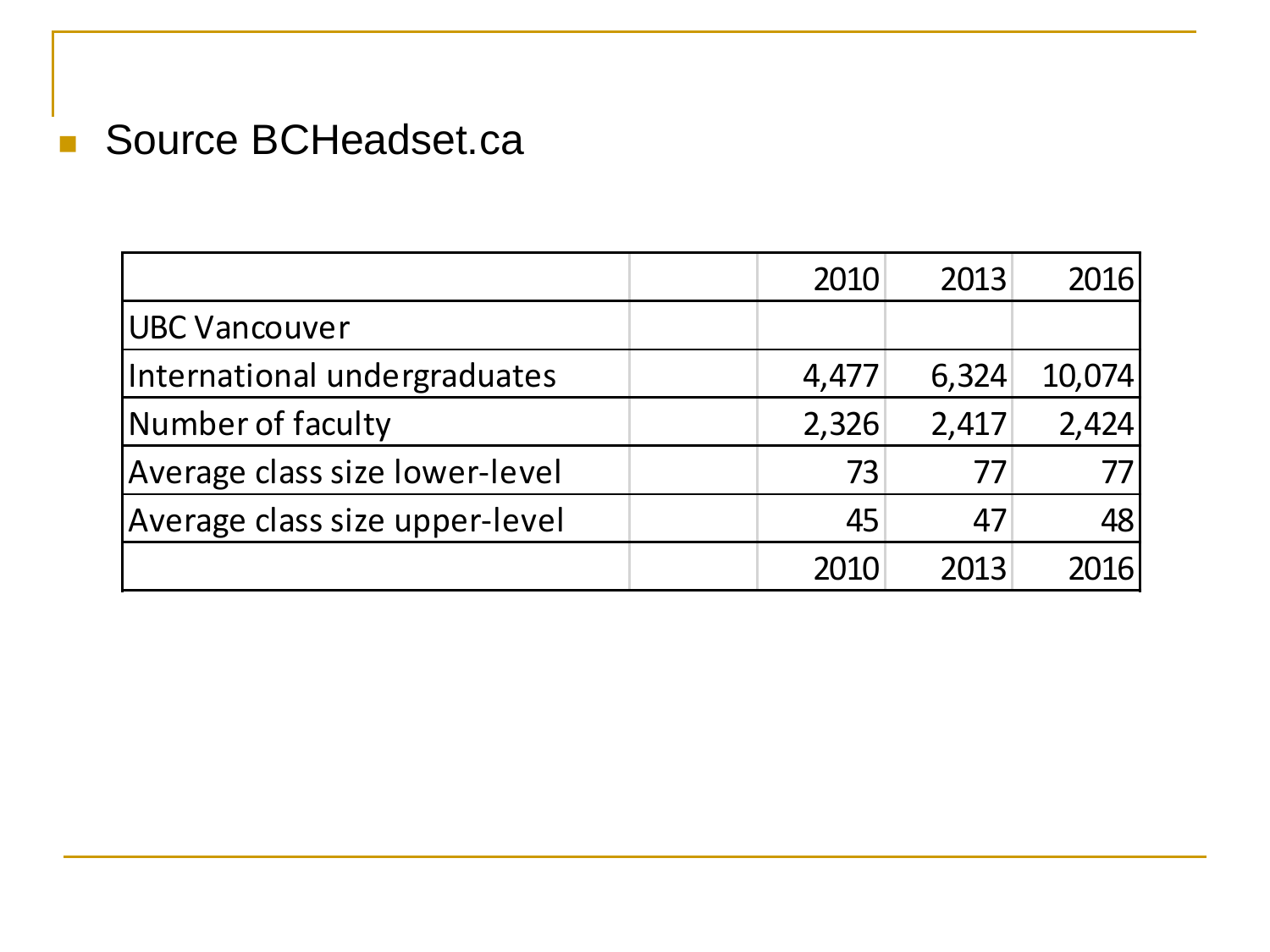# **UBC's Vantage College**

- **UBC's answer to SFU's Fraser International College** (FIC) offering international students smaller classes for a premium fee in their first-year, to help them in their transition to full university life.
- **Vantage College has this focus but also in taking in** international students with English skills that are not high enough to meet UBC minimum standards and giving them a combined first-year program with smaller classes but also English language training to come up to the standard.
- UBC states: "Vantage College is the only international college of its kind at a top-tier university in Canada."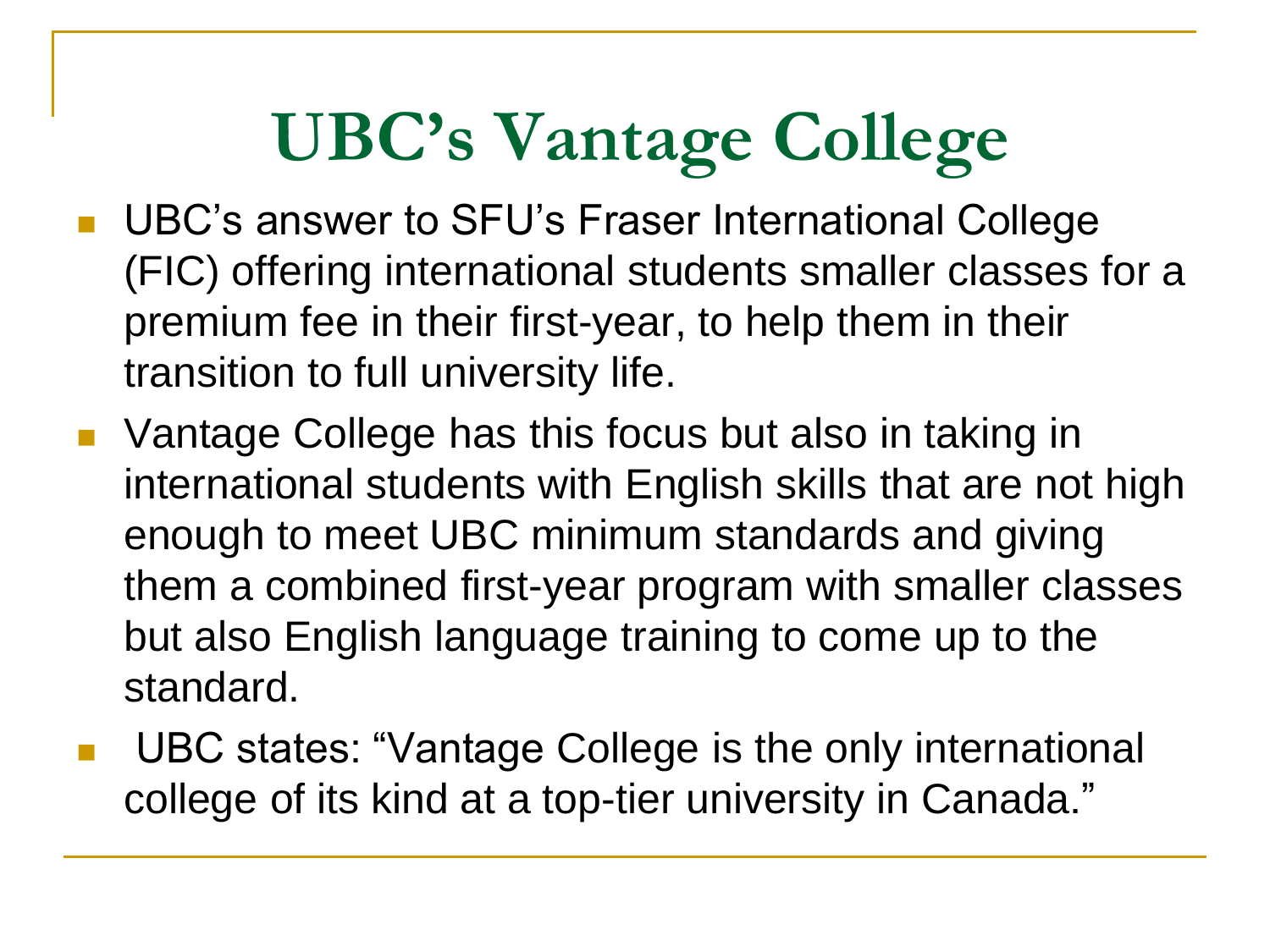# **UBC's Vantage College**

- VC and FIC directly take on the private BC colleges such as Columbia, Alexander and Coquitlam in the market for international students.
- SFU first and then UBC copying asked: Why are we allowing these private colleges to get all of this tuition revenue and profit for these students' first one or two years when we could set up replicas on our own campuses and get this revenue and profit?
- And then UBC or SFU will have also captured these students for their next two-to-three years, rather than have they attend say Columbia College for two years and then transfer to UBC or SFU for their final two years.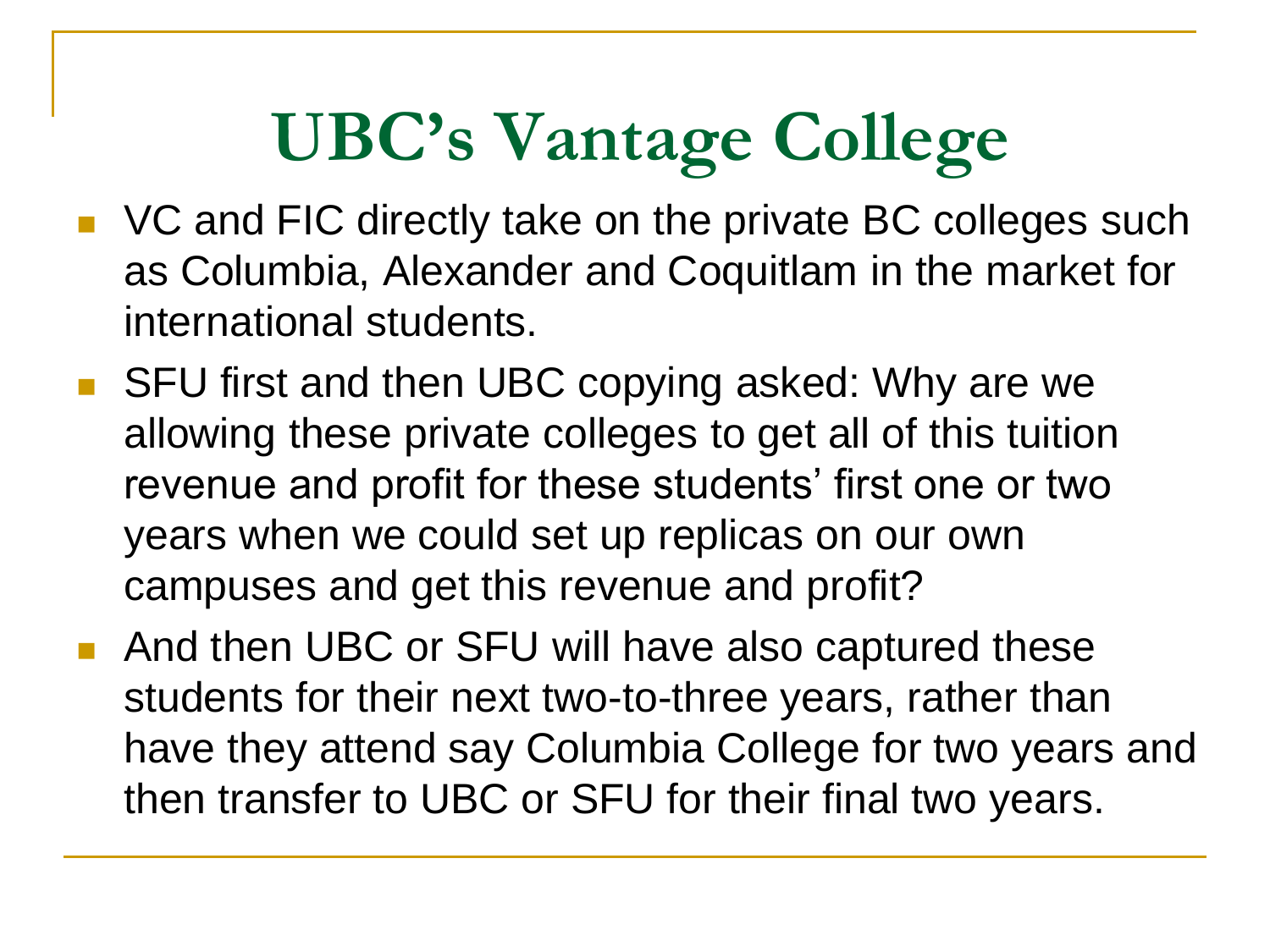# **UBC's Vantage College**

- The private colleges offer the same product as VC (e.g. smaller classes, more attention) at a much lower price, around \$15,000 versus \$44,000. Although some students (i.e. their parents) are of course willing to pay the much higher price to get the UBC logo.
- **Number 1** Vantage students must meet the UBC admissions average minimum of 67%. According to UBC, VC students must be of "*comparable quality*" to international students generally
- As long VC students "succeed" at UBC i.e. pass their courses and eventually graduate seems to be the "comparable quality" criteria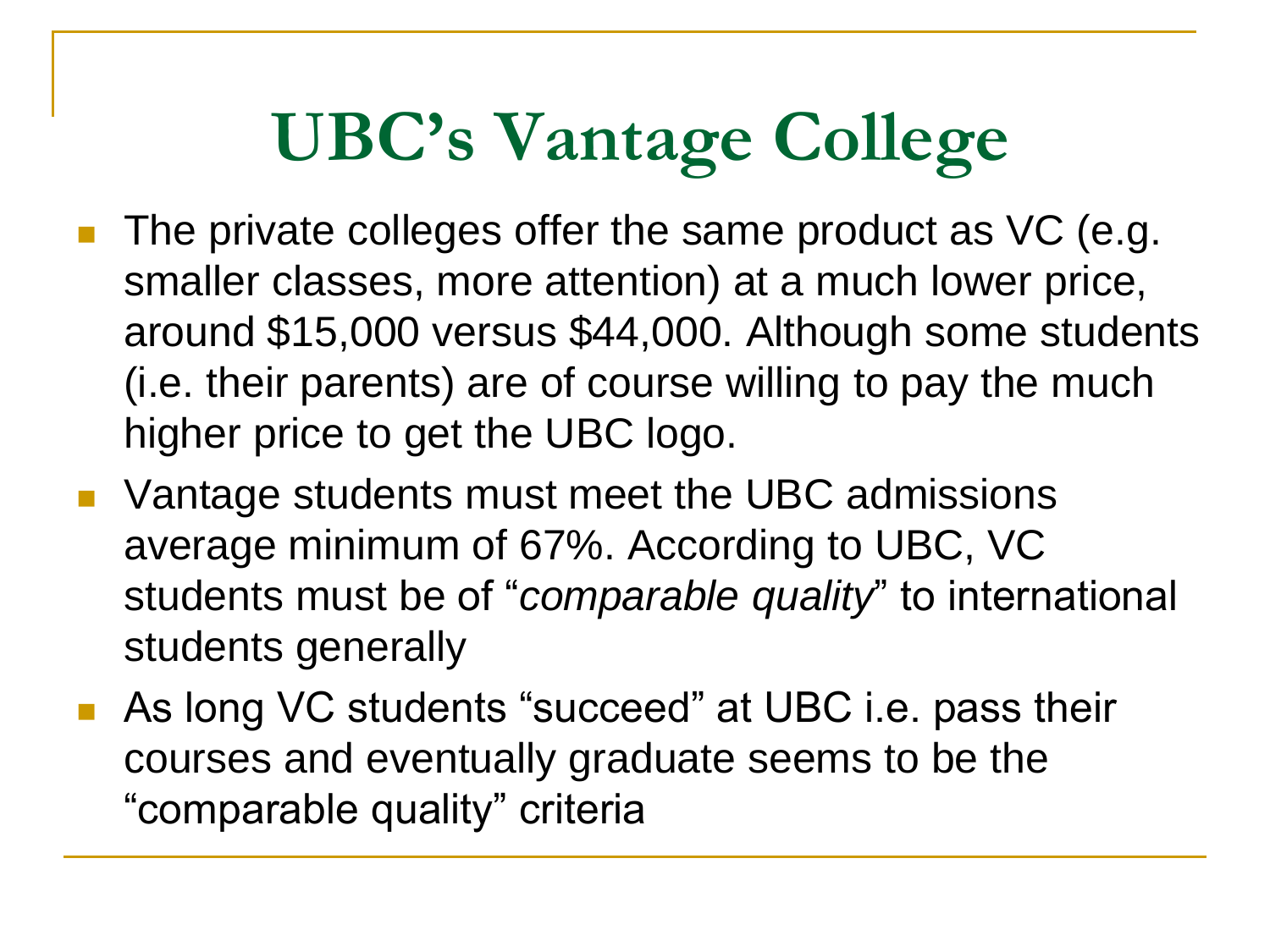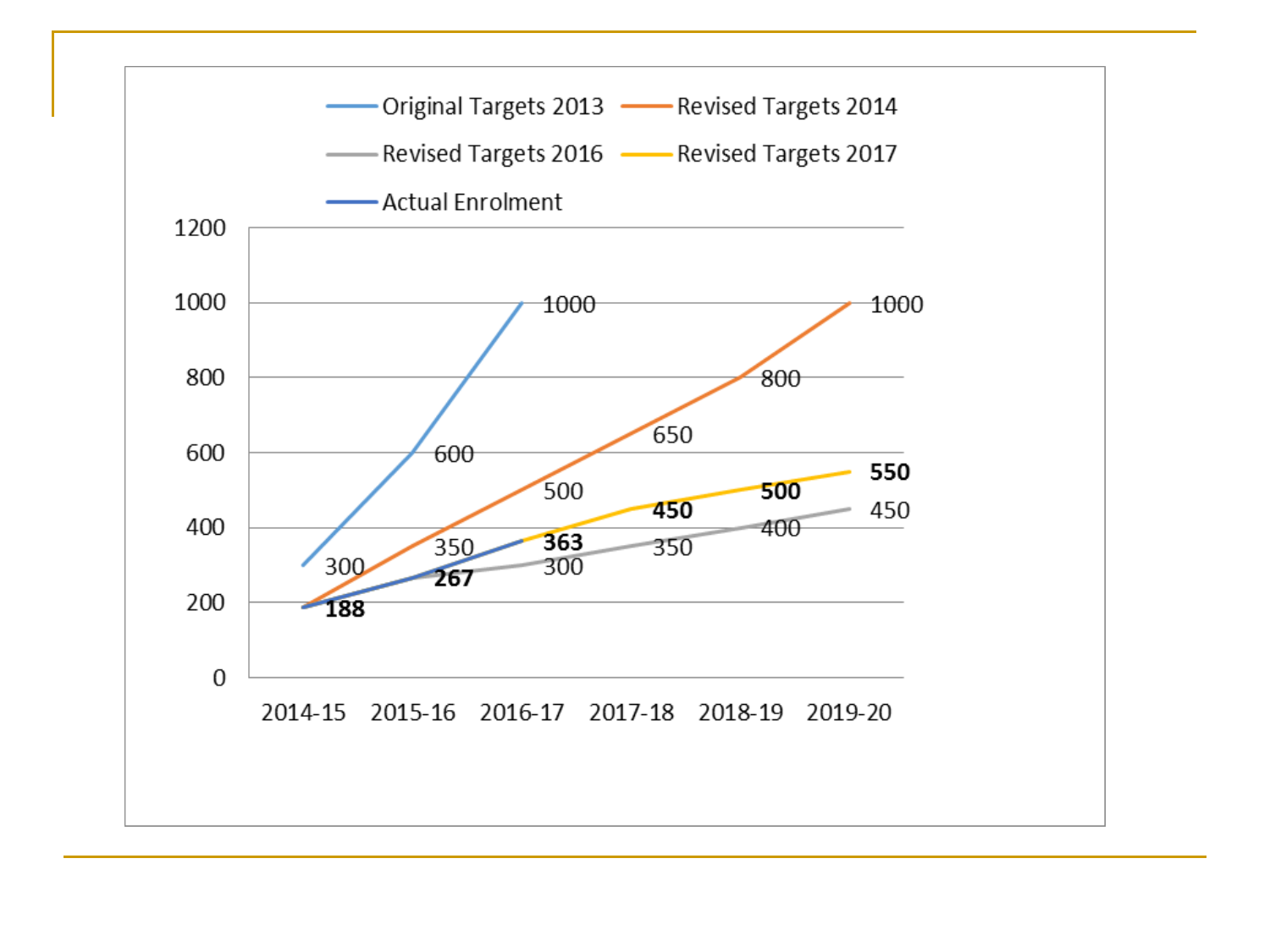- UBC opened its second campus in Kelowna in 2005 by taking over the university campus and functions of the existing Okanagan University College.
- **The issue of international students was not mentioned at** all in any of the agreements at the time such as the Memorandum of Understanding (MoU) between UBC and the Government regarding the functions and projected growth of the new UBC Okanagan (UBCO).
- The campus has failed to meet its provincially mandated domestic enrolment targets in all but one of the last 12 years, but the number of international students has expanded at a fairly constant rate.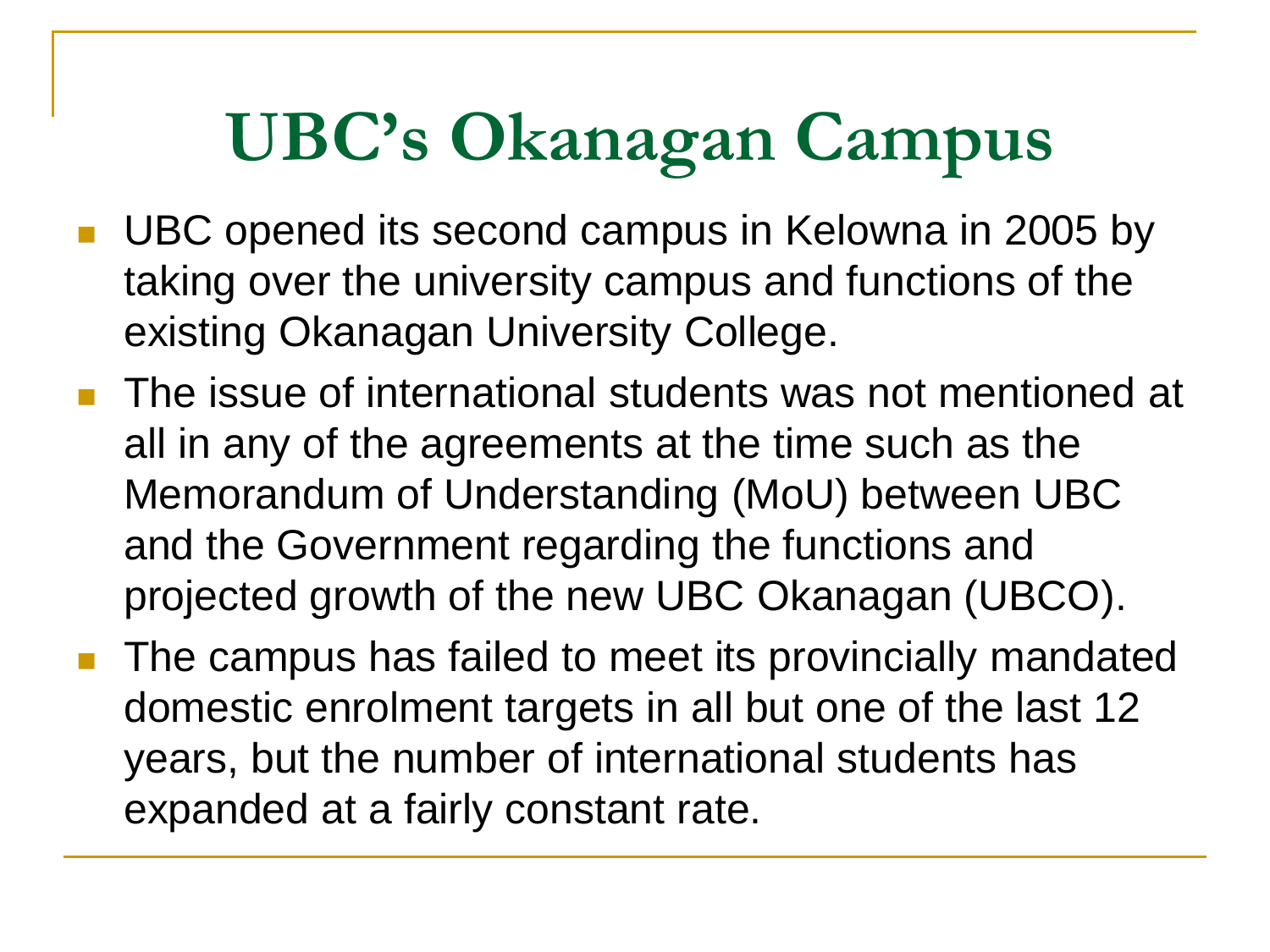#### **Target and Actual FTE Domestic Student Enrolment at UBC Okanagan, 2005-06 to 2016-17**

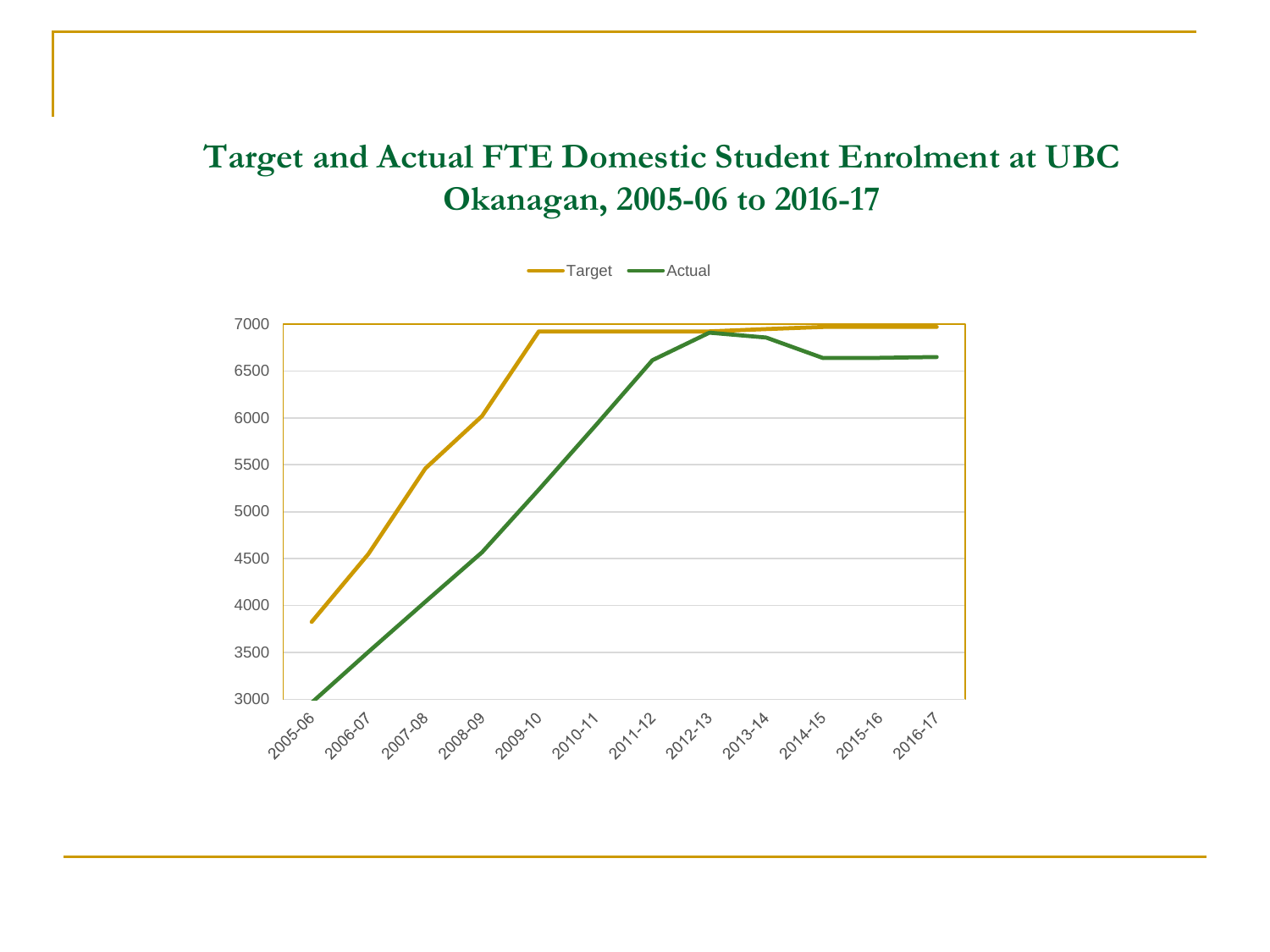#### **Total Undergraduate Domestic and International Students UBCO 2005-06 to 2016-17**

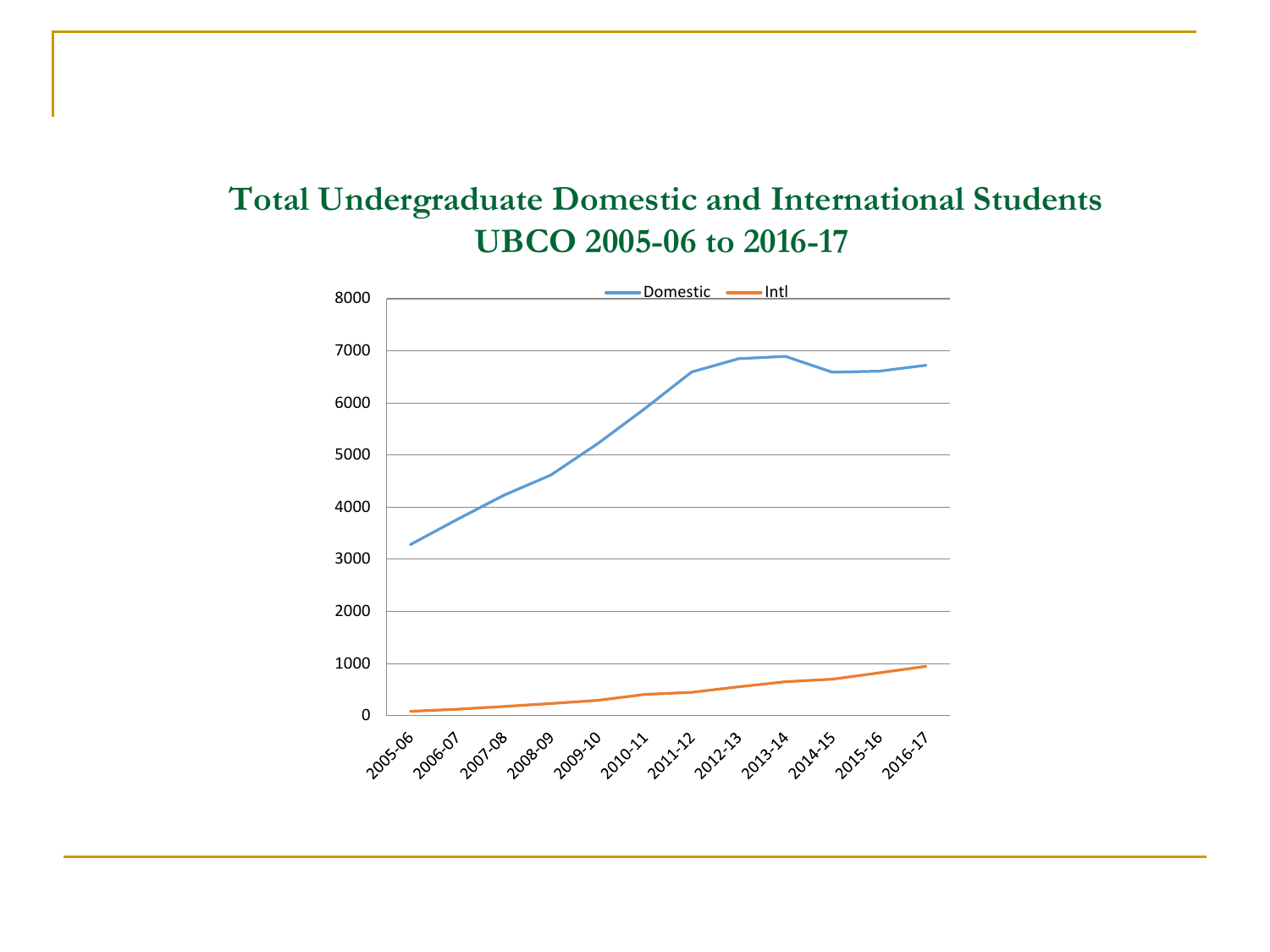#### **International Students, Undergraduate and Graduate, UBC Okanagan, 2005-06 to 2016-17**

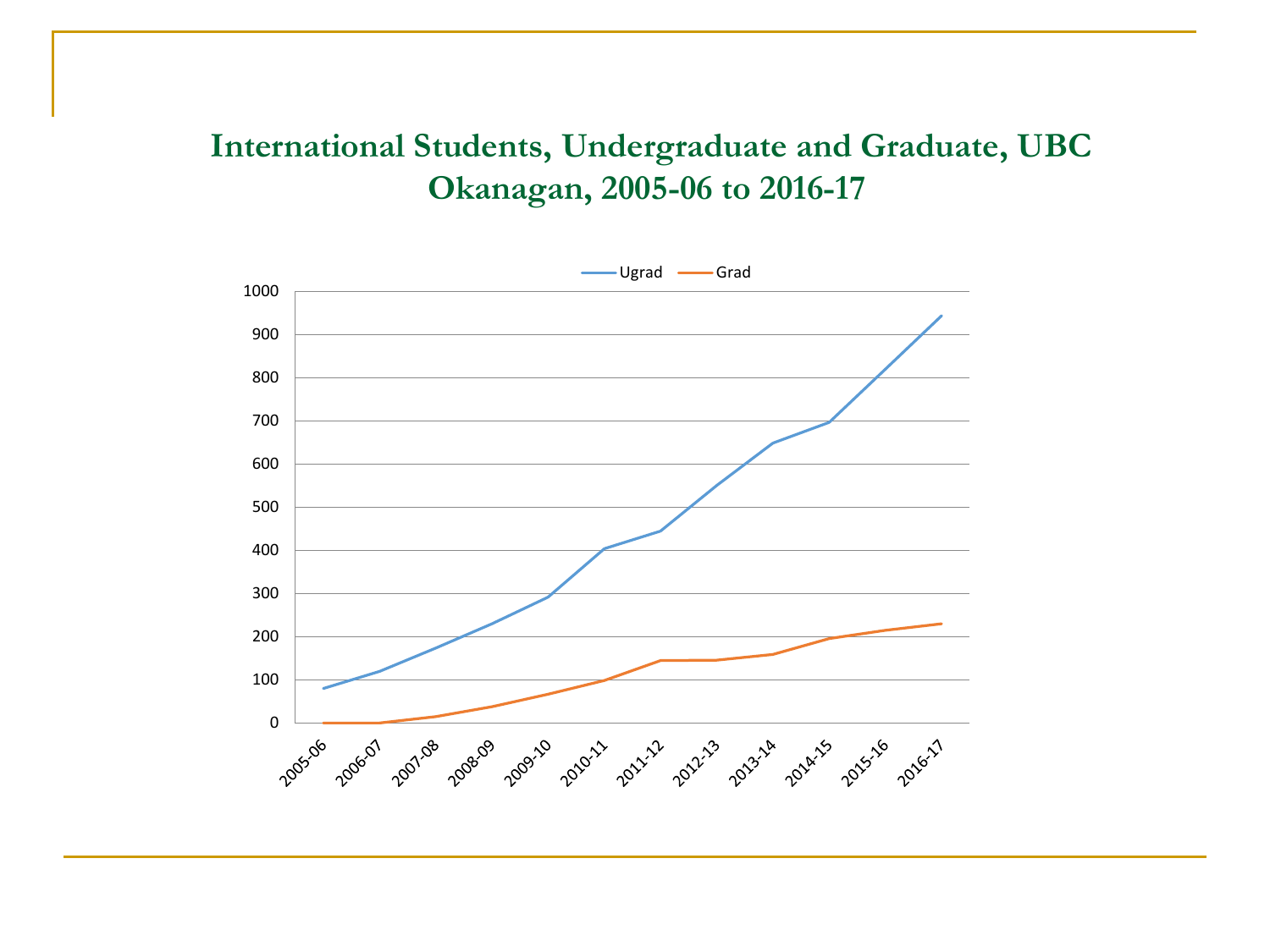- The Principal in 2012 stated: "International students make up about 8% of our total student enrolment, and our goal is to increase that to 20% by 2017."
- The Provost in 2013 stated: "In Kelowna and the Okanagan Valley, it is widely acknowledged that the presence of people from around the world is a good thing for the culture and economy of the region."
- This target for international students has not been met; international students were about 14% of total enrolment in 2016-17. So targets for neither domestic students nor international students have been met.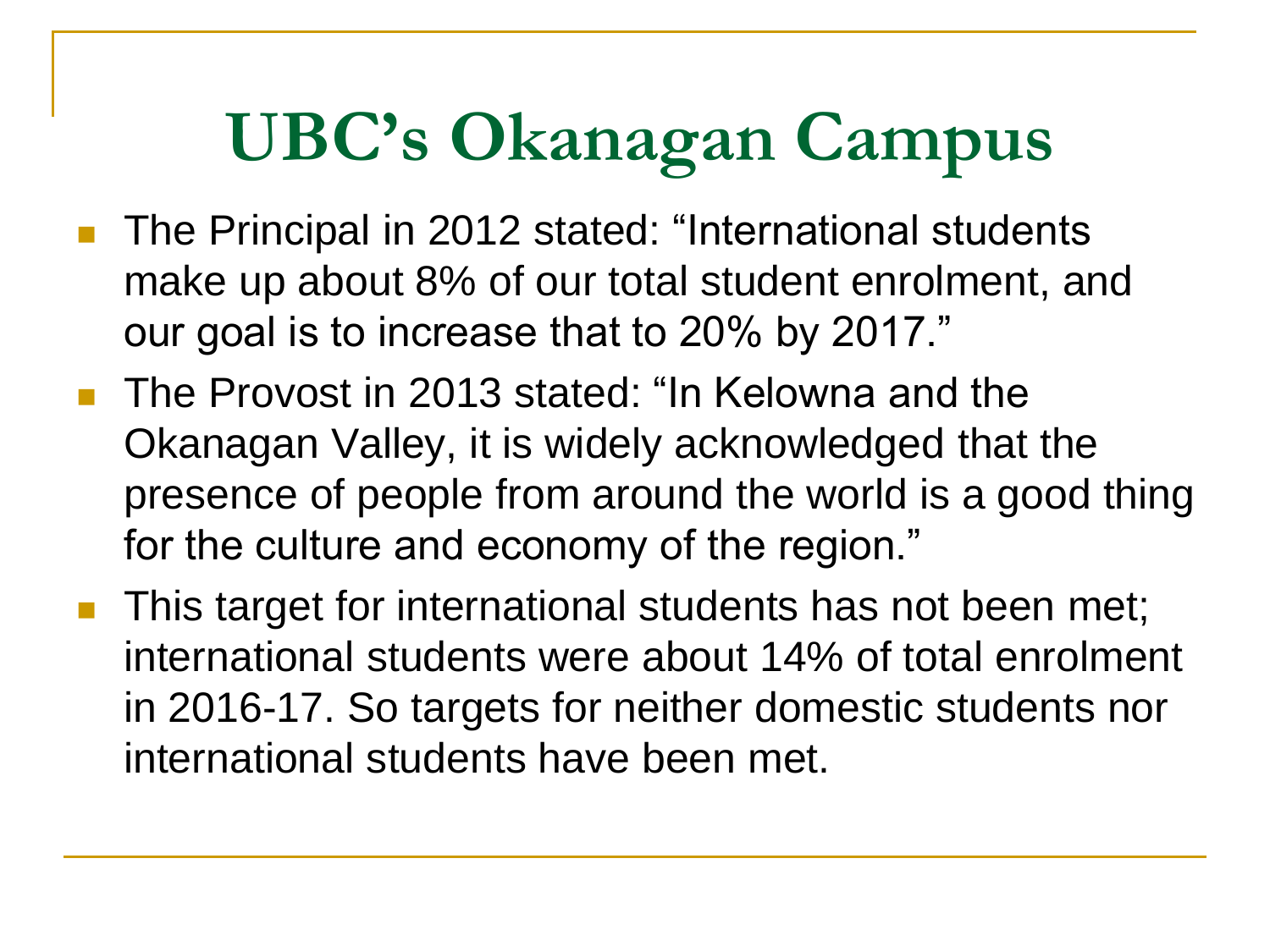- UBC Vancouver's Senate policy the University shall meet its Provincial enrolment mandate for domestic students, has either not applied or has not been applied at UBCO, as it has continued to increase international student enrolment despite targets for domestic student enrolment not being met.
- So seats at UBCO that might have been given to domestic students (via adjusting admissions GPA averages so that domestic student intake equates to supply of seats) have in fact gone to international students.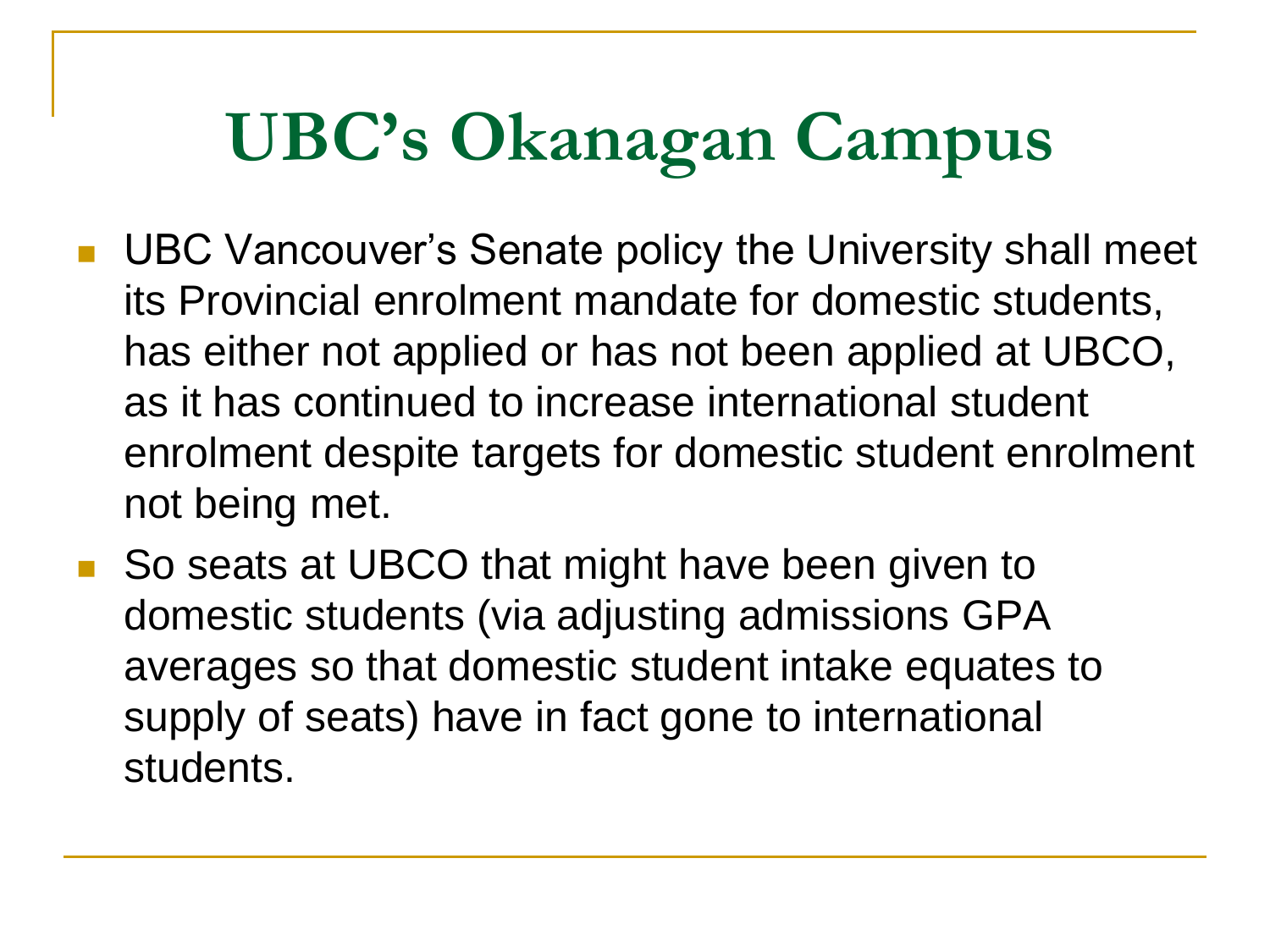- **The enrolment of international students is significant in** only four programs: the BA, BSc, BMgmt) and, to a lesser extent, the BASc (Engineering)
- **As international student numbers have grown** substantially in the BA, BSc and BMgmt in the most recent years, the number of domestic students in these programs has declined or been static.
- UBCO has not in recent years adjusted competitive admissions averages for domestic students so that admission equates to that supply of seats so that "UBC will meet its Provincial enrolment mandate for domestic students"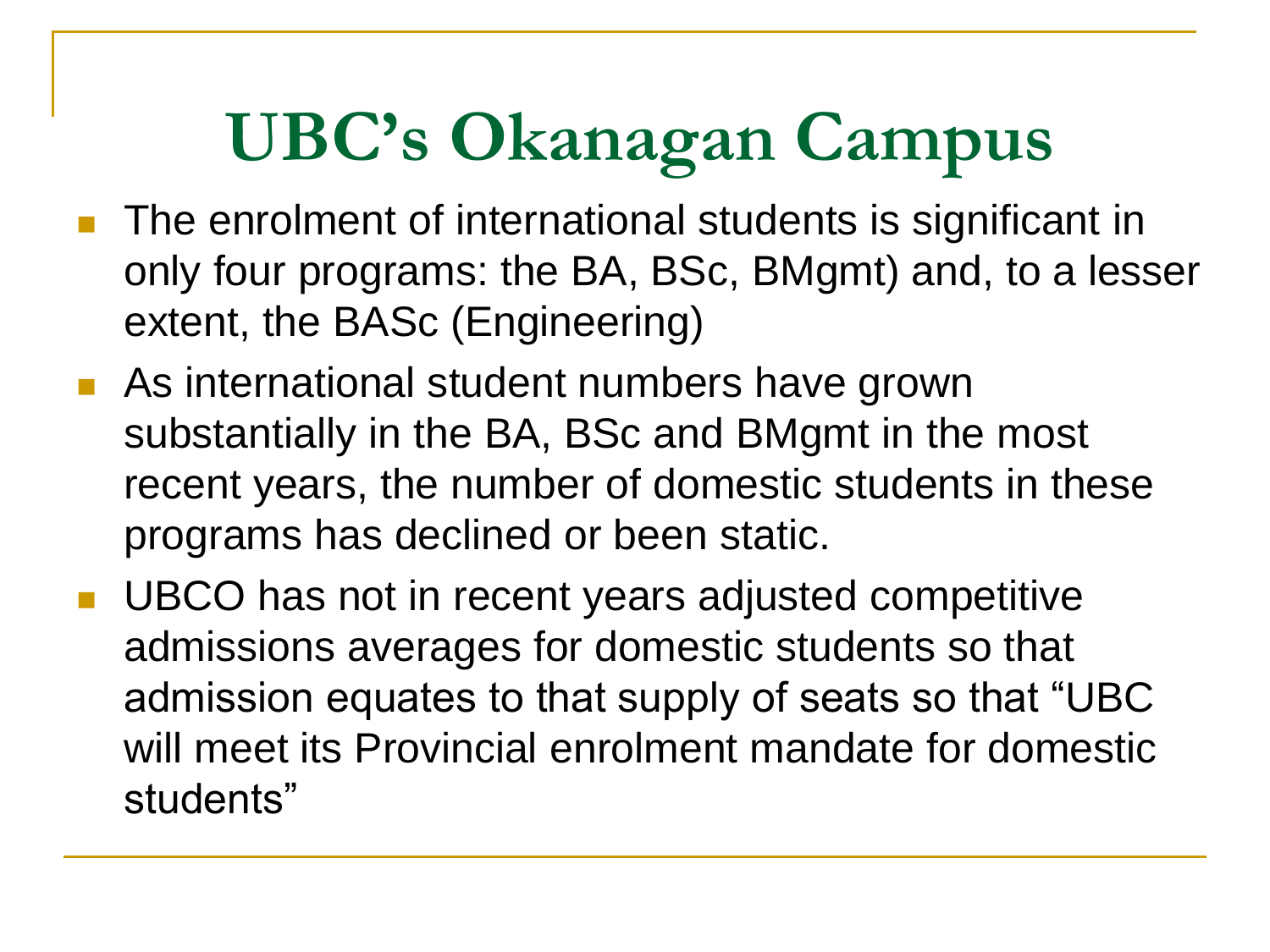#### **Chart 8: Undergraduate Degree Programs International Students UBCO 2005-06 to 2016-17**

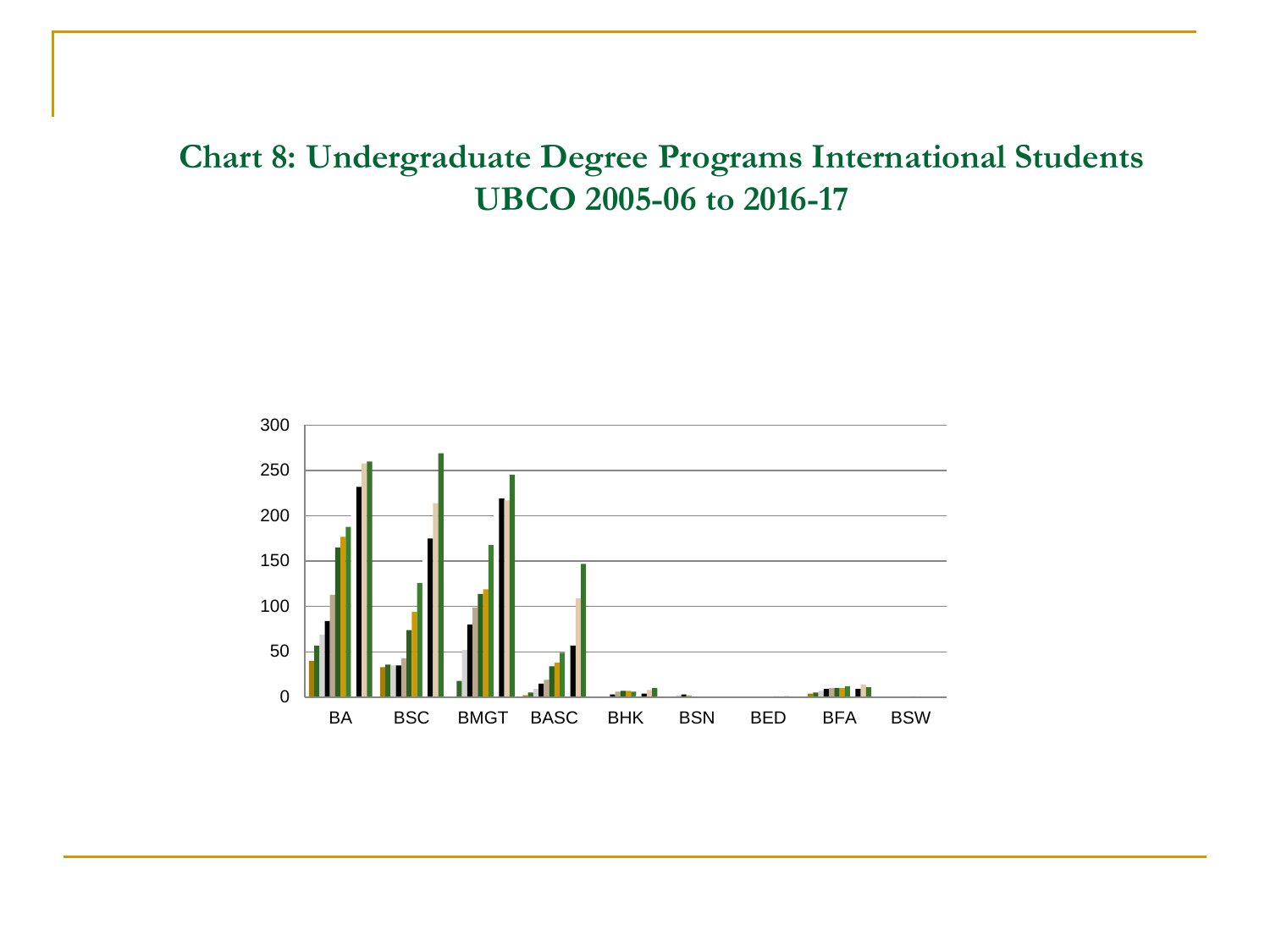#### **Chart 9: Undergraduate Degree Programs Domestic Students UBCO 2005-06 to 2016-17**

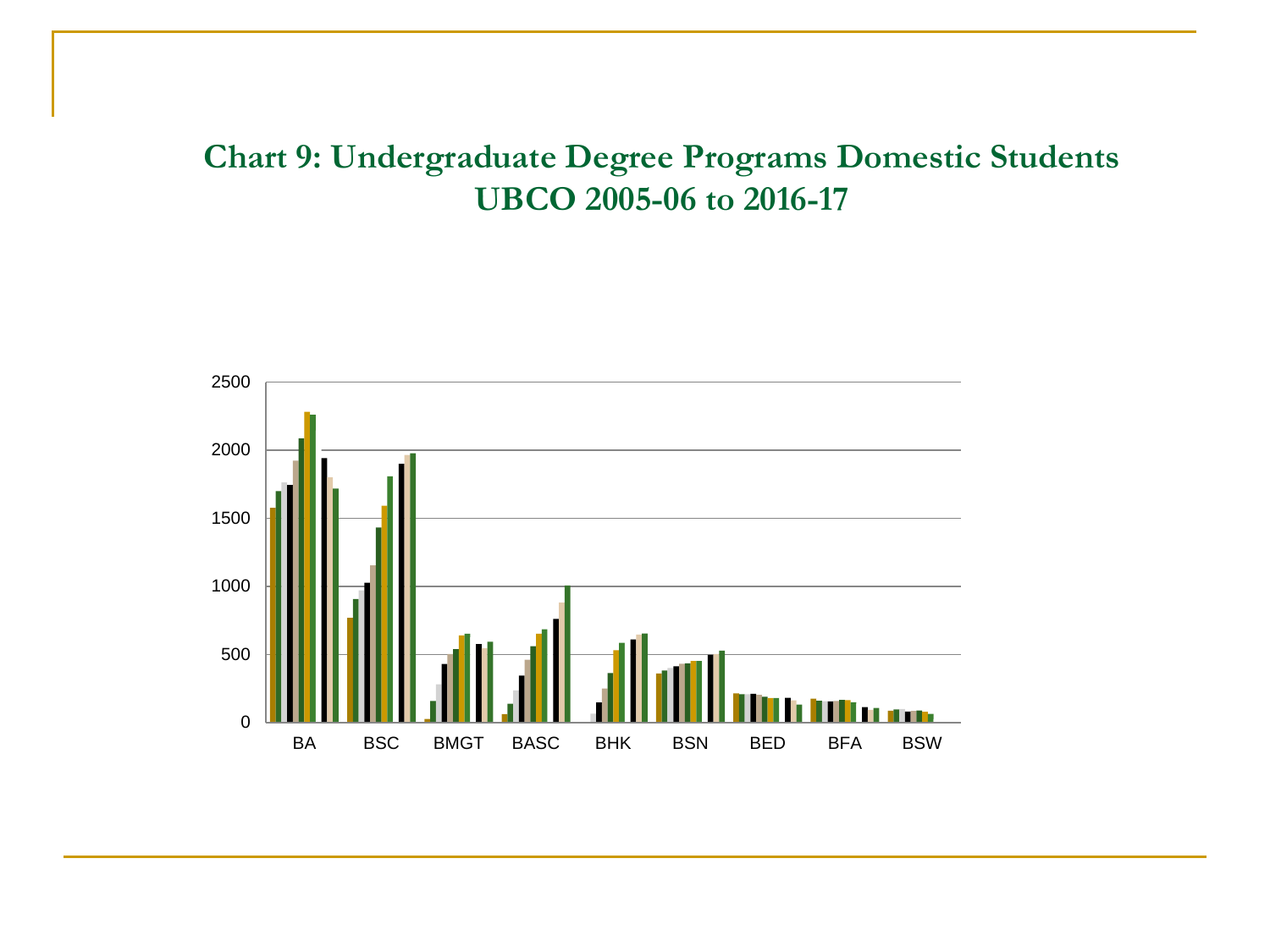- The Principal quoted in November 2012: "Foreign students do not reduce the number of spaces available for Canadians at UBCO …in fact, the opposite is true, International students help fund positions for Canadians that wouldn't otherwise exist."
- **This in fact isn't true unfortunately; international students** do not increase the number of seats open to domestic students at UBCO.
- **The UBCO Enrolment Report for 2014 more simply** states: "International students do not displace domestic students."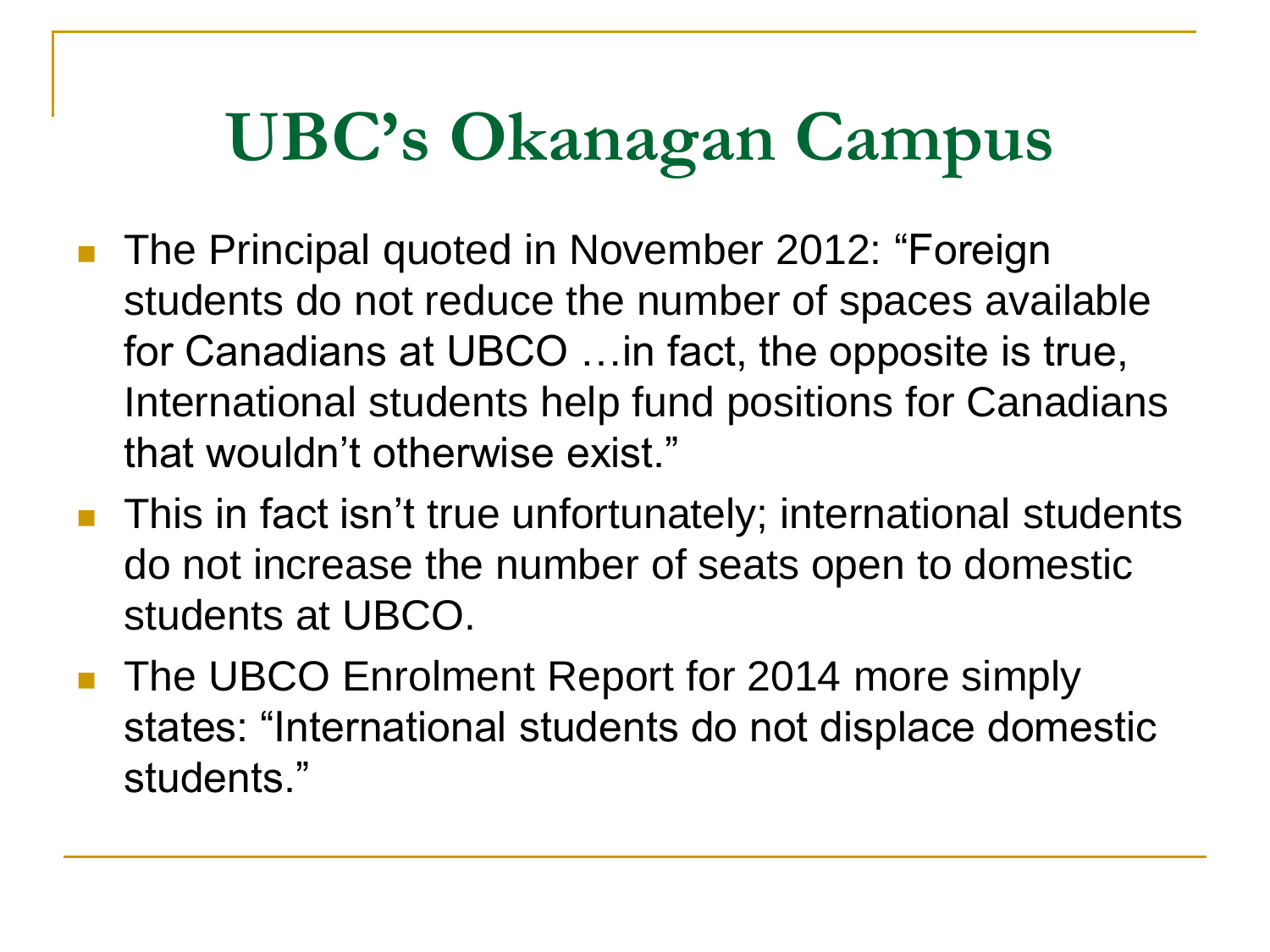- But UBCO violates UBC Vancouver's Senate policy that "UBC will meet its Provincial enrolment mandate for domestic students" i.e. its non-displacement of domestic students policy
- $\blacksquare$  It also violates the policy that student demand for admission relative to targets shall determine competitive admissions standards for domestic and international students, and the UBC will adjust admissions averages for domestic and international students to meet its targets
- The UBCO Senate in May 2017 will approve the application of the Vancouver policy at UBCO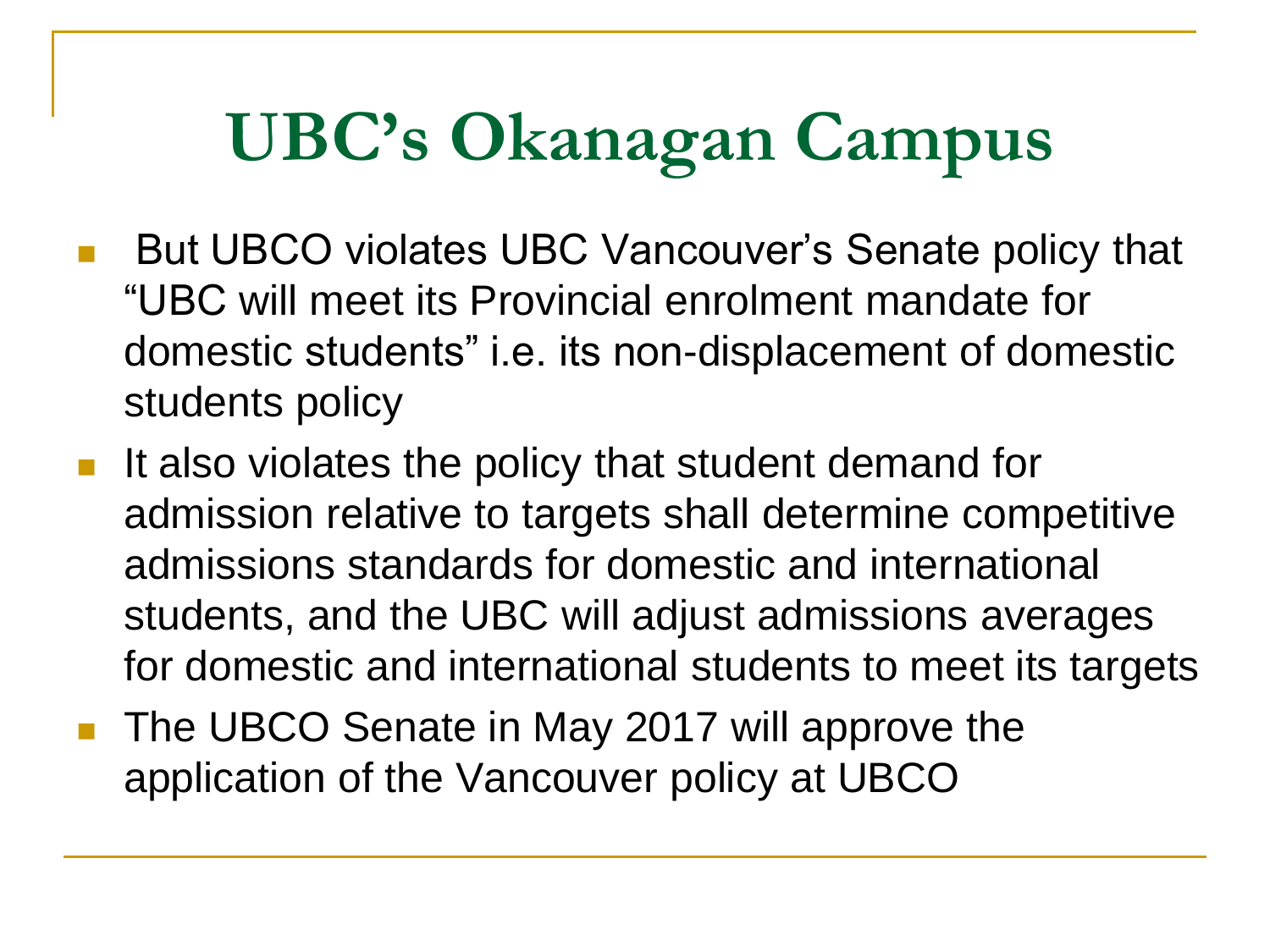| Domestic      | Target  | Actual  | Target  | Actual  | Target         | Actual  | Target  | Actual  | Target  | Actual  | Target  |
|---------------|---------|---------|---------|---------|----------------|---------|---------|---------|---------|---------|---------|
|               | 2012-13 | 2012-13 | 2013-14 | 2013-14 | 2014-15        | 2014-15 | 2015-16 | 2015-16 | 2016-17 | 2016-17 | 2017-18 |
|               |         |         |         |         |                |         |         |         |         |         |         |
| ΒA            | 675     | 561     | 515     | 426     | 430            | 352     | 400     | 343     | 400     | 408     | 410     |
| BSc           | 505     | 526     | 450     | 523     | 500            | 445     | 500     | 486     | 600     | 516     | 600     |
| BASc          | 200     | 173     | 175     | 187     | 175            | 167     | 200     | 210     | 250     | 234     | 255     |
| <b>BMgmt</b>  | 180     | 133     | 150     | 127     | 140            | 120     | 140     | 126     | 160     | 163     | 200     |
| <b>BHK</b>    | 200     | 175     | 175     | 174     | 175            | 138     | 225     | 199     | 225     | 172     | 200     |
|               |         |         |         |         |                |         |         |         |         |         |         |
| Inrernational | Target  | Actual  | Target  | Actual  | Target         | Actual  | Target  | Actual  | Target  | Actual  | Target  |
|               | 2012-13 | 2012-13 | 2013-14 | 2013-14 | 2014-15        | 2014-15 | 2015-16 | 2015-16 | 2016-17 | 2016-17 | 2017-18 |
|               |         |         |         |         |                |         |         |         |         |         |         |
| BA            | 70      | 53      | 50      | 65      | 65             | 75      | 75      | 94      | 100     | 86      | 100     |
| <b>BSc</b>    | 40      | 47      | 45      | 66      | 100            | 57      | 65      | 78      | 86      | 116     | 130     |
| BASc          | 29      | 24      | 23      | 21      | 25             | 19      | 24      | 57      | 50      | 49      | 50      |
| <b>BMgmt</b>  | 54      | 55      | 40      | 84      | 50             | 50      | 67      | 66      | 70      | 78      | 90      |
| <b>BHK</b>    | 1       | 2       | 5       |         | 5 <sub>l</sub> | 2       |         | 2       | 3       | 4       | 4.      |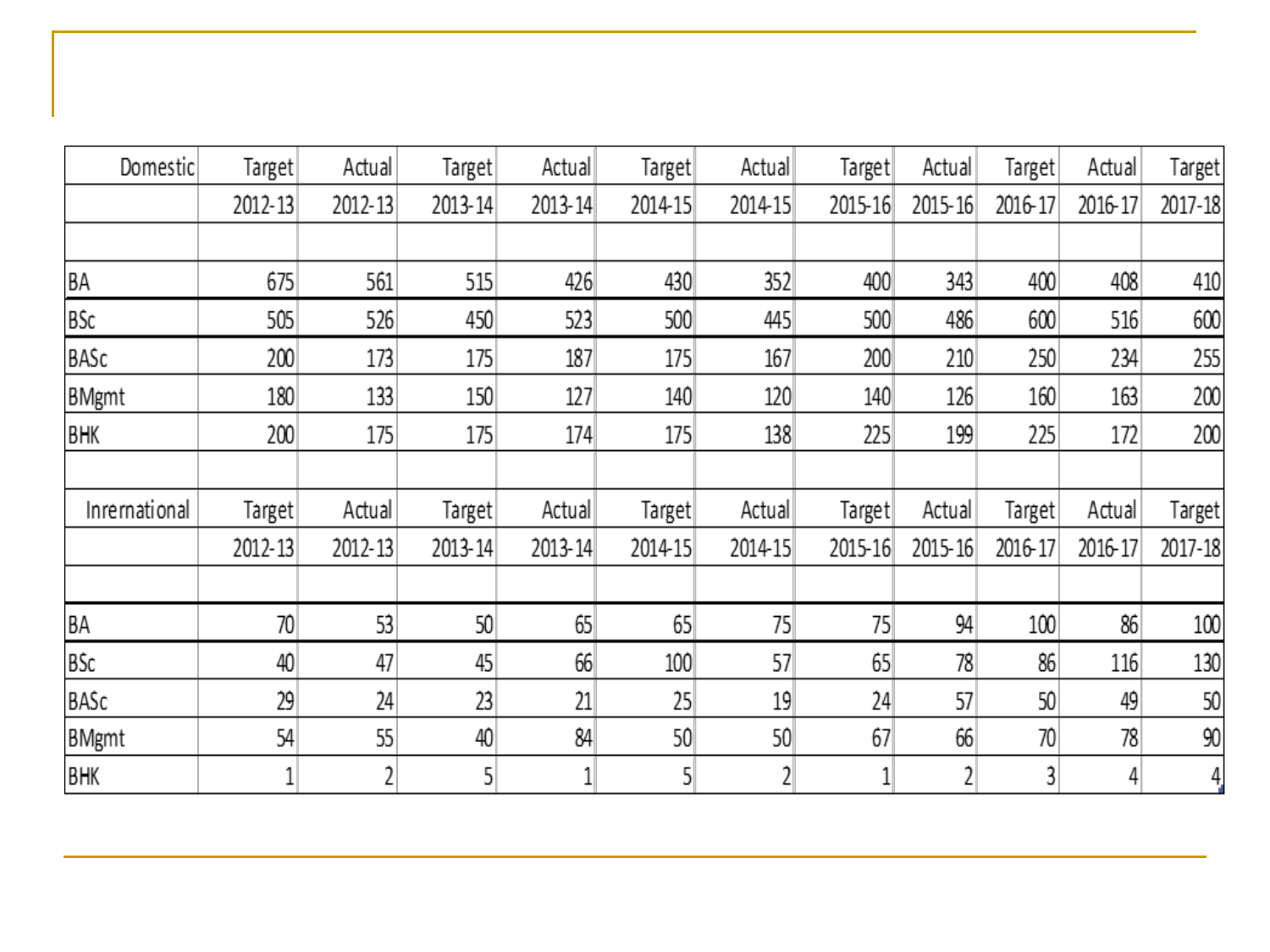- Again UBCO claims that the high fees that international students pay allow them to hire more faculty and put on a greater selection and number of courses for all students, including domestic students, so that presumably class sizes go down and class diversity goes up, to the benefit of domestic students.
- So have average undergraduate class sizes at UBCO gone down, and have there been more faculty hired as international students as a percent to total enrolment in direct entry undergraduate programs has gone from an average of 6% in 2010-11 to an forecast average of 15% in 2017-18? Again according to data released by the Research Universities' Council of BC the answer is no.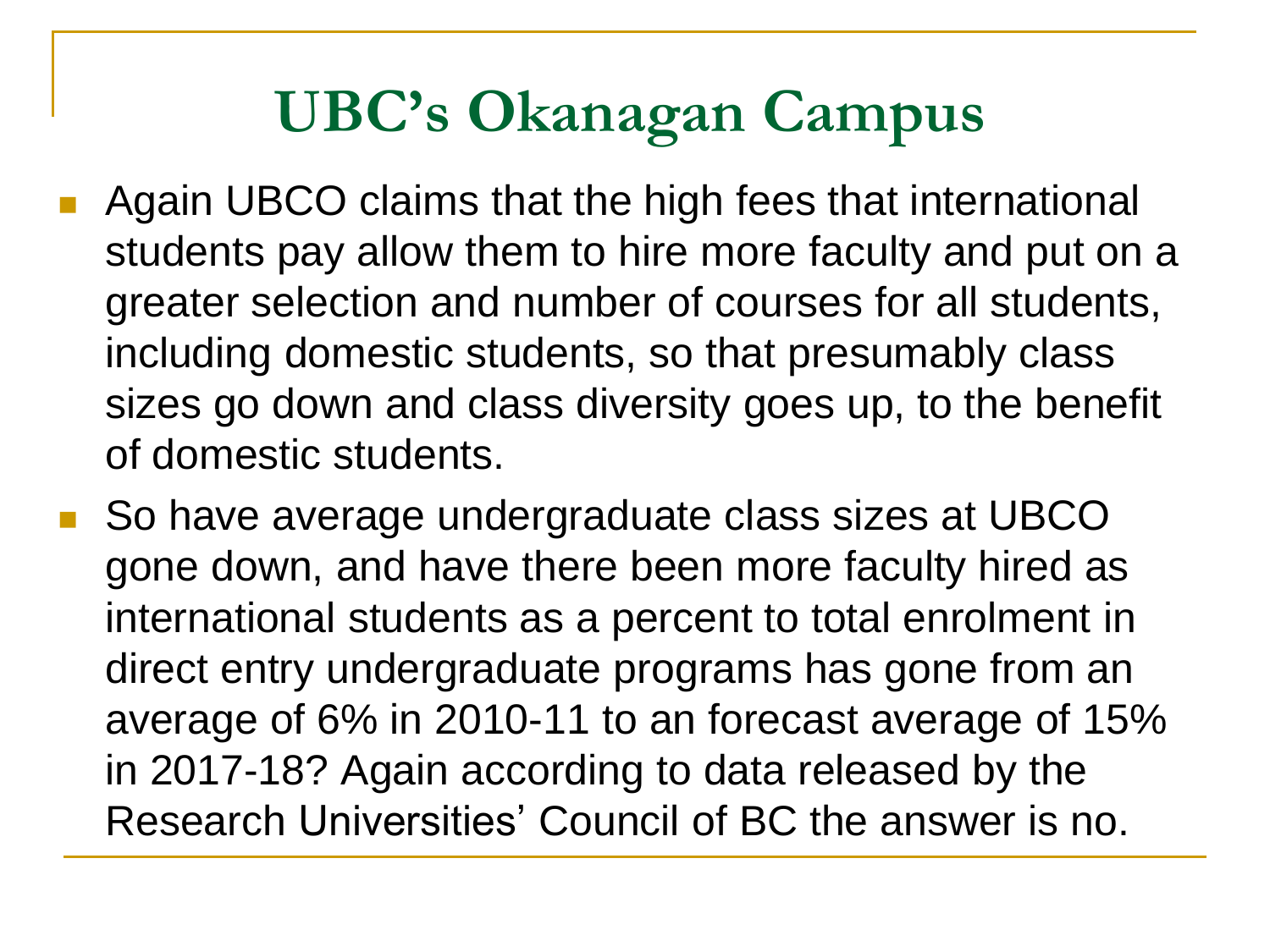- 2010-2016 he number of faculty have increased to 2013 to accommodate increasing domestic students and little since but average class sizes have increased quite dramatically.
- In fact, UBCO now has the largest average class sizes at lower level of any BC post-secondary university or college campus, even larger then UBC Vancouver.
- It has the second largest (after UBC Vancouver) at the upper level.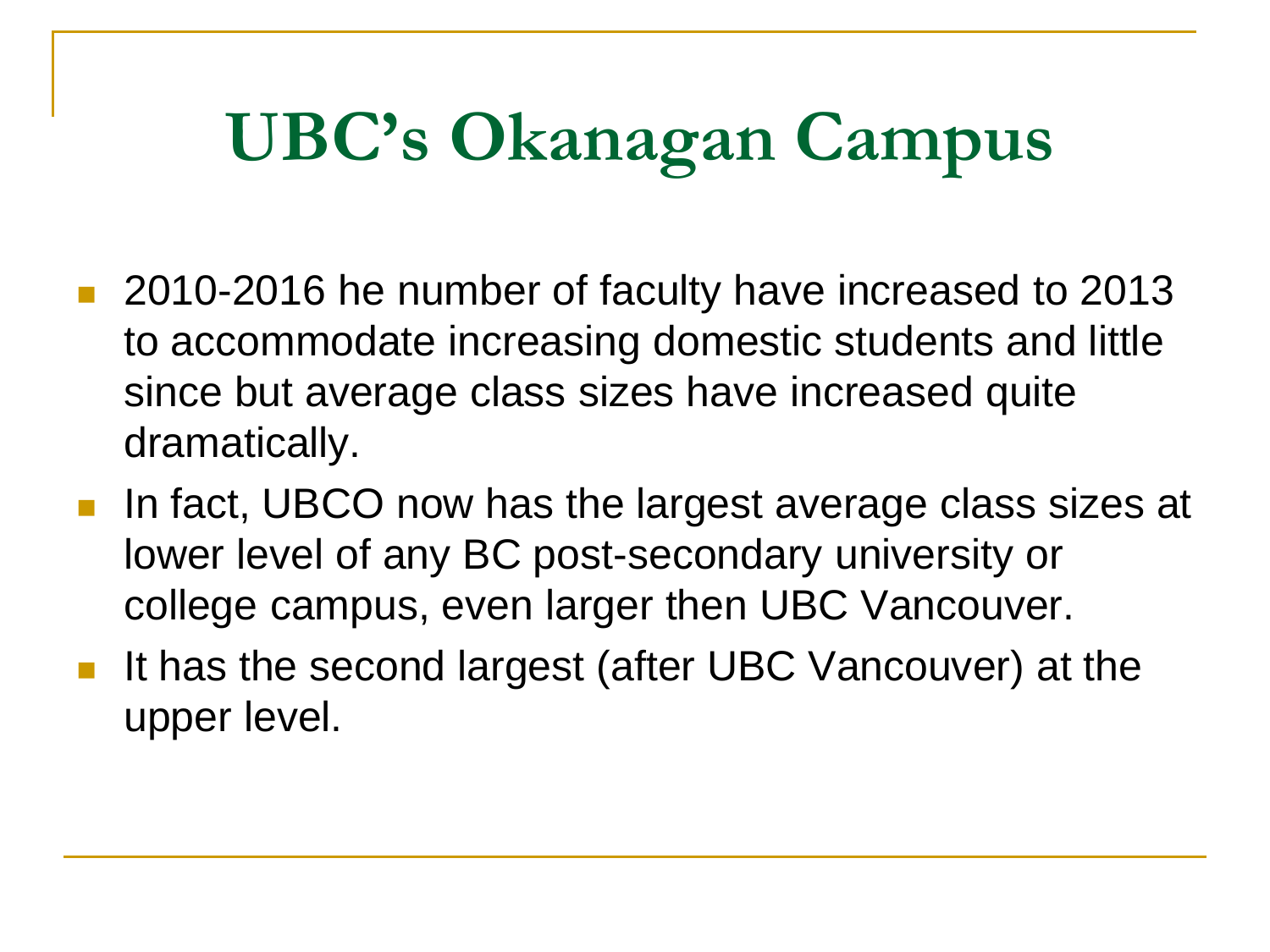### Source BCHeadset.ca

|                                | 2010 | 2013 | 2016  |
|--------------------------------|------|------|-------|
| <b>UBC Okanagan</b>            |      |      |       |
| International undergraduates   | 415  | 659  | 1,002 |
| Number of faculty              | 304  | 353  | 355   |
| Average class size lower-level | 79   | 83   | 86    |
| Average class size upper-level | 33   | 38   |       |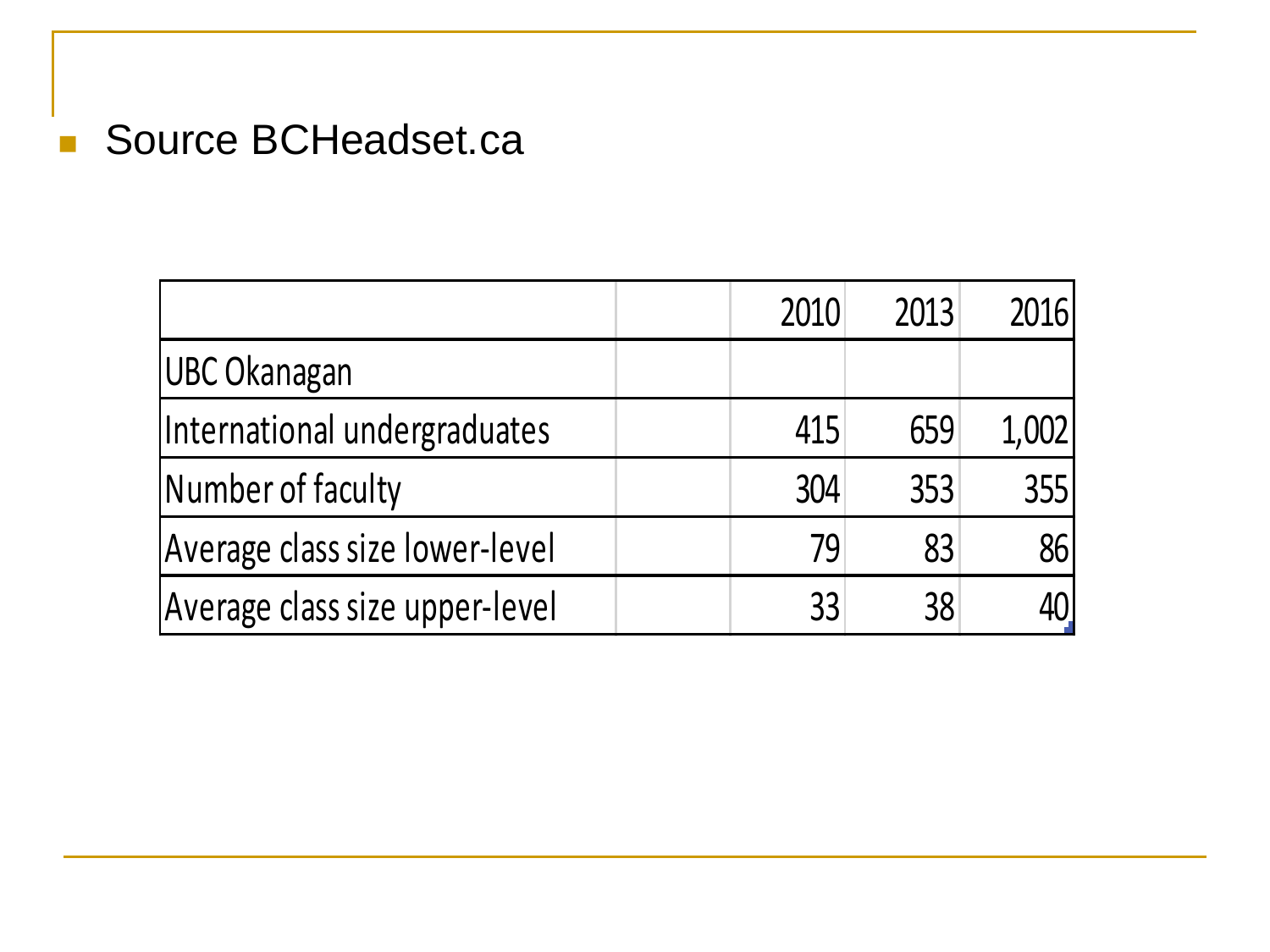- However, just as it is obviously true that no matter how many international students the campus takes in, its domestic student targets and domestic student enrolment in the aggregate are neither reduced or increased, it is also obviously true that in the absence of actually putting on more courses or otherwise adding course seats, there is displacement of domestic students from courses and programs that are popular with international students, as international student numbers expand.
- For example, within the BA and BSc, international students tend to focus on certain majors and programs, and into certain courses within programs.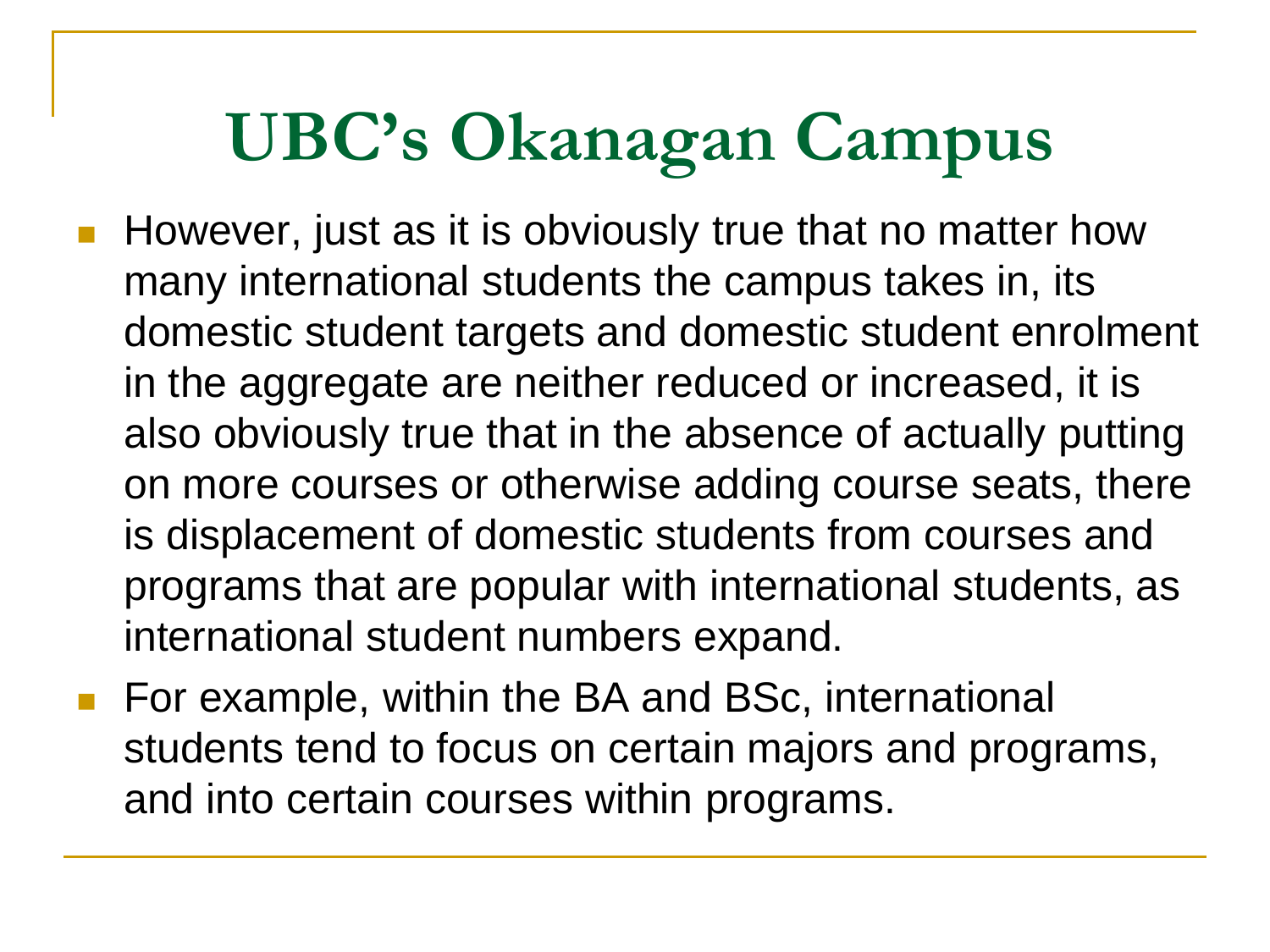- It is entirely reasonable to recognize that some domestic students have been hence displaced from these courses and programs due to the growing number of international students at UBCO. The problem is especially acute for economics.
- **For example what has been the case in my courses at** UBCO for many years now, the majority enrolled are international students, with many domestic students on the waiting lists to get into these courses.
- So international students definitely do displace domestic students.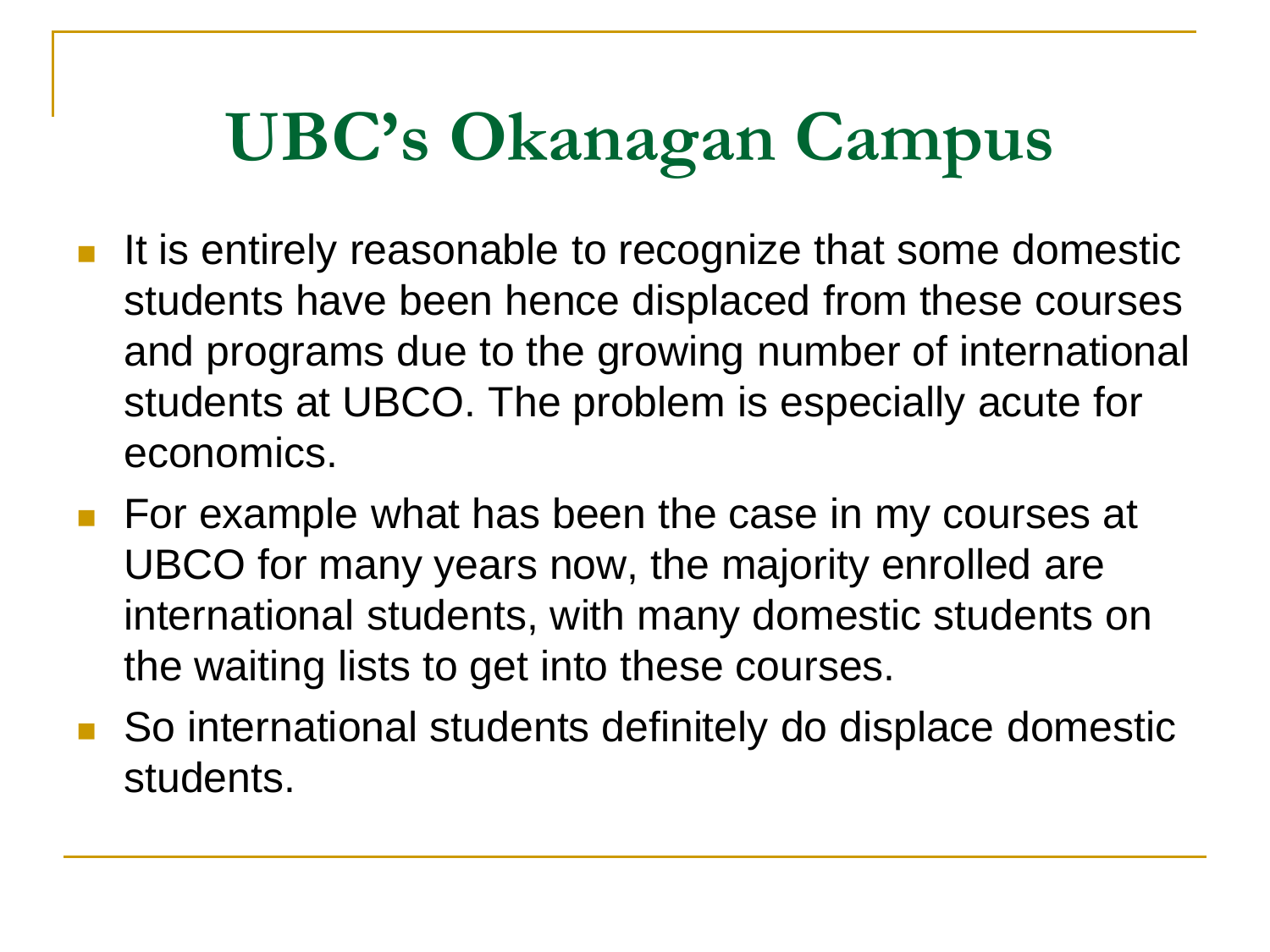|                                 | Total | Intl | % Intl |                                 | Total | Intl         | % Intl |
|---------------------------------|-------|------|--------|---------------------------------|-------|--------------|--------|
| <b>Bachelor of Arts</b>         |       |      |        | <b>Bachelor of Science</b>      |       |              |        |
| Psychology                      | 648   | 27   | 4      | Biology                         | 441   | 18           | 4      |
| English                         | 109   | 3    | 3      | Biochemistry                    | 281   | 14           | 5      |
| Economics                       | 108   | 41   | 38     | Earth and Environmental Science | 144   | 4            | 3      |
| Anthropology                    | 98    | 4    | 4      | Psychology                      | 139   | 6            | 4      |
| History                         | 94    | 0    | 0      | Chemistry                       | 104   | 3            | 3      |
| Geography                       | 72    | 2    | 3      | Mathematics & Statistics        | 95    | 10           | 11     |
| International Relations         | 65    | 10   | 15     | Computer Science                | 84    | 9            | 11     |
| General Arts                    | 48    | 3    | 6      | Physics                         | 82    | 7            | 9      |
| Sociology                       | 44    | 3    | 7      | Zoology                         | 67    | 1            | 2      |
| Political Science               | 40    | 2    | 5      | General Science                 | 66    | $\mathbf{1}$ | 2      |
| Philosophy                      | 27    | 3    | 11     | Economics                       | 48    | 12           | 25     |
| Philosophy-Politics-Economics   | 21    | 3    | 14     | Environmental Chemistry         | 19    | $\mathbf{1}$ | 5      |
| French                          | 20    | 1    | 5      | Freshwater Science              | 13    | 0            | 0      |
| Creative Writing                | 20    | 1    | 5      | <b>Total</b>                    | 1583  | 86           | 5      |
| Computer Science                | 18    | 1    | 6      |                                 |       |              |        |
| <b>Cultural Studies</b>         | 16    | 1    | 6      |                                 |       |              |        |
| Art History                     | 14    | 2    | 14     |                                 |       |              |        |
| Indigenous Studies              | 13    | 0    | 0      |                                 |       |              |        |
| Mathematics                     | 12    | 5    | 42     |                                 |       |              |        |
| Spanish                         | 10    | 0    | 0      |                                 |       |              |        |
| French and Spanish              | 10    | 0    | 0      |                                 |       |              |        |
| Latin American Studies          | 4     | 1    | 25     |                                 |       |              |        |
| Gender and Women's Studies      | 3     | 0    | 0      |                                 |       |              |        |
| Earth and Environmental Science | 2     | 0    | 0      |                                 |       |              |        |
| Total                           | 1470  | 113  | 8      |                                 |       |              |        |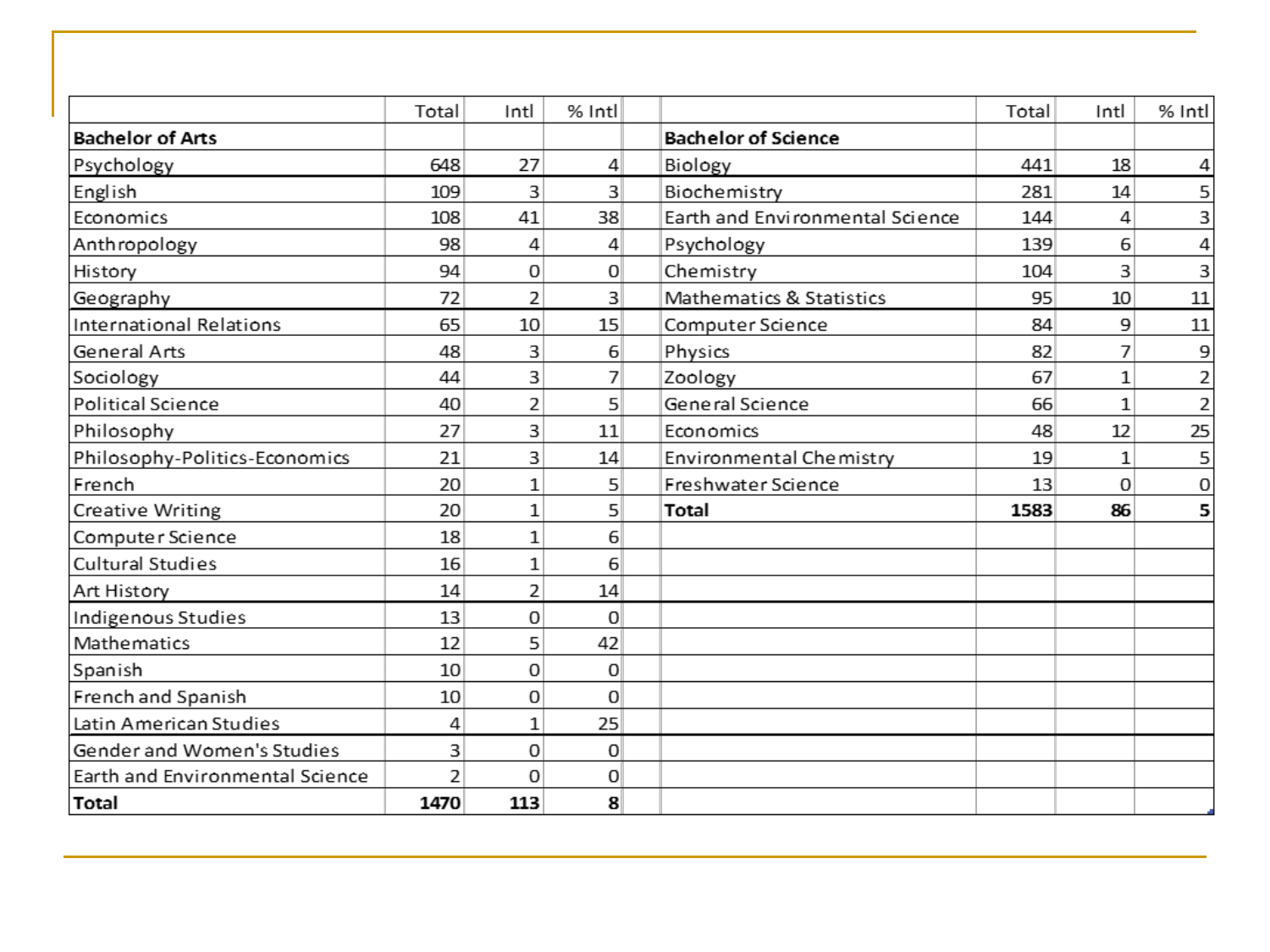- Given the large number of international students who want to take economics courses, the capacities for domestic students in many of these courses are actually less than they were when the courses were last offered by the previous institution OUC, before 2005.
- **As UBCO** increases the number of international undergraduate students from the current 1,000 or so (13% of total students) to around 1,750 (20% of total students), this will displace more domestic students from programs and courses in the arts and sciences popular with international students, such as economics, unless expenditures on additional faculty and courses change at the program and department level.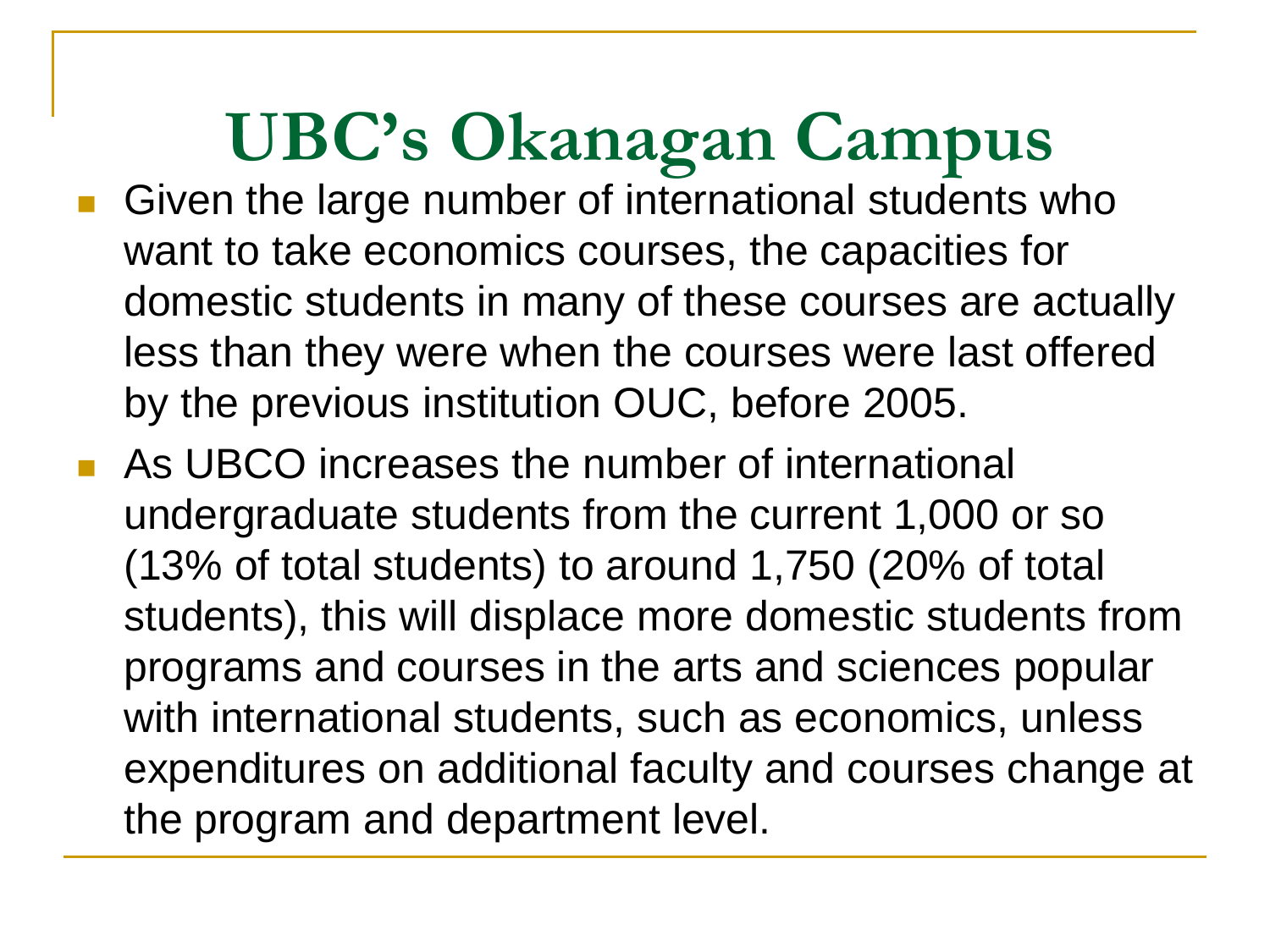- Either additional seats are opened up and additional courses are put on using the international student tuition revenue of expanding international student enrolment, in which case new seats and courses open up to both international and domestic students, or they are not, hence displacing domestic students from these courses and seats.
- **I** was head of economics for a number of years and in none of those years was it suggested to me by anyone in the UBCO senior administration that economics needed additional resources, courses or seats due to all of the international students in its programs and courses.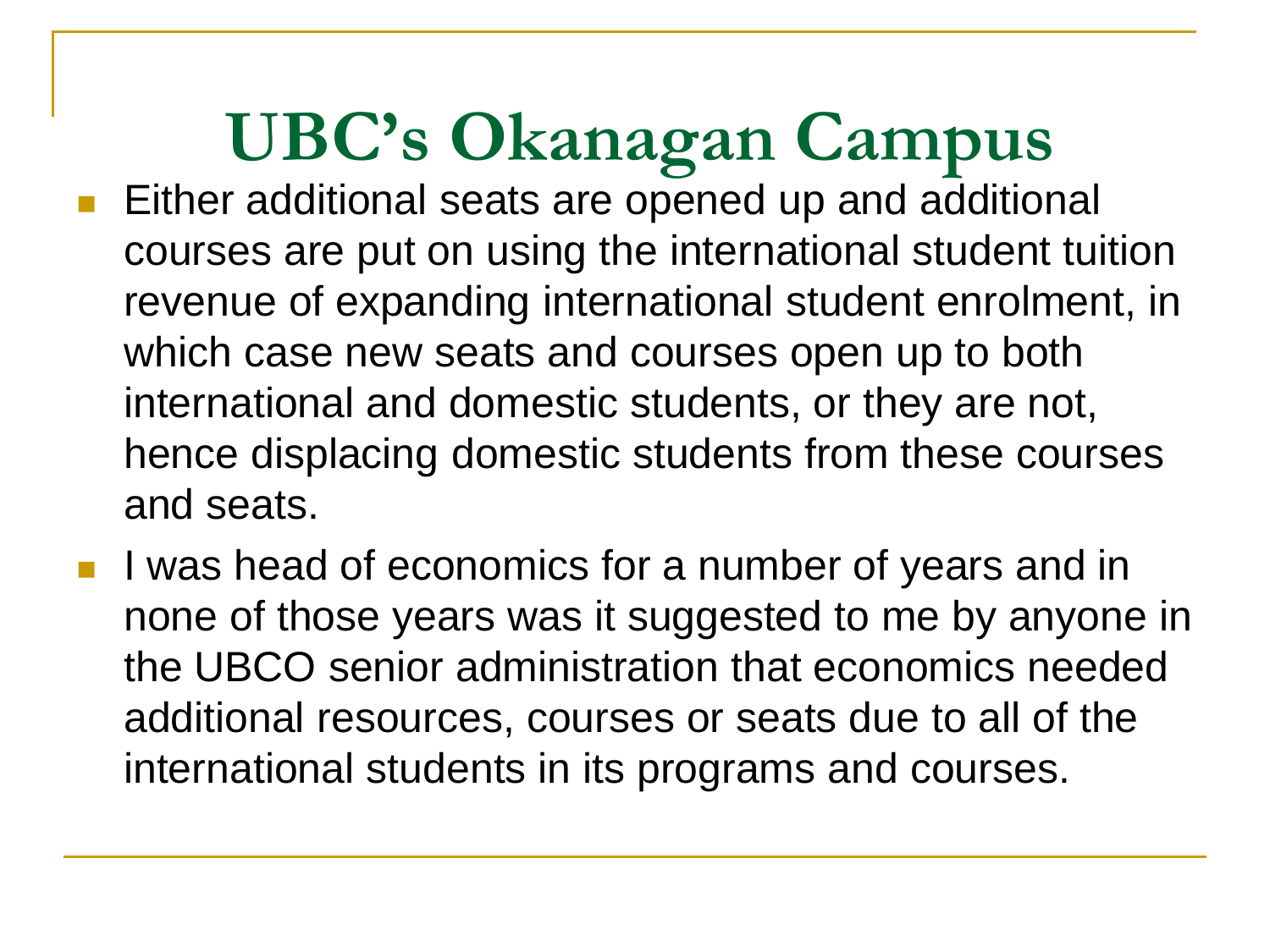- In late 2012 a letter to the editor of mine appeared in the local newspaper where I stated: "The University needs to do a better job of identifying which classes international students are taking and adjusting the number and/or capacities of these classes accordingly"
- In response, the then Provost wrote in a rebuttal letter: "Though it is natural for any faculty member to believe resources should go to his or her unit, universities and our students have many other needs.."
- He listed what these needs were, but none of them were more faculty, more classes or more seats in classes.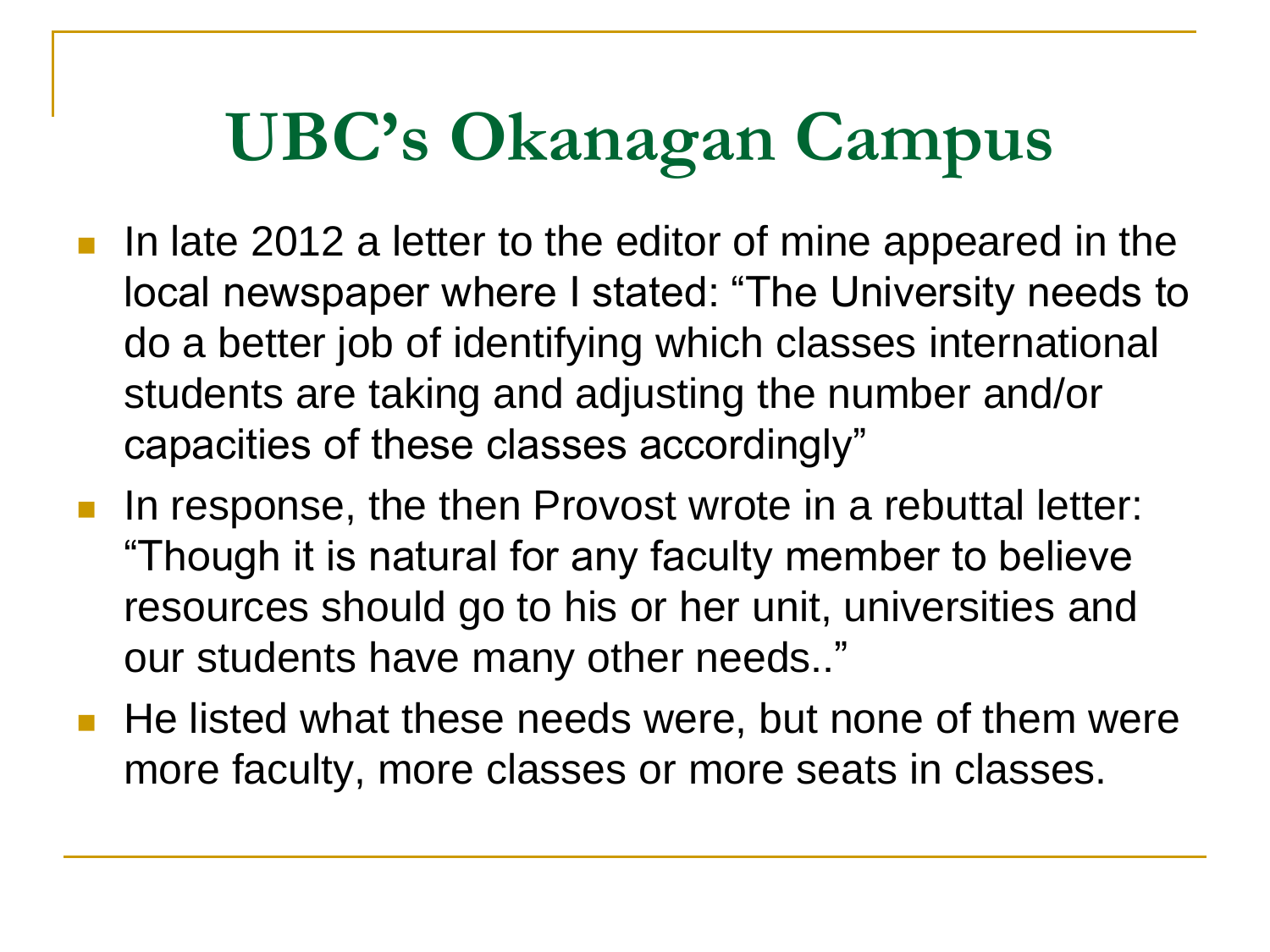## **Conclusions**

- BC's public colleges and universities have been given a green light to admit as many international students as they can by Canada's and BC's international education strategies, becoming, in effect, important instruments of Canadian and BC immigration policy.
- **That an institution such as UBC has been able to raise** tuition fees for international students by over 60% in recent years yet has still been able to admit many more international students, suggests that academic admissions standards for international students have perhaps been reduced to mesh with Government policy, or, alternatively suggesting an upward sloping demand curve (!), or other demand factors changing.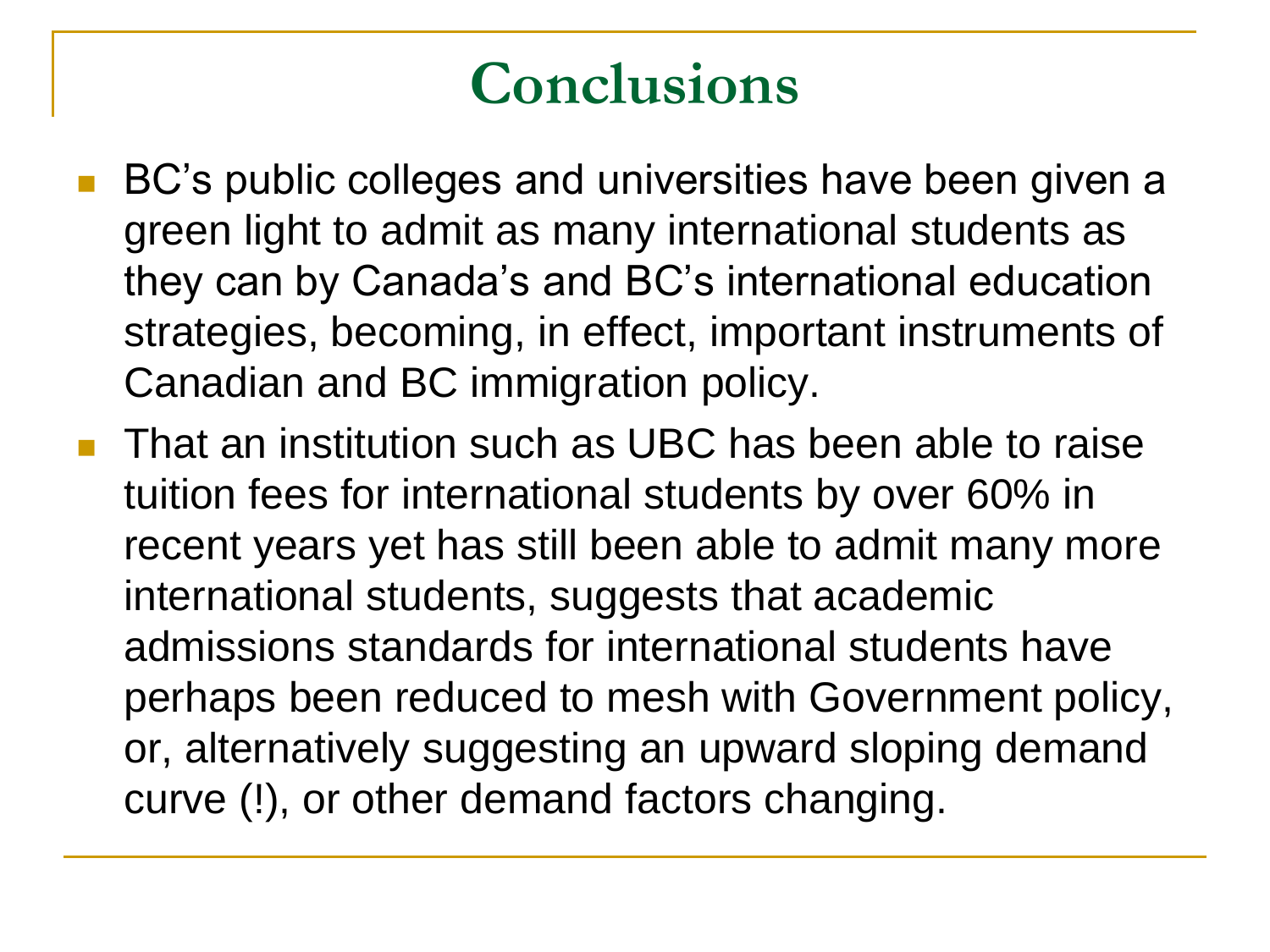### **Conclusions**

- With UBC now selling access to the University to the highest bidder, questions of equity and fairness to domestic students arise.
- **Another issue we have not considered is the effect of the** large increases in international students in BC in recent years, coming as they do predominately from wealthy families, on BC's housing markets, and hence on all BC residents.
- **The effect of international students on skilled and** unskilled labour demands and supplies, given Canada and BC's "integrated offer" to international students to not only to study in BC, but also to work while studying and after graduation, and to potentially immigrate to BC, might be another useful extension.